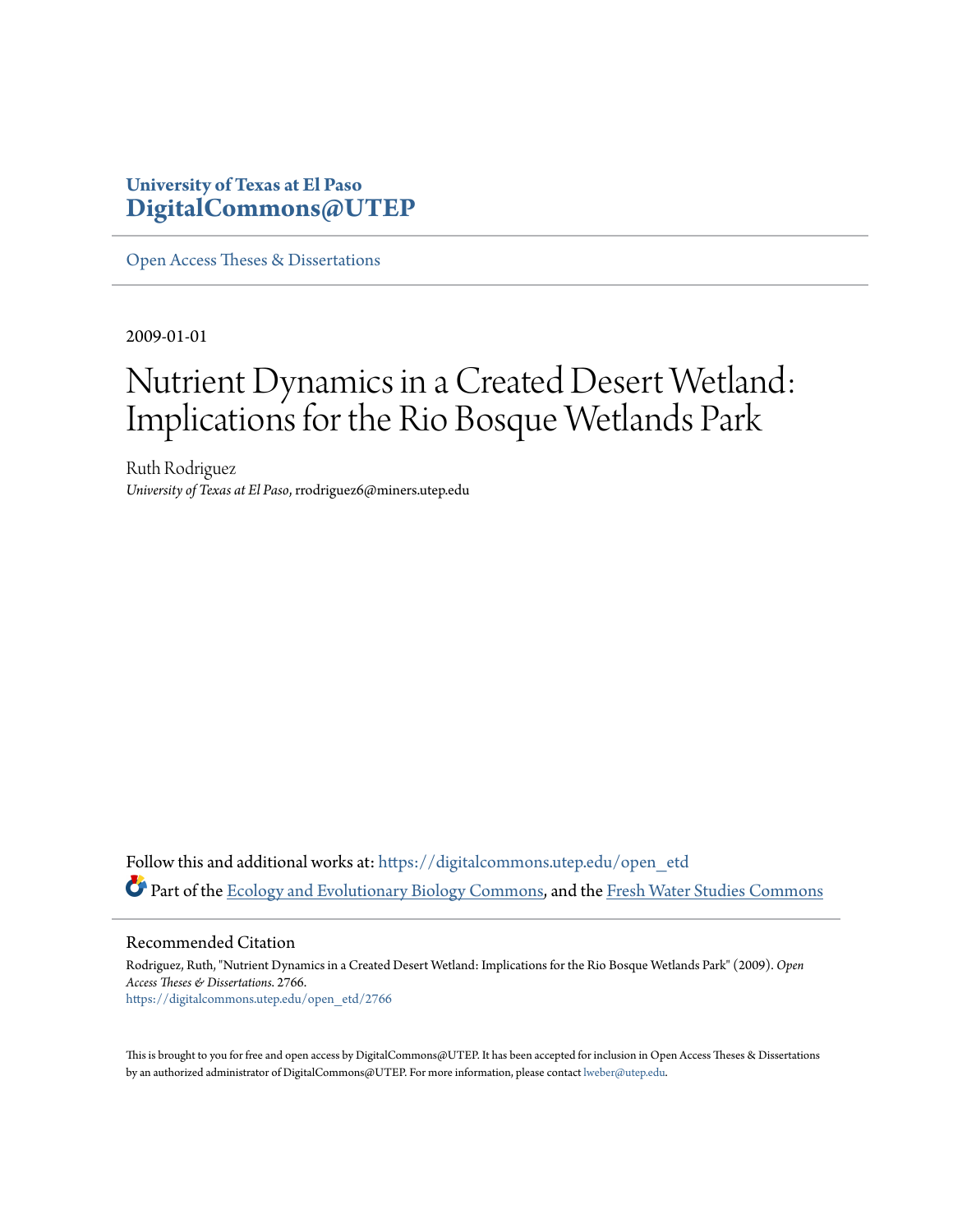# NUTRIENT DYNAMICS IN A CREATED DESERT WETLAND: IMPLICATIONS FOR THE RIO BOSQUE WETLANDS PARK

RUTH RODRIGUEZ B.S

Department of Biological Sciences

APPROVED:

Vanessa L. Lougheed, Ph.D., Chair

Craig E. Tweedie, Ph.D.

Wen-Yee Lee, Ph. D.

Agnieszka Pinowska, Ph. D.

Patricia D. Witherspoon, Ph.D.

Dean of the Graduate School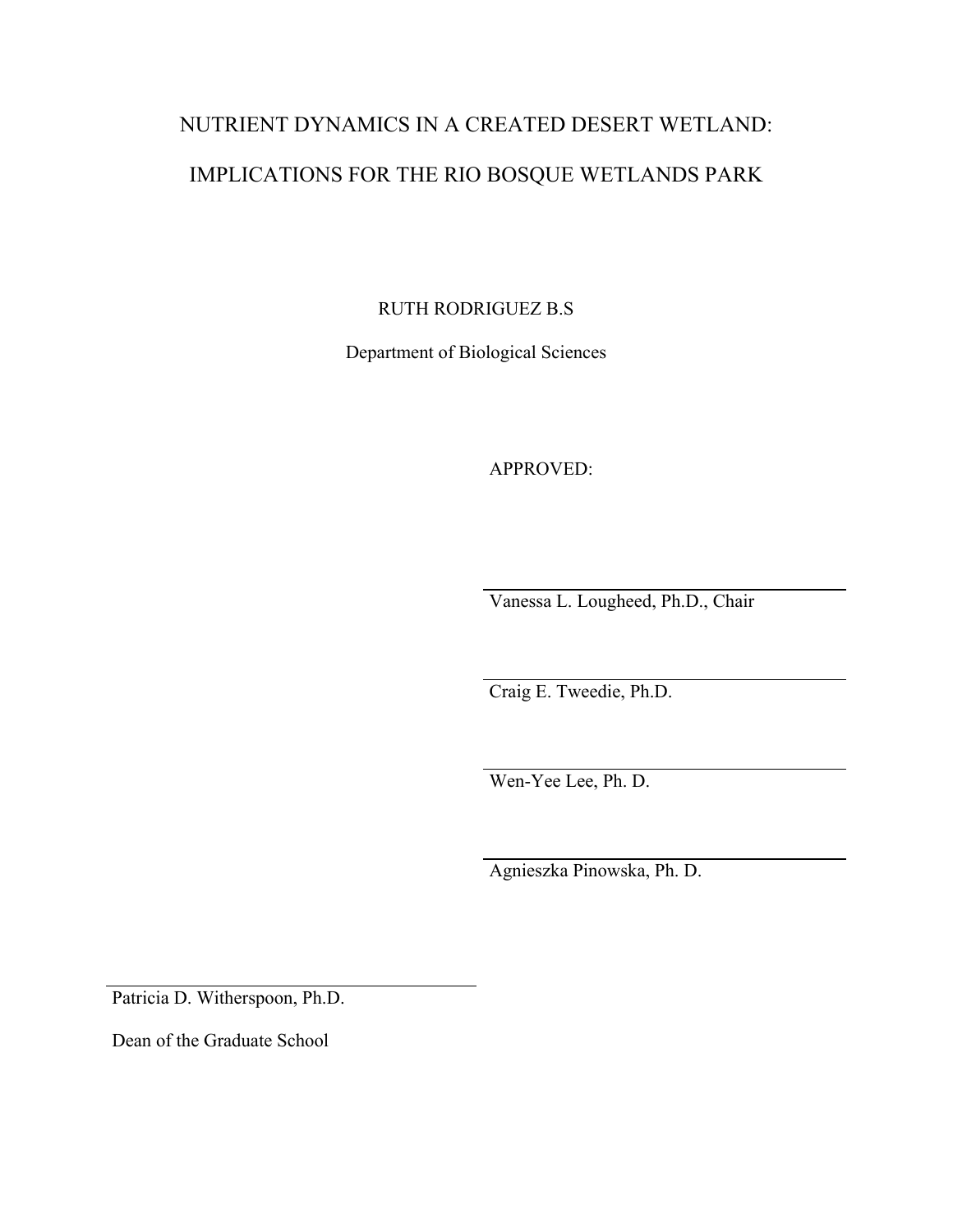Copyright©

By

Ruth Rodriguez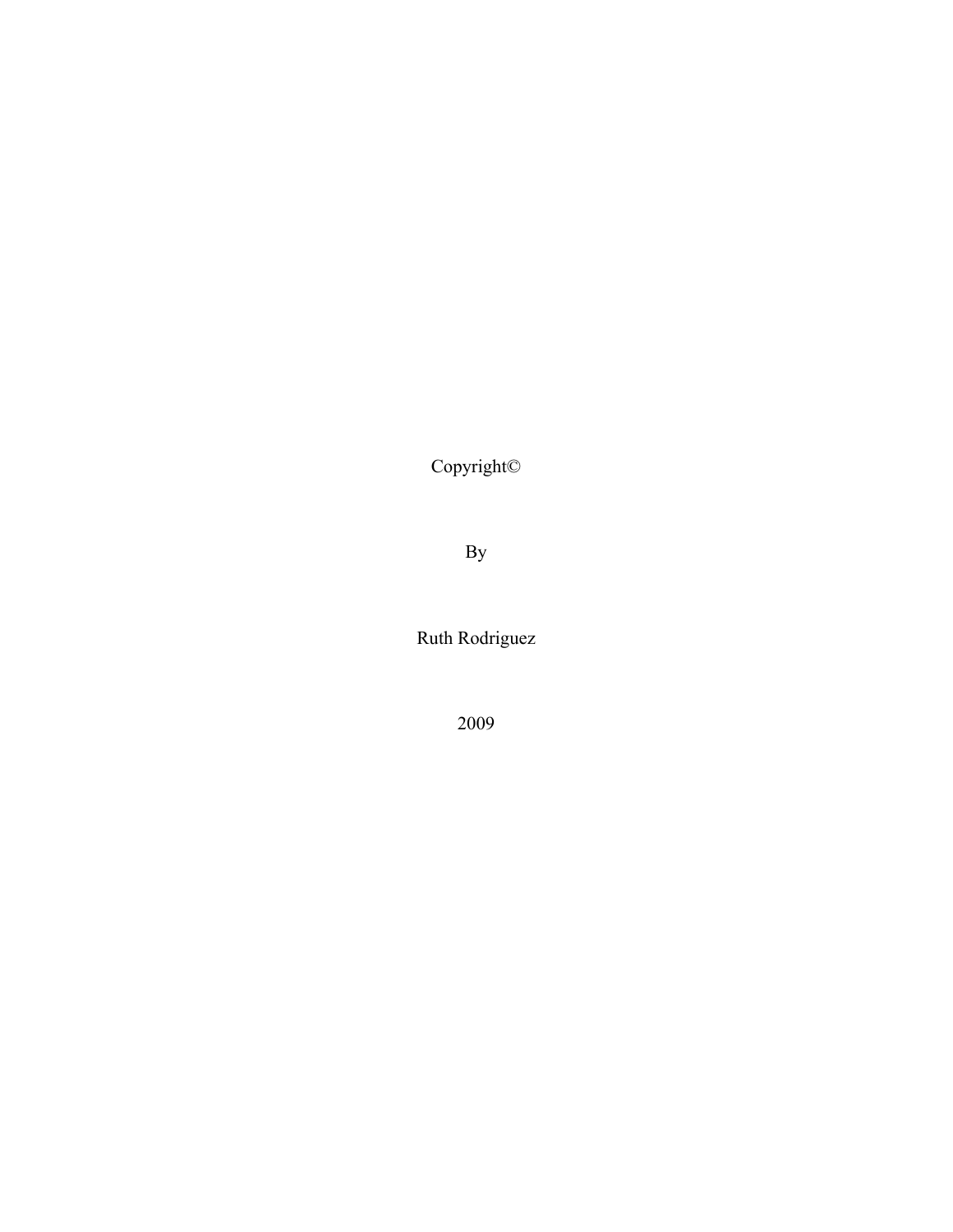# NUTRIENT DYNAMICS IN A CREATED DESERT WETLAND: IMPLICATIONS FOR THE RIO BOSQUE WETLANDS PARK

By

## RUTH RODRIGUEZ, B.S.

## **THESIS**

Presented to the Faculty of the Graduate School of

The University of Texas at El Paso

in Partial Fulfillment

of the Requirements

for the Degree of

## MASTER OF SCIENCE

Department of Biological Sciences

THE UNIVERSITY OF TEXAS AT EL PASO

August 2009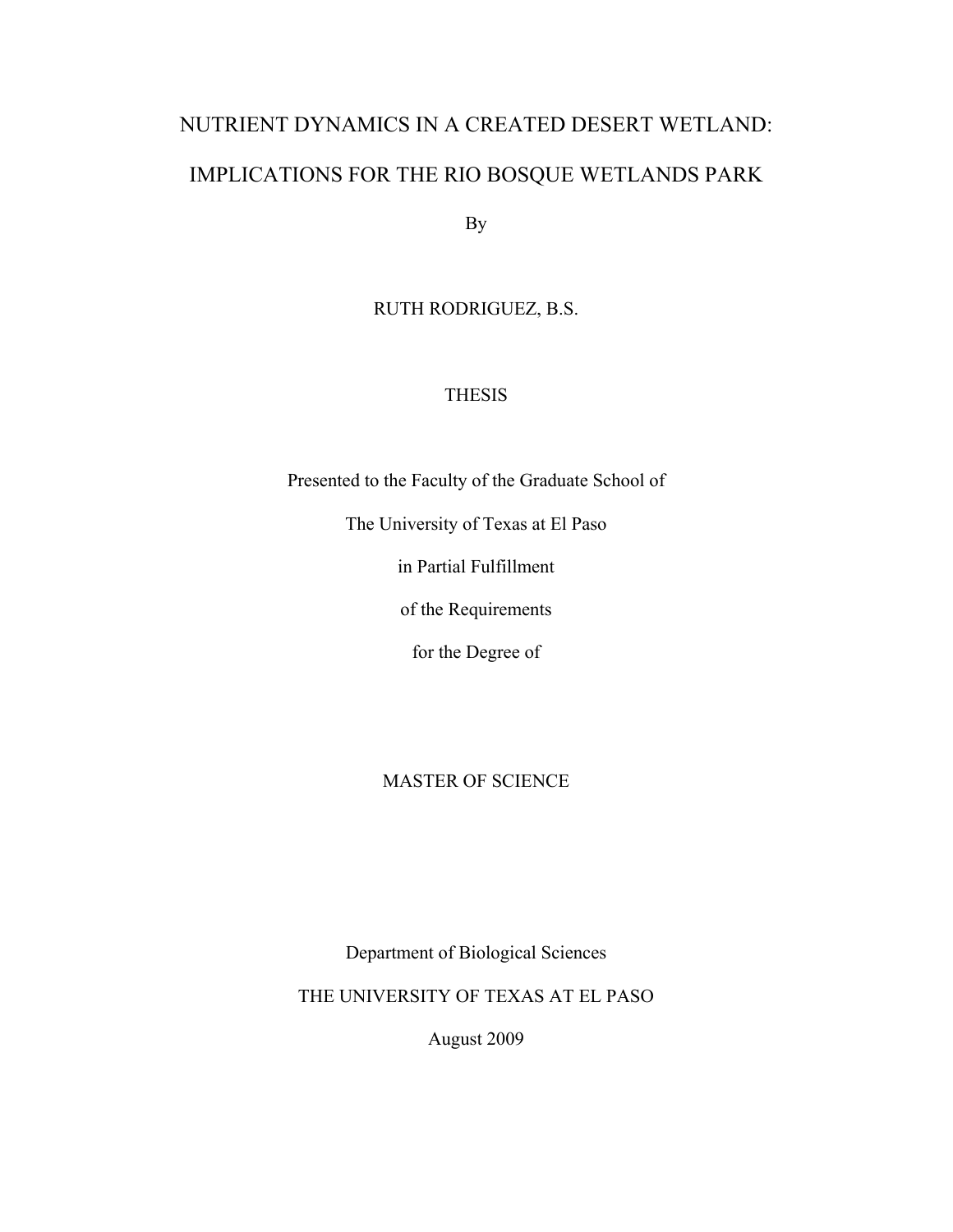## **Acknowledgements**

For all her continued support and guidance through this study I would like to thank my advisor and mentor Vanessa L. Lougheed. I have learned what it takes to be a scientist and I am grateful and appreciate everything that I have learned through my years in the Aquatic Ecology Laboratory. This study was made possible through support of the World Wildlife Fund (WWF) and the efforts of Jennifer Montoya. I would also like to thank John Sproul, Manager Rio Bosque Wetland Park, for allowing us to conduct my research at Rio Bosque. For all their help in the field and in laboratory experiments, I would like to thank Christian Andresen, Fernanda De La Cerda, Sarah Renteria, Claudia Ortega, Ursula Sherrill, and Gilda Victorino. Finally I would like to thank my family for all their support throughout my career as a student. None of this would be possible without any of them. Thank You!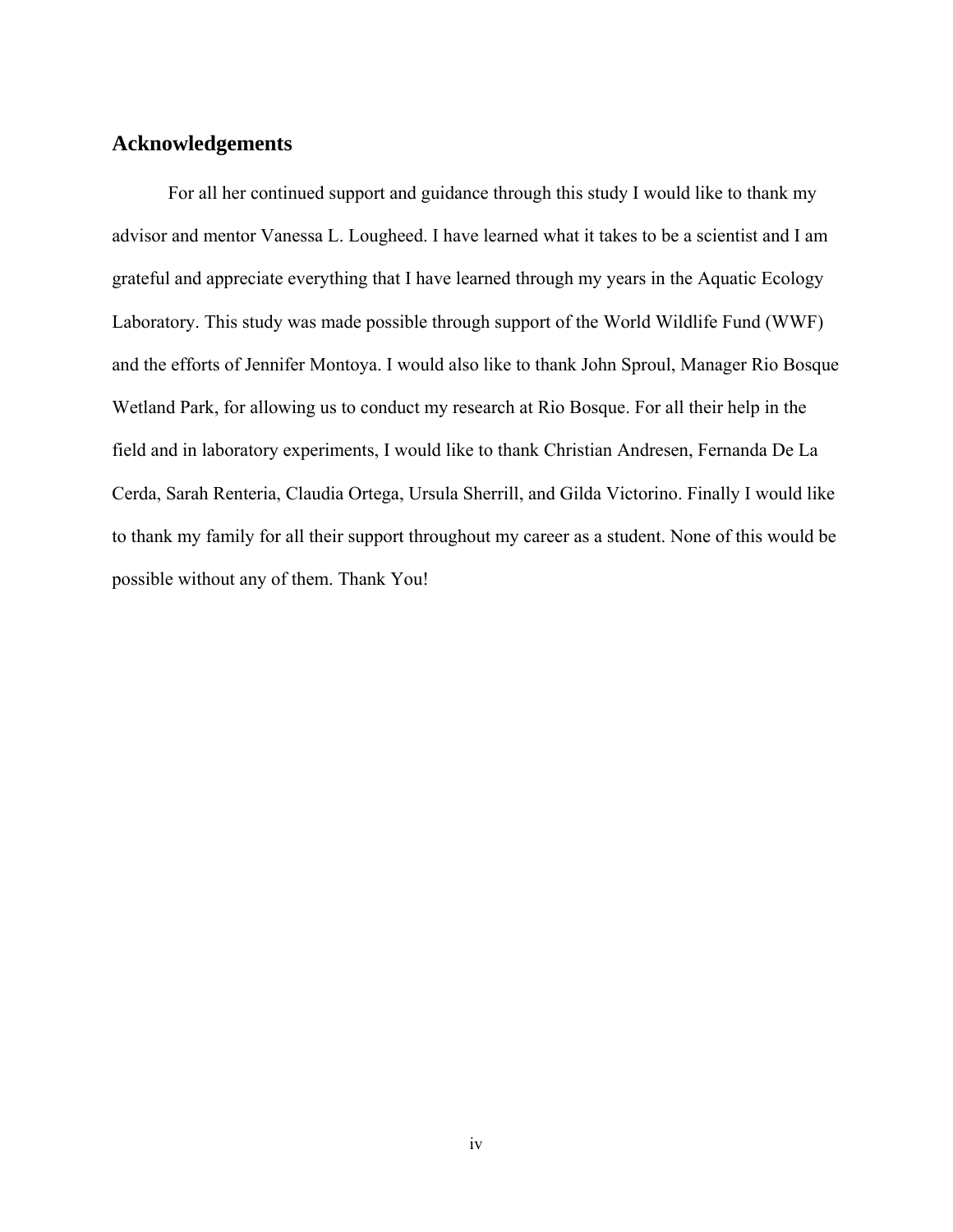### **Abstract**

Rio Bosque Wetland Park is an arid wetland currently under restoration, which primarily receives water inputs from the Bustamante Waste Water Treatment Plant (WWTP) during the non-irrigation season. Understanding the ability of a desert wetland to remove nutrients from the water column through uptake by primary producers or sediment transformations is key to justifying the protection and creation of other similar wetland sites. Nitrate concentrations tended to be reduced, relative to the inflow, near the outflow of the wetland.To further understand these trends, sediment nutrient release experiments and algal nutrient limitation experiments were completed. Sediment phosphorus release experiments indicated that Soluble Reactive Phosphorus (SRP) release rates at the sites were positively correlated with average well color development (r=0.90, p=0.0347), indicating greater phosphorus release at sites with higher levels of bacterial activity. Nutrient limiting experiments completed in the last 2 years of the study indicated that algae tended towards limitation by nitrogen at the outflow, with no nutrient limitation at the inflow. The presence of water year round, which is currently lacking from the Rio Bosque, and the increased growth of wetland plants it would promote, could have a substantial effect on the removal rates of nutrients from the wetland through not only the direct uptake of nutrients by plants but also by alterations in redox potential, denitrification, microbial activity, and sediment phosphorus dynamics.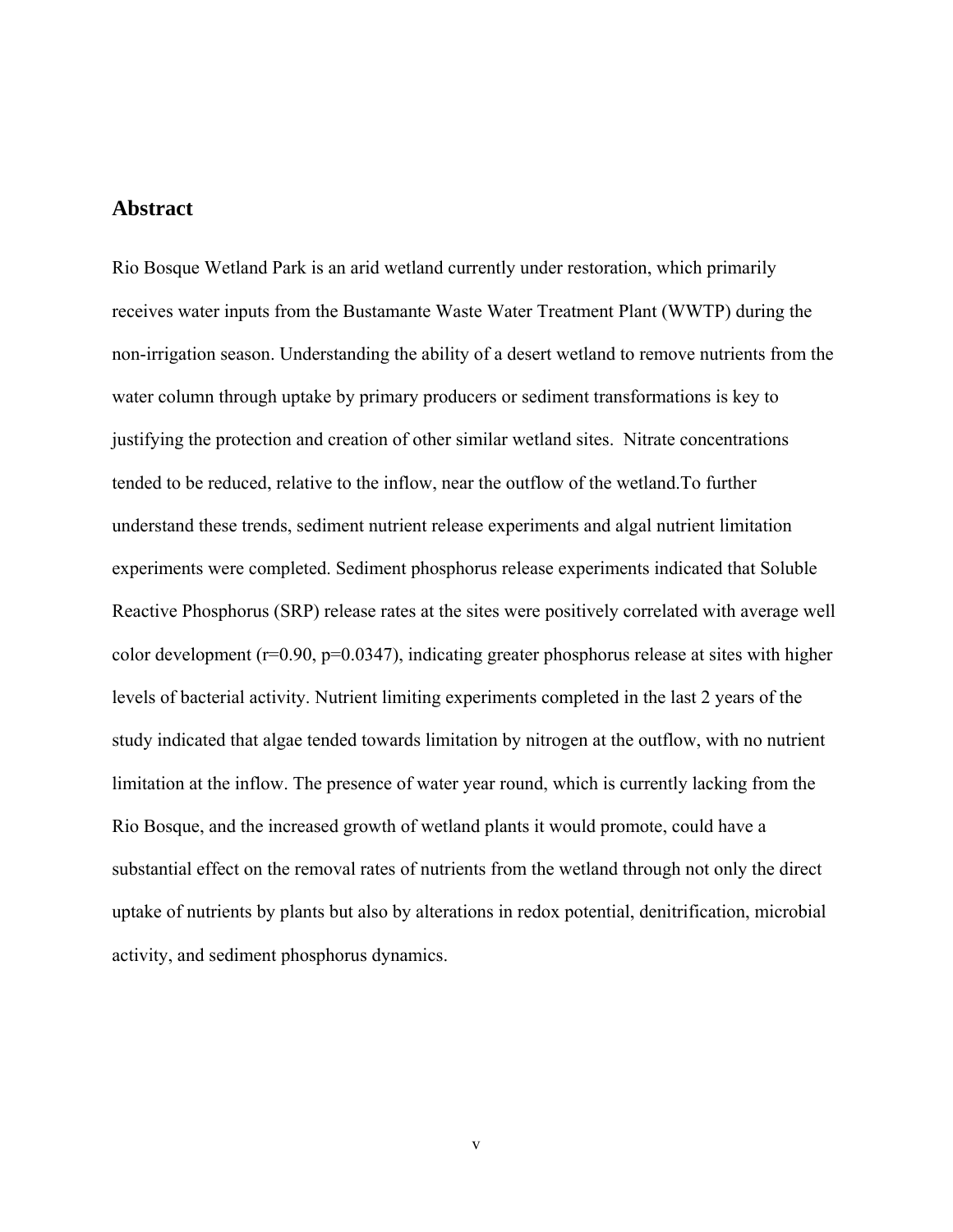# **Table of Contents**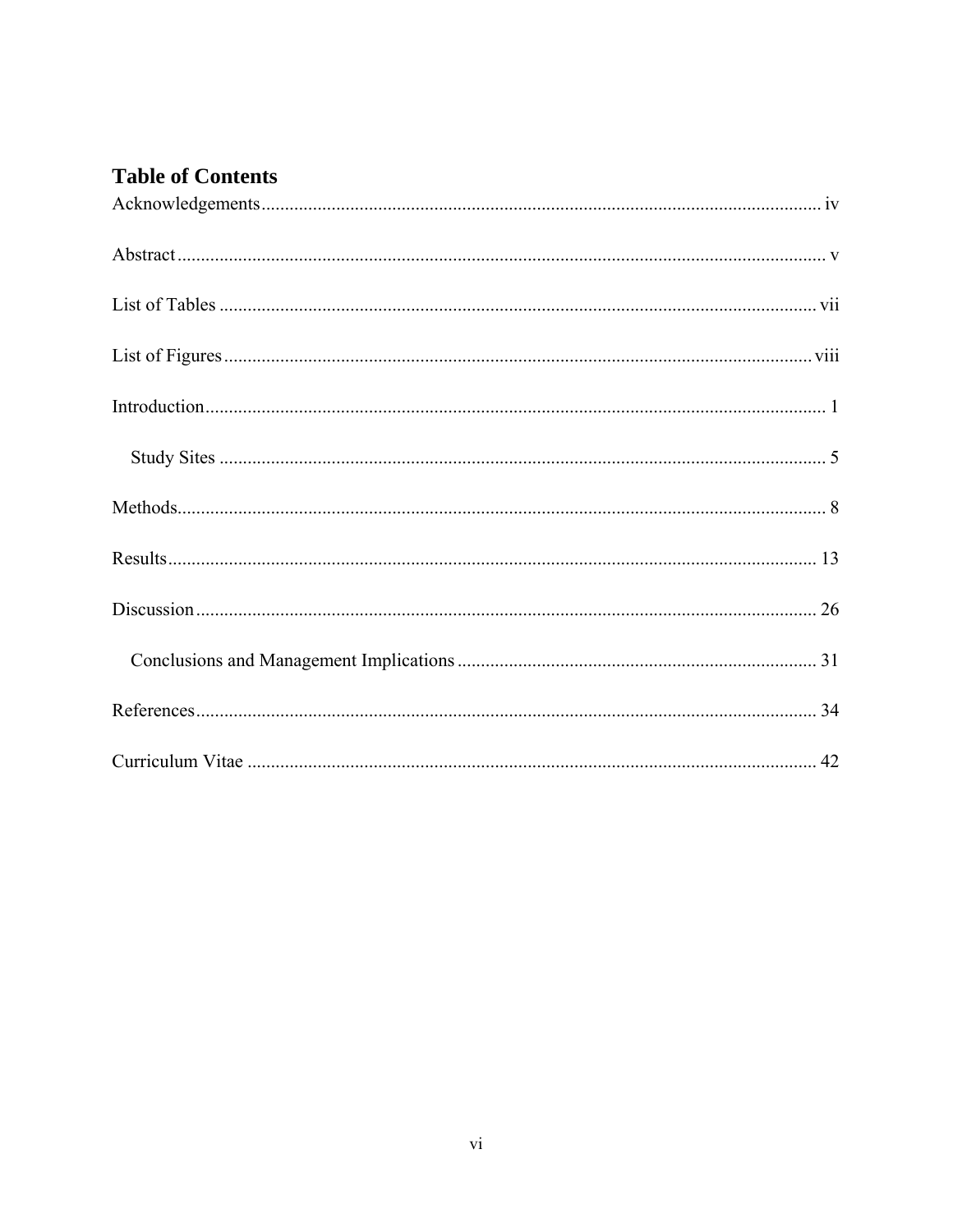# **List of Tables**

| Table 1. Selected water quality criteria and screening levels that must be met for Segment 2308     |
|-----------------------------------------------------------------------------------------------------|
|                                                                                                     |
| Table 2. Mean water quality and physical variables at 4 sampling sites in Rio Bosque Wetlands       |
|                                                                                                     |
| Table 3. Correlation coefficients ( $p<0.05$ ) between PC axes 1, 2, and 3 scores and environmental |
|                                                                                                     |
| Table 4. Correlation coefficients between PC axis 1 scores and carbon sources from BIOLOG           |
|                                                                                                     |
| Table 5. Soluble reactive phosphorus (SRP) release rates and soil microbial community indices.      |
|                                                                                                     |
|                                                                                                     |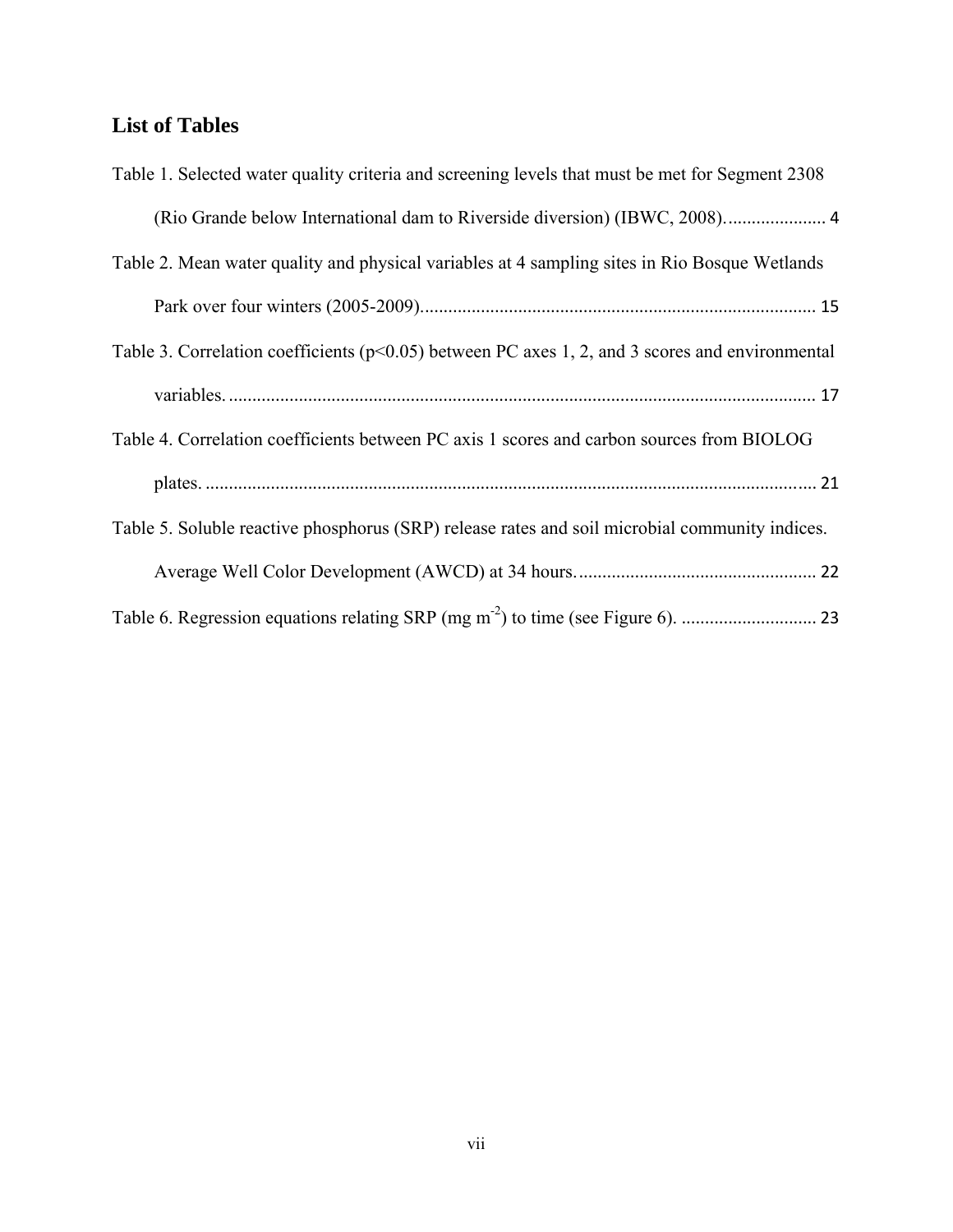# **List of Figures**

| Figure 2. Map of sample locations of drains, canals, and Rio Grande in El Paso and Hudspeth              |
|----------------------------------------------------------------------------------------------------------|
|                                                                                                          |
| Figure 3. Regression of log transformed total phosphorus and phytoplankton chlorophyll a, (y=-           |
|                                                                                                          |
| Figure 4. Plot of PC axis 1 and PC axis 2 scores. Sites are indicated by different symbols in the        |
| plots. Environmental vectors are correlation co-efficients (r) multiplied by 2 18                        |
| Figure 5. Regressions between PCA scores and log-transformed algal concentrations: TOP:                  |
| periphyton chlorophyll-a versus PCA1 (y=0.559-0.135x, $r^2$ =0.1452, p=0.0262); MIDDLE:                  |
| phytoplankton chlorophyll-a versus PCA1 (y=0.7685-0.143x, $r^2$ =0.083, p=0.0837);                       |
| BOTTOM: phytoplankton chlorophyll-a versus PCA2 (y=0.7039-0.27349x, $r^2$ =0.202,                        |
|                                                                                                          |
| Figure 6. Graph showing the mean amount of periphyton (CHLa) growth collected from nutrient              |
| diffusion substrates from inflow and outflow, during January 2008 and February 2008.                     |
|                                                                                                          |
| Figure 7. Soluble reactive phosphorus (SRP) release rates regressions relating SRP (mg m <sup>-2</sup> ) |
|                                                                                                          |
| Figure 8. Comparison of mean nutrient concentrations in drains, canals and the Rio Grande in             |
| summer 2007. Dashed lines indicate state water quality criteria levels. Standard error bars              |
|                                                                                                          |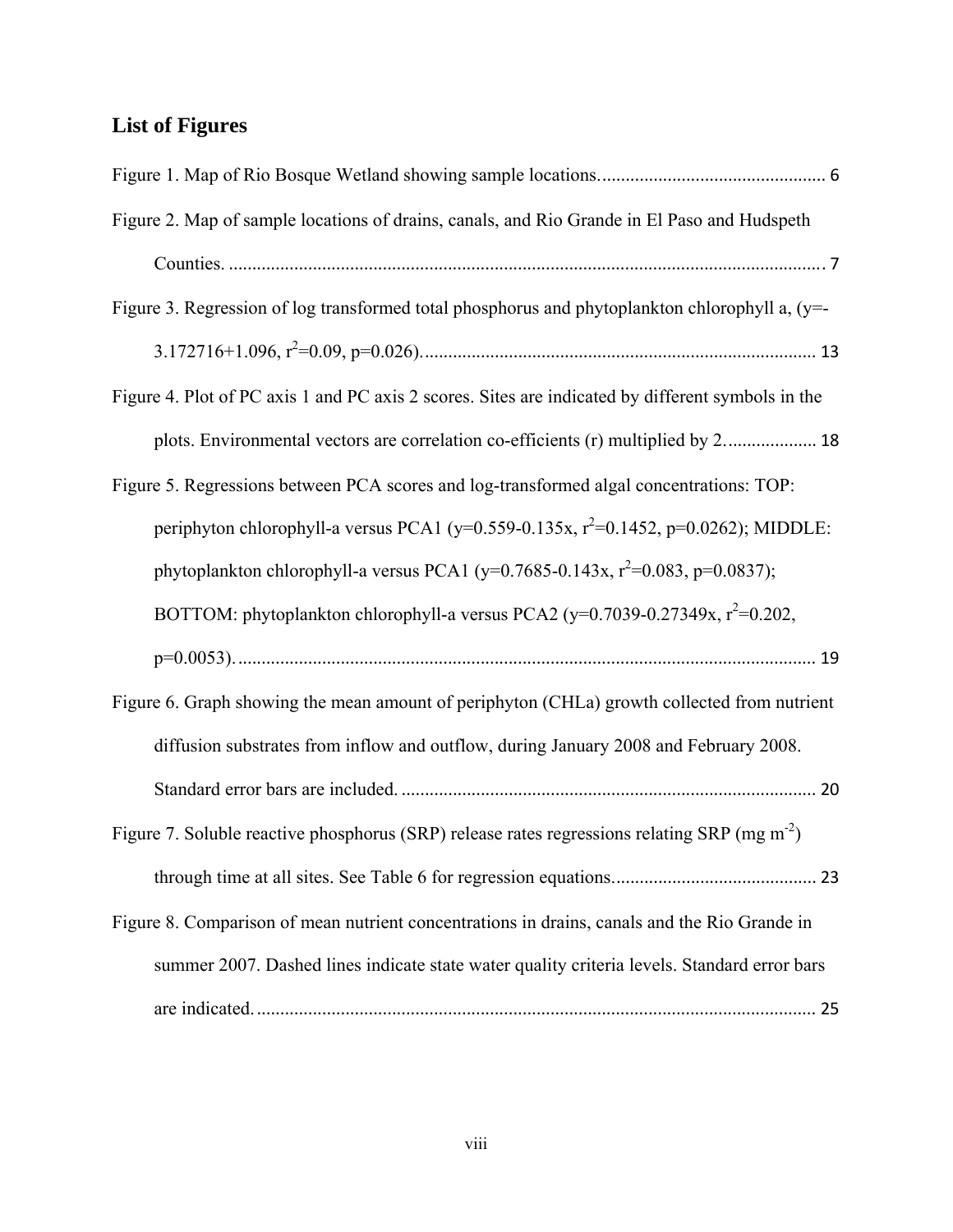### **Introduction**

Created wetlands can serve many of the same functions as naturally occurring wetlands. Wetlands function as a means of improving water quality through nutrient retention, sediment attenuation, increasing biodiversity, as well as flood abatement (Zedler 2003). A functioning wetland can reduce the levels of many pollutants, including nutrients, bacteria, and heavy metals (e.g. Quinonez-Diaz et al. 2001; Mitsch et al. 2005; Verhoeven et al. 2006; Yang et al. 2006). While created wetlands may be most successful at achieving these functions when constructed in areas where wetlands formerly existed, some notable successes have occurred in the absence of wetland soils. For example, the Oletangy River Wetland Research Park (Ohio State University, Columbus, OH) was constructed in non-wetland soils, produced hydric soils after 3 years, and exhibited an increase in water quality and plant diversity over the 10 initial years of study (Mitsch 2005).

Wetlands reduce nitrogen levels mainly by the process of denitrification and phosphorus by the process of sedimentation. Denitrification is the process in which bacteria convert nitrates into atmospheric nitrogen under anoxic wetland conditions; wetland denitrification is one of the primary ways in which nitrogen is returned to the atmosphere (Mitsch and Gosselink, 2007). Sedimentation, on the other hand, is a process in which suspended particles settle out of the water column due to reduced rate of flow and gravity. Because phosphorus attaches readily to organic matter and inorganic sediments, phosphorus tends to be reduced by sedimentation. Through this process, phosphorus retention is one of the most important attributes of wetlands (Mitsch and Gosselink, 2007). In addition to these two processes, nutrients are also taken up by plants and soil microbes. Mitsch et al. (2005) found that in a created wetland in Ohio, nitrate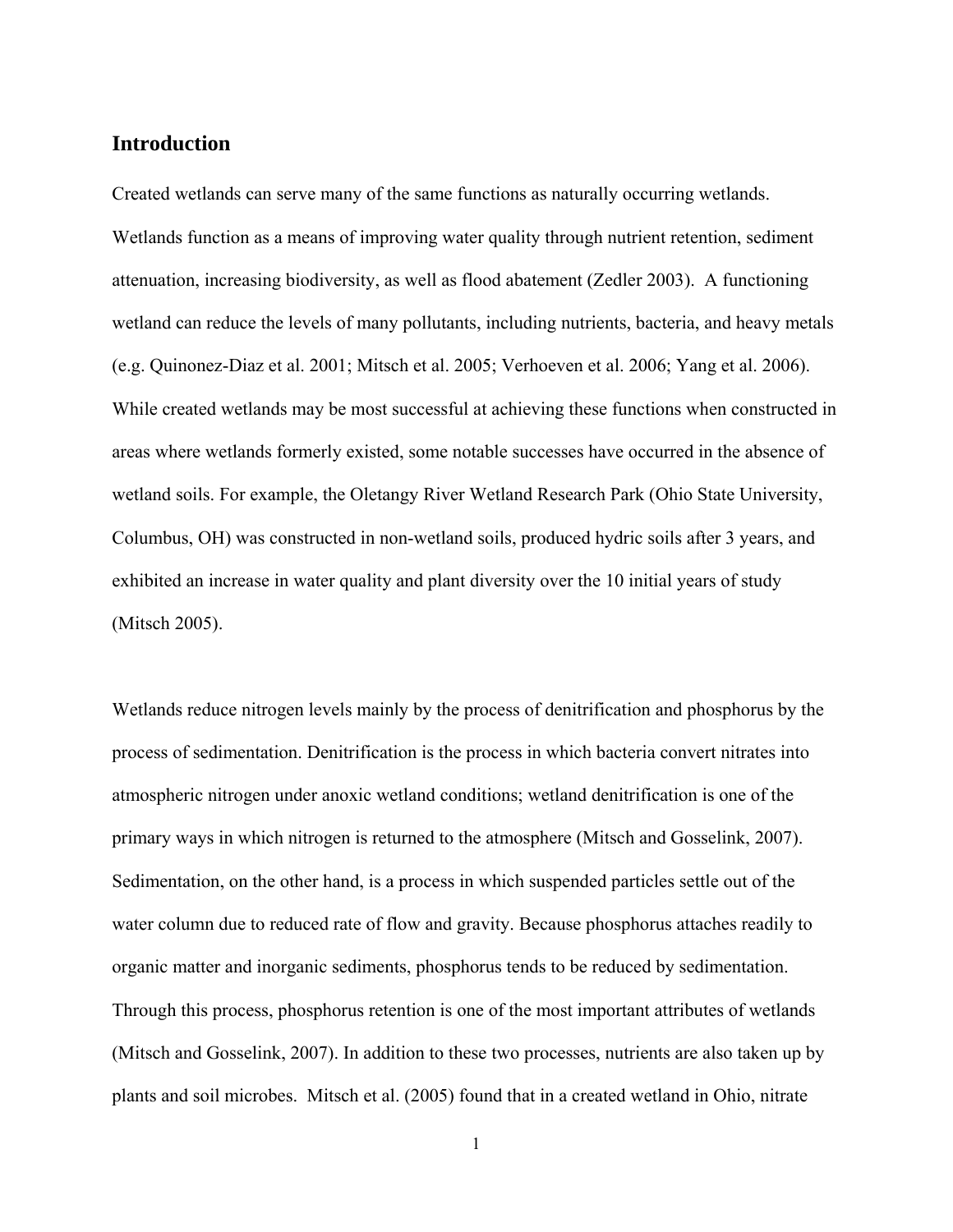concentrations were reduced by 35% on average after flowing through the wetland cells, while orthophosphorus declined by 70%. However, they found no effect of the wetland on total phosphorus, which seemed to be exported from the wetlands attached to suspended sediments.

Two of the main factors attributed to cleaning water and retaining nutrients in created wetlands are the plant composition and hydrology of the wetland (Thullen 2005). The role of plants in the reduction of nutrients is critical and has been recorded in several studies. The maximum potential rate of removal by plants is 1000 to 3000 Kg N/ha/yr and 60 to 100 Kg P/ha/yr (Verhoven et al, 2006) depending on several factors such as plant species, nutrient load amounts, and soil type. In particular, different species of plants are more efficient at the uptake of nutrients than others (Kao et al., 2003). In temperate regions, however, the absence of plants during the winter months may reduce the nutrient removal potential of wetlands (Landry et al. 2009).

Hydrologically, flow rate, depth and wetland size play an important role in nutrient retention. For instance, one study showed that while nitrate was efficiently absorbed in shallow waters, phosphorus was more readily absorbed in deep waters (Hansson et al, 2005). In terms of a wetland's surface area, several studies have arrived to the conclusion that the correct size of a wetland with the purpose of improving water quality and providing flood control has to be anywhere from 2% to 7% of the catchments' size (Verhoeven et al. 2006, Mistch & Gosselink 2000).

Although macrophytic plants and hydrology are two primary means of improving water quality, algae also play an important role in the uptake and removal of nutrients, especially phosphorus,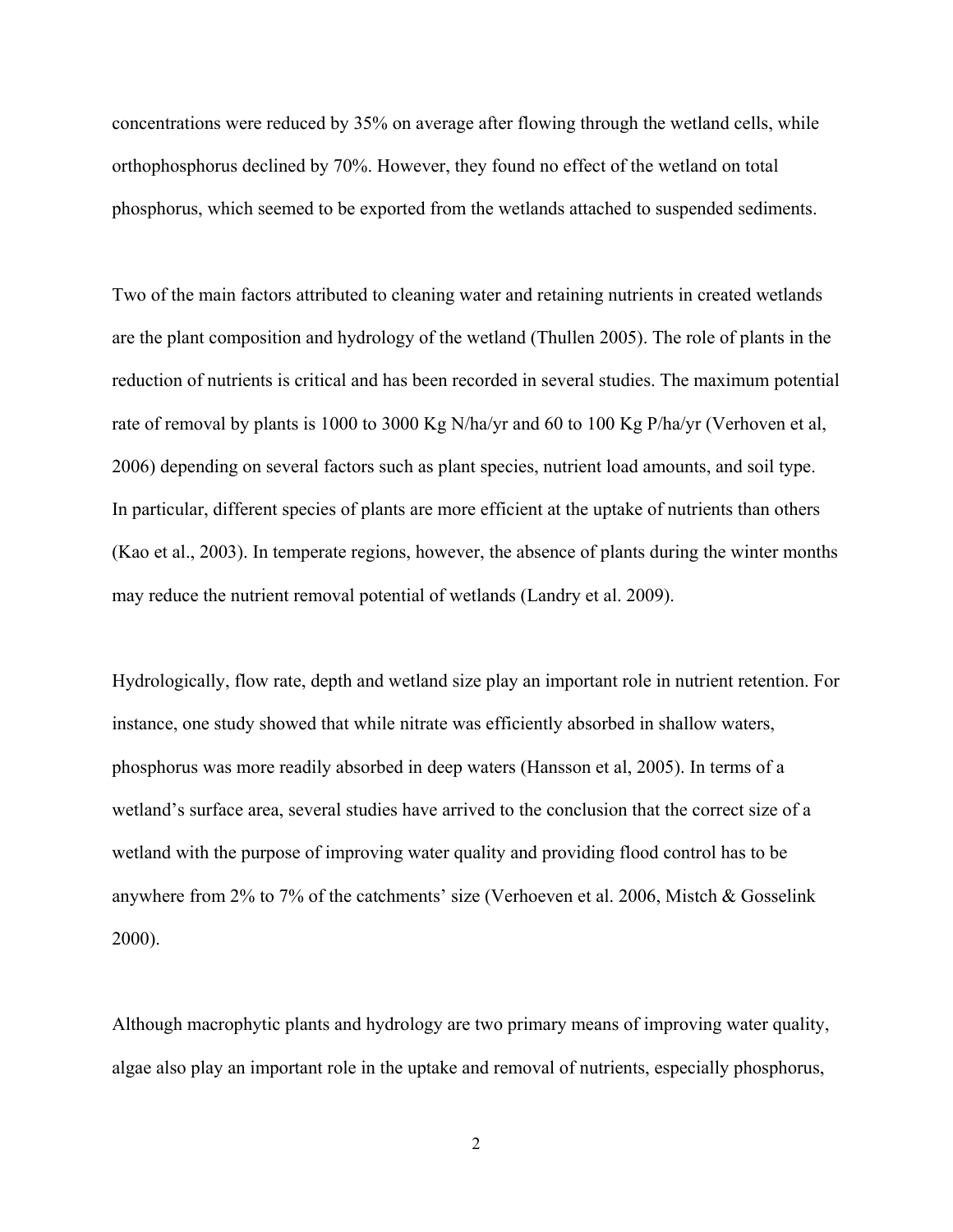from aquatic systems. The two main algal primary producers in wetlands are phytoplankton, or free-floating algae, and periphyton, or attached algae. In wetlands, periphyton has shown to be efficient in the uptake of nutrient from sewage effluent; however, rates of uptake are variable and can be influenced by periphyton biomass and metabolic activity (Dodds 2003).

Studies on the effectiveness of created wetlands in arid regions are rare. While primary production in wetlands and other freshwater environments are usually nutrient limited by phosphorus (e.g. Vaithiyanathan and Richardson 1997), studies have shown that arid ecosystems, including wetlands in arid regions, can be limited by nitrogen (Grimm & Fisher 1986, Scott et al 2005). Desert aquatic ecosystems are also unique in that they are more likely to be seasonally inundated, and experience extended periods of drying.

Restoring or creating wetlands requires the restoration of healthy wetland functions, such a nutrient cycling. Soil microbial communities can aid in the process of denitrification (Nurk 2005), phosphorus exchange, nutrient retention, (Kelton 2004, Ahn et al 2007, Jackson 2009), and the decomposition of organic matter and plant litter (Anh et al 2007). Soil microbial community structure has been shown to be sensitive to environmental degradation of wetlands (Merkley 2004), has been linked to internal loading of nutrients in wetlands (Kelton et al. 2004) and varies depending on the vegetation type present (Sherrill 2007). Understanding the soil microbial community is key to elucidating nutrient dynamics. Scott et al (2005) showed that with flow through the wetland, nutrients are usually depleted and microbial community decreases with availability of nutrients.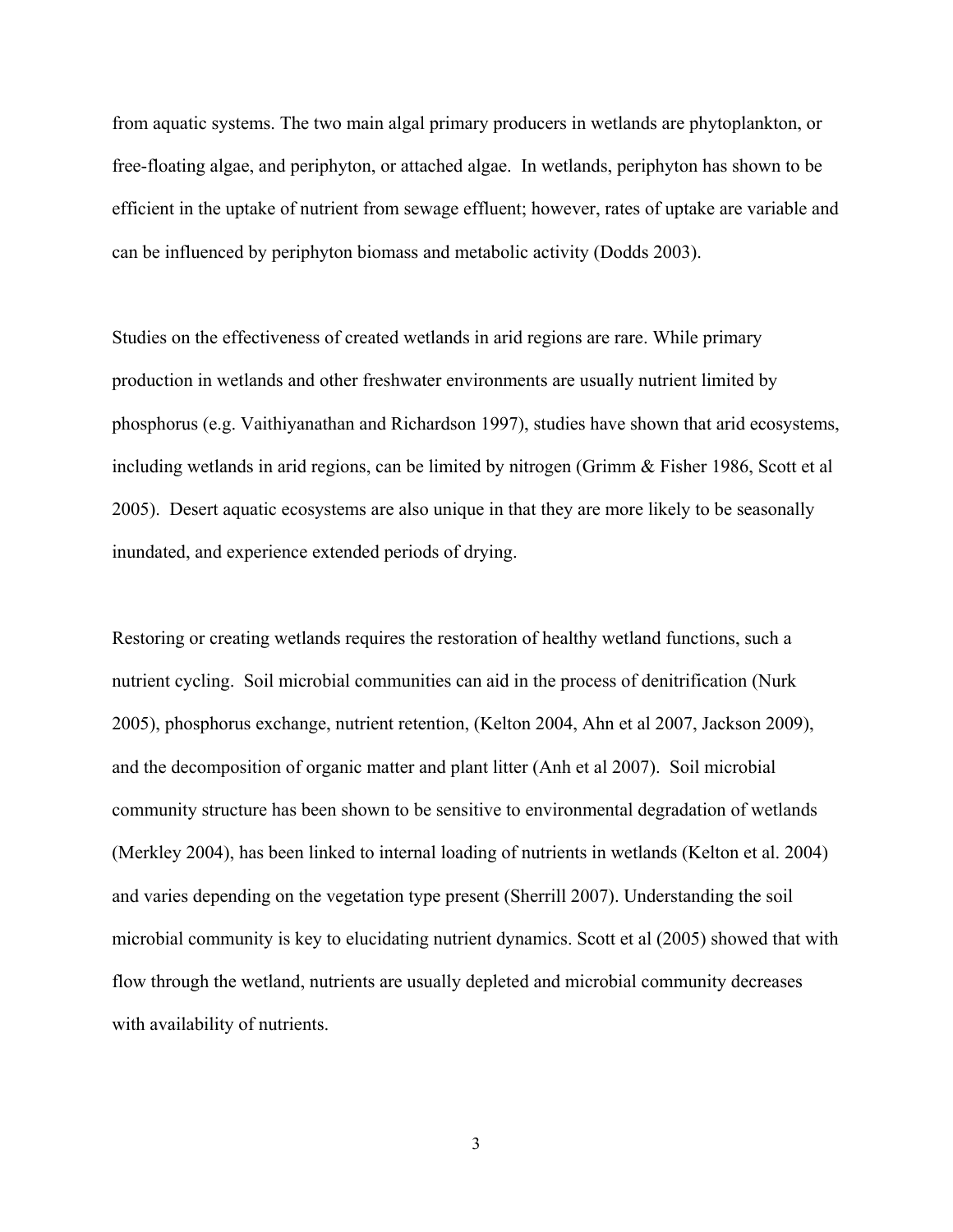During the process of canalization of the Rio Grande between El Paso (TX, USA) and Ciudad Juarez (CHI, Mexico) in 1938, many natural occurring riparian wetlands were destroyed (Watts 2002). Furthermore, increased population and industrialization in the El Paso-Ciudad Juarez region has contributed to impaired water quality in the Rio Grande due to inadequate sewage treatment, industrial pollution and agricultural inputs (e.g. Rios-Arana et al. 2003; Owens and Niemeyer 2004; IBWC 2008). With the loss of most of the valuable wetland habitats, and their associated water filtration and floodwater control abilities, it has become imperative to understand our regional wetlands, protect those that remain and potentially enhance our regional wetland pool. Protection and enhancement of functioning wetland has the potential to improve water quality and aid in the attainment of state-established water quality standards mandated by the US Clean Water Act (Table 1). In particular, given the relative scarcity and value of riparian systems in the Chihuahuan Desert, restoration and creation of wetlands, mostly notably in areas where historically once they occurred, is necessary to re-establish important ecosystem functions to the region.

|                             | <b>Water Quality Criteria</b> |
|-----------------------------|-------------------------------|
| $TDS$ (mg/L)                | 1400                          |
| $Cl$ (mg/L)                 | 250                           |
| Fecal coliforms (CFU/100mL) | 2000                          |
| DO(mg/L)                    | 3                             |
| Ammonia (mg/L)              | 0.17                          |
| Nitrate $(mg/L)$            | 2.76                          |
| Orthophosphorus $(mg/L)$    | 0.5                           |
| Total Phosphorus (mg/L)     | 0.8                           |

**Table 1.** Selected water quality criteria and screening levels that must be met for Segment 2308 (Rio Grande below International dam to Riverside diversion) (IBWC, 2008).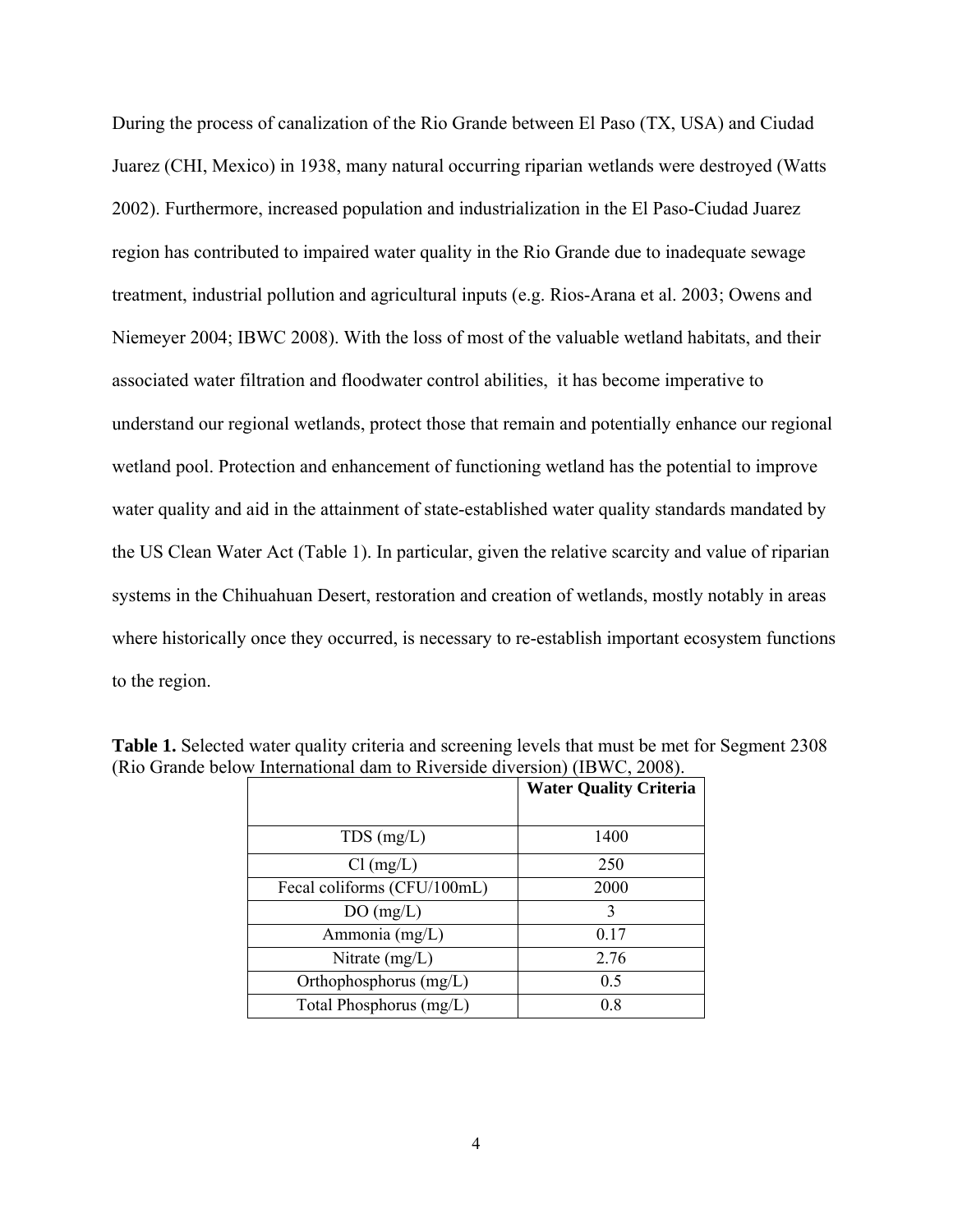#### *Study Sites*

Before the canalization of the Rio Grande in the 1930s, the river flowed through what is the present day site of the Rio Bosque Wetland Park; however, since that time, the park area has been without a perennial water source. In 1997, the park landscape changed dramatically as large areas were cleared and grated to build a wetland complex and water-delivery system as part of the mitigation for the American Canal extension. Currently, the park is 372 acres and is enclosed by irrigation canals and drains on three sides; approximately one-quarter of the park is dedicated to re-establishing riparian and wetland communities. Since 2001, secondary treated wastewater has been delivered to the wetland cells of the Rio Bosque from the Roberto Bustamante Wastewater Treatment Plant during the months of October to February, when it is not being used for irrigated agriculture. Water entering the park at the inflow (Site A) is delivered through water delivery gates 2, 3 and 4 into wetlands Cells 1 and 2 (Figure 1). Water exits Cell 2 at Gate 6, whereas Cell 1 has no outflow and water evaporates over time. The University of Texas at El Paso (UTEP) and its partners are working to guide and shape the recovery of the wetland park to promote native river-valley plant communities (Watts et al. 2002).

The Bustamante WWTP provides secondary treatment to wastewater before it is discharged into the Rio Bosque (non-irrigation season) or to the Riverside Canal (during the irrigation season). For irrigation, water is diverted from the Rio Grande into Canals that take the water to the fields; water percolates and gets into subsurface drain systems that take the water to a main drain which returns the flow to the river. The construction of more than 465 miles of drains, 457 miles of laterals and 139 miles of canals in the region (USBR) has increased the total length of all waterways in the region by more than four-fold. We visited 8 Canal, 11 Drain and 6 Rio Grande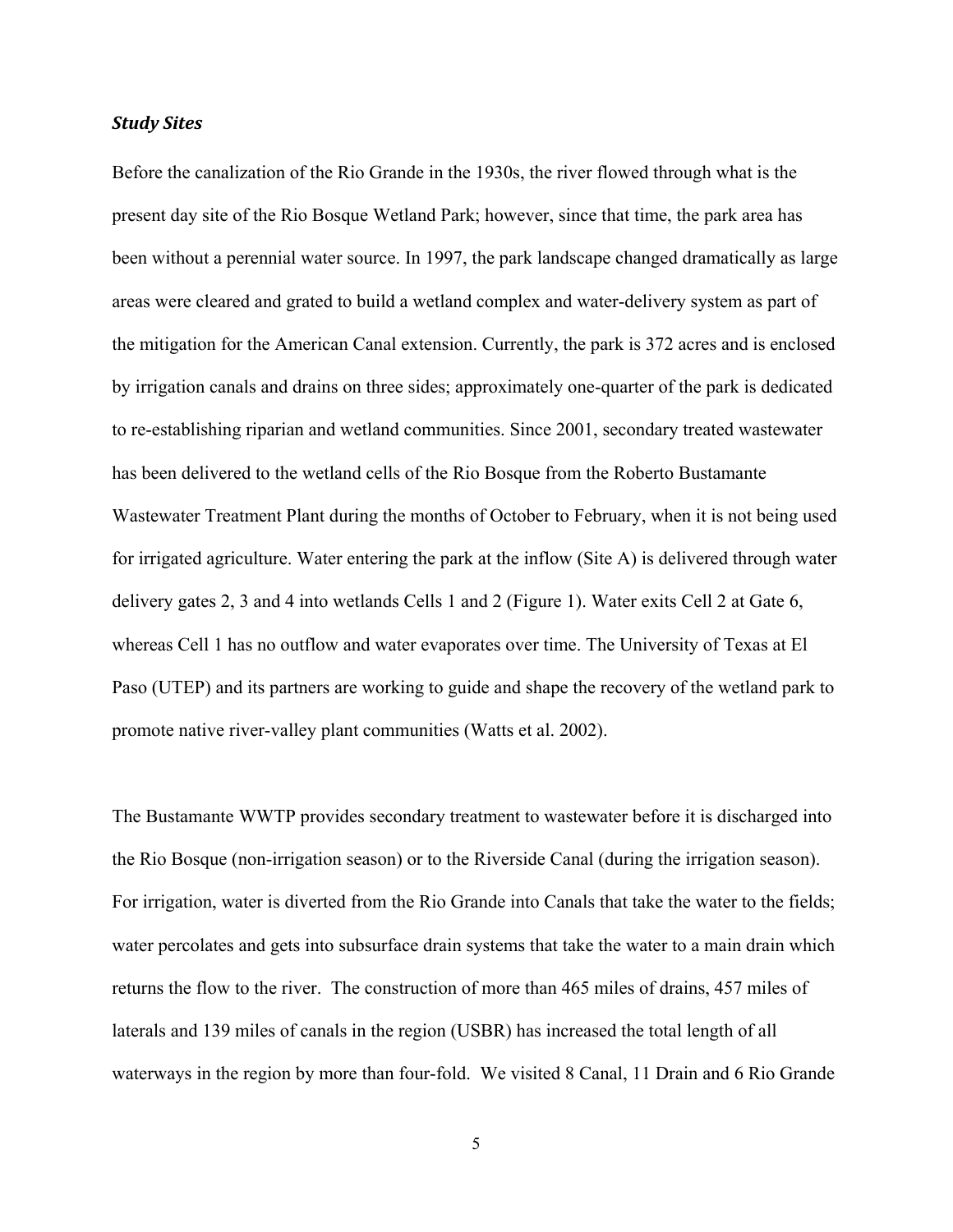sites, ranging from the Texas-New Mexico border through Hudspeth County south of Fort Quitman. We utilized these drains and canals, as well as multiple locations along the Rio Grande, to illustrate how a wetland could be used to improve water quality regionally.



**Figure 1.** Map of Rio Bosque Wetland showing sample locations.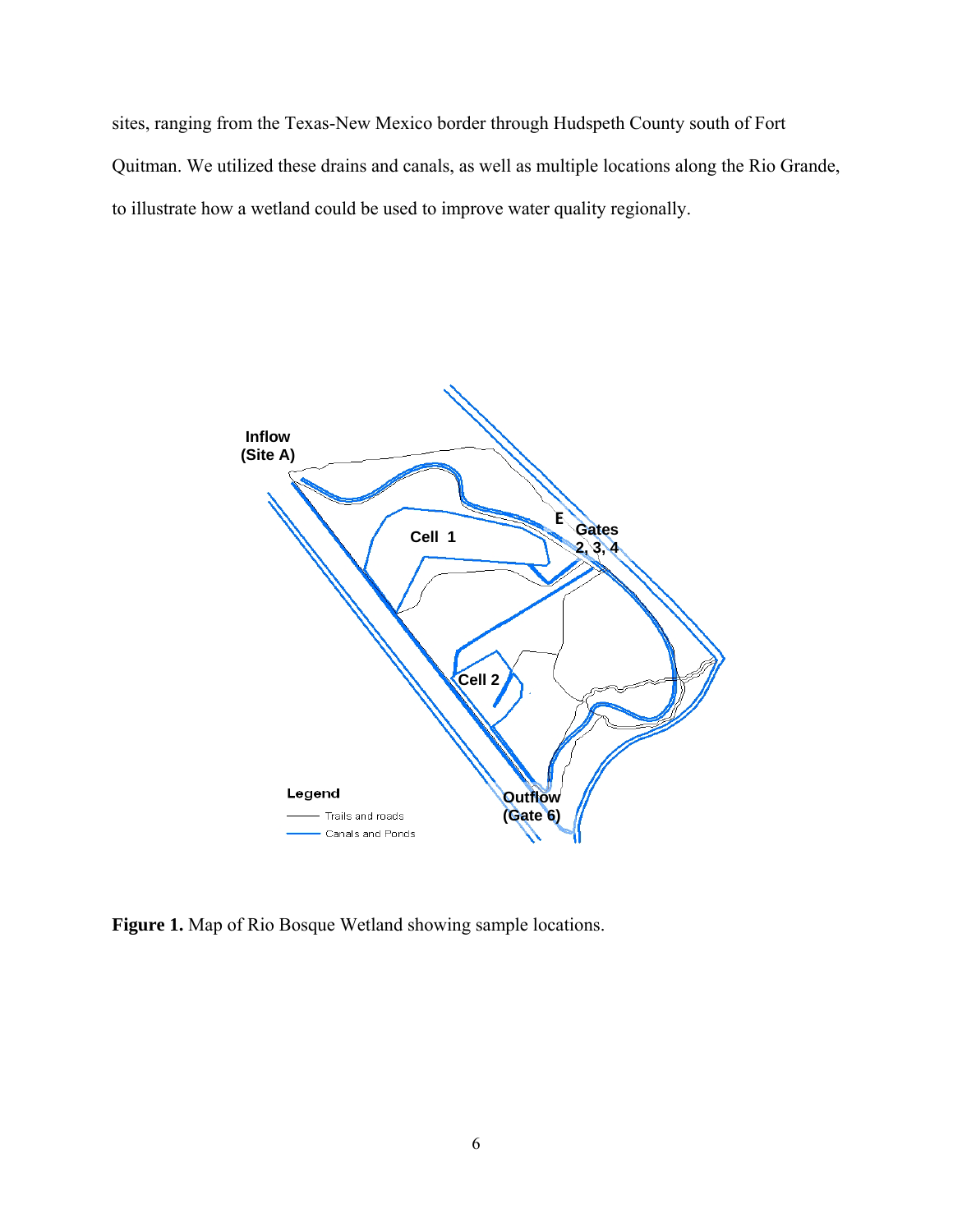

**Figure 2.** Map of sample locations of drains, canals, and Rio Grande in El Paso and Hudspeth Counties.

Although the Rio Bosque Wetland Park is more than 10 years old, there has yet to be a detailed analysis of spatial and temporal variability in water nutrient chemistry, and the relationship between primary production and nutrient levels. Understanding the ability of a desert wetland to remove nutrient from the water column through uptake by primary producers or sediment transformations is key to justifying the protection and creation of other similar wetland sites. In this chapter I will test the following hypotheses: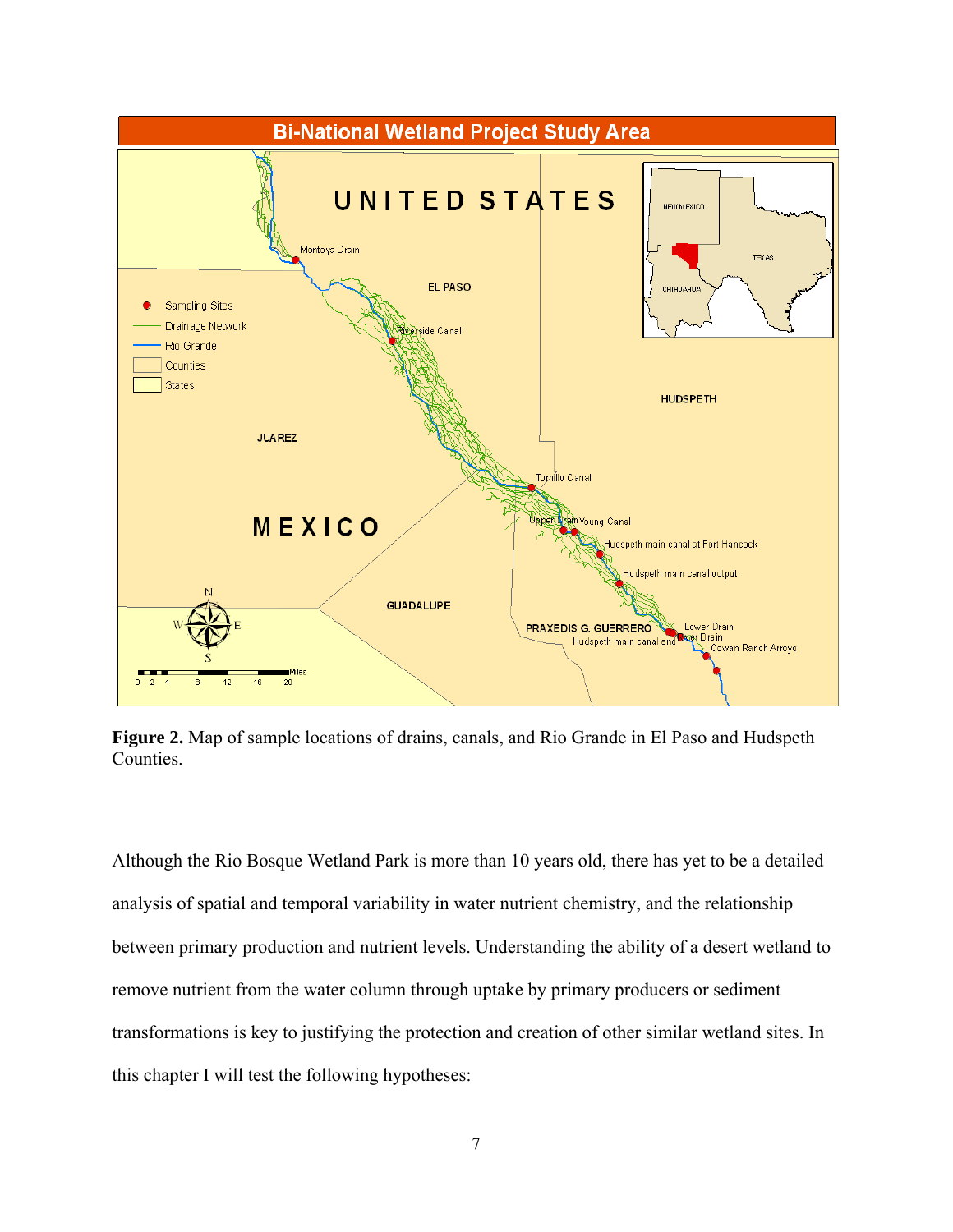- 1) Water column nutrient levels will decline as water travels through the Rio Bosque wetland.
- 2) Nutrient-limitation of algal communities will increase nearer the outflow of the wetland, where nutrient availability will be lower.
- 3) Compared to the water delivery channels, wetland cells will have unique soil microbial communities that may act to modify nutrient cycling.

#### **Methods**

During the months of October to February from 2005-2009, the water delivery channels and wetlands cells of the Rio Bosque were sampled for water column (phytoplankton) and attached algae (periphyton), as well as the factors that may limit algal growth such as nutrients and light availability . Four sites were sampled: the first water control gate consisting of inflow from the Bustamante Wastewater Treatment Plant (WWTP, site A), in wetland cell 1, in wetland cell 2, and the water outflow gate from Cell 2 (gate 6). For the first two years of the study, all sites were sampled every 2-4 weeks. In the winter 2007-2008, the Rio Bosque was sampled bi-weekly until mid-December when water deliveries ended. In the winter of 2008-2009, sampling of the water continued on a monthly basis. To determine regional trends in water quality, we visited 8 Canal, 11 Drain and 6 Rio Grande sites 3 times sites in Spring, Summer and Fall 2007 and collected sampled for nutrient chemistry only (as described below). Sites ranged from the Texas-New Mexico Border through Hudspeth County south of Fort Quitman.

For determination of nutrient chemistry, water was collected from an open water area in 125mL acid-washed bottles. Total phosphorus (TP) was determined using the ascorbic acid method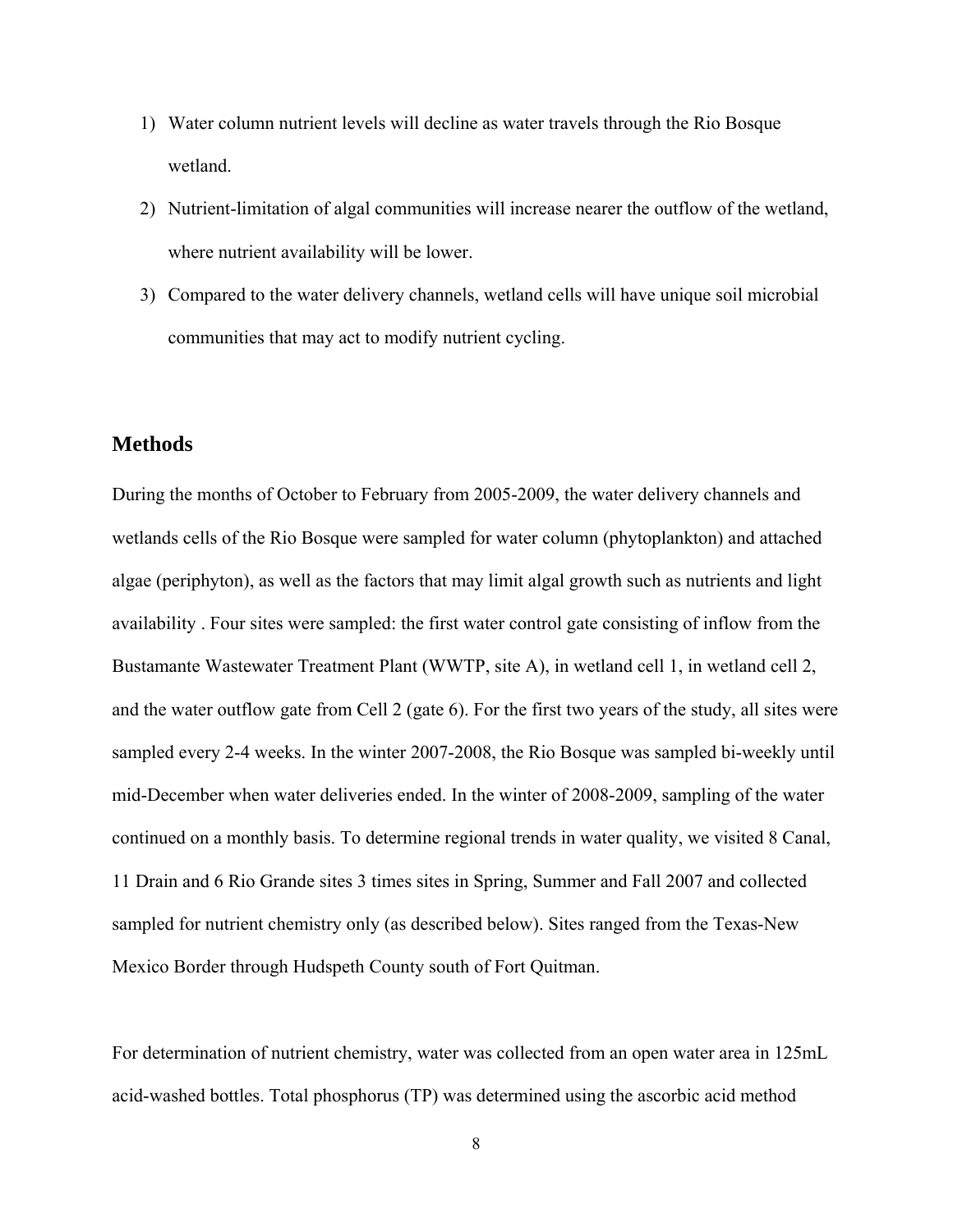following persulfate digestion (APHA 1998); nitrate  $(NO<sub>3</sub>$ <sup>-</sup>), ammonia  $(NH<sub>3</sub>)$  and chloride  $(Cl<sup>+</sup>)$ were analyzed according to Hach protocols and standard methods (APHA 1998). All analyses were performed on a Genesys 10 UV Spectrophotometer. Conductivity, temperature, pH, salinity and dissolved oxygen were measured in the field using an YSI® 556 multiprobe (YSI Incorporated, Yellow Springs, OH, USA), which was calibrated prior to each trip. Light was recorded at the surface and 30 cm depth using a LI-COR®LI-250A light meter and used to calculate light extinction coefficients. Turbidity was measured in triplicate using a HACH 2100 portable turbidimeter.

Chlorophyll-a concentration was used as a surrogate for algal biomass. For determination of phytoplankton chlorophyll, one liter of water was collected in opaque 1-L bottles and filtered immediately on Whatman GF/C filters, wrapped in foil and frozen until analysis. Sediment periphyton was collected from 5 separate locations at each sampling site using an inverted Petri dish and spatula. All 5 periphyton samples from the site were combined into one composite sample. Algal chlorophyll was separated from the sediment by vigorously mixing the sediment with distilled water and pouring off the surface liquid. This was repeated 10 times, until the water was relatively clear, to get the final periphyton sample. The liquid sample was stored in a test tube, wrapped in tin-foil and frozen until analysis. Chlorophyll was extracted from both phytoplankton and periphyton using 90% acetone and a 1-hour (phytoplankton) to 24-hour (periphyton) extraction period in the freezer. Results were corrected for phaeopigments by acidification (Wetzel and Likens 2000). Absorbances were determined on a Genesys 10 UV Spectrophotometer.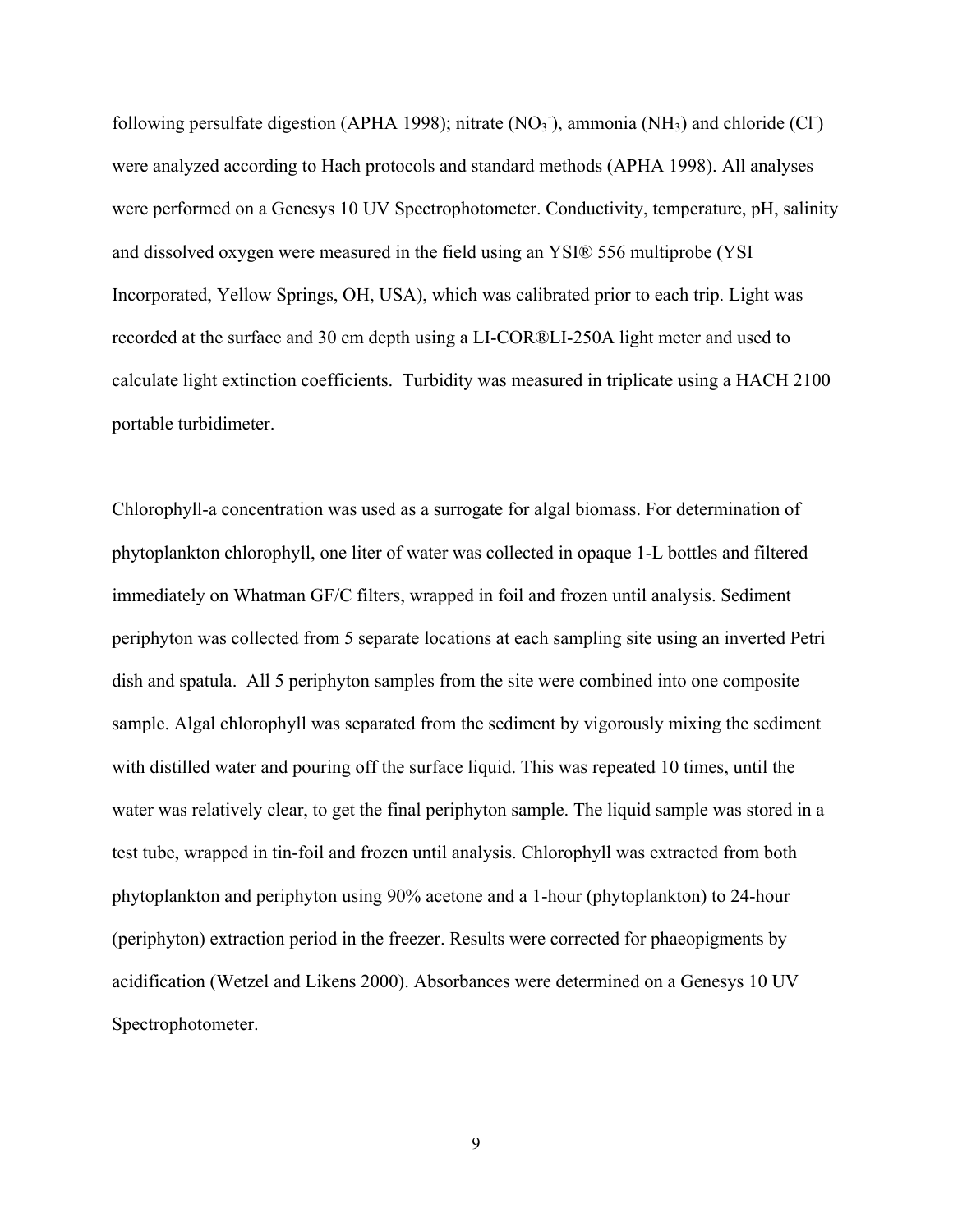In order to determine the rate of phosphorus release from pond sediments in the Rio Bosque, sediment samples were collected from the inflow channel, outflow channel and three sites within cells 1 and 2 in Fall 2007 and refrigerated for two months until experimentation as described in Chow-Fraser et al. (1996) and Kelton et al. (2004). Wet sediment weighing 100mg, was spread at the base of an acid washed 250mL flask and covered with 150mL of deionized water. Flasks were covered with foil incubated at 25°C in the dark for eight days. Three flasks from each site were removed from the incubator on days 2, 4, 6, and 8 and 50mL of water from each flask was filtered and frozen. At the end of the experiment, all filtered water samples were thawed and tested for soluble reactive phosphorus (SRP) using the ascorbic acid method (APHA 1998). The rate of phosphorus release (mg  $m^{-2}$  day<sup>-1</sup>) was determined from the slope of a linear regression relating SRP concentration (mg  $m<sup>2</sup>$ ) to time.

In summer 2008, sediment from sites A, site E, and two locations from each of Cells 1 and 2 was also collected to determine the soil microbial activity at each of the sites. Because the ponds and channels were dry at the time of the experiment, soil from each site was placed into a plastic container and water from Riverside Canal, which receives input from the Bustamante WWTP, was added to each of the containers. The Riverside Canal water was autoclaved prior to the experiment to remove any water-associated microorganisms. The containers were left to stand in a greenhouse for a week, to saturate the sediment and approximate the conditions that may occur when Bustamante WWTP waters flood the Rio Bosque ponds and channels. The sediment was then extracted for analysis on Biolog EcoPlates. Soil samples (1g) were diluted in 99mL of 0.85% physiological saline-agar solution. The solution was covered and then stirred for 10 minutes on a Thermolyne 13000 multi-stir plate (Sybron /Thermolyne, Iowa, USA). The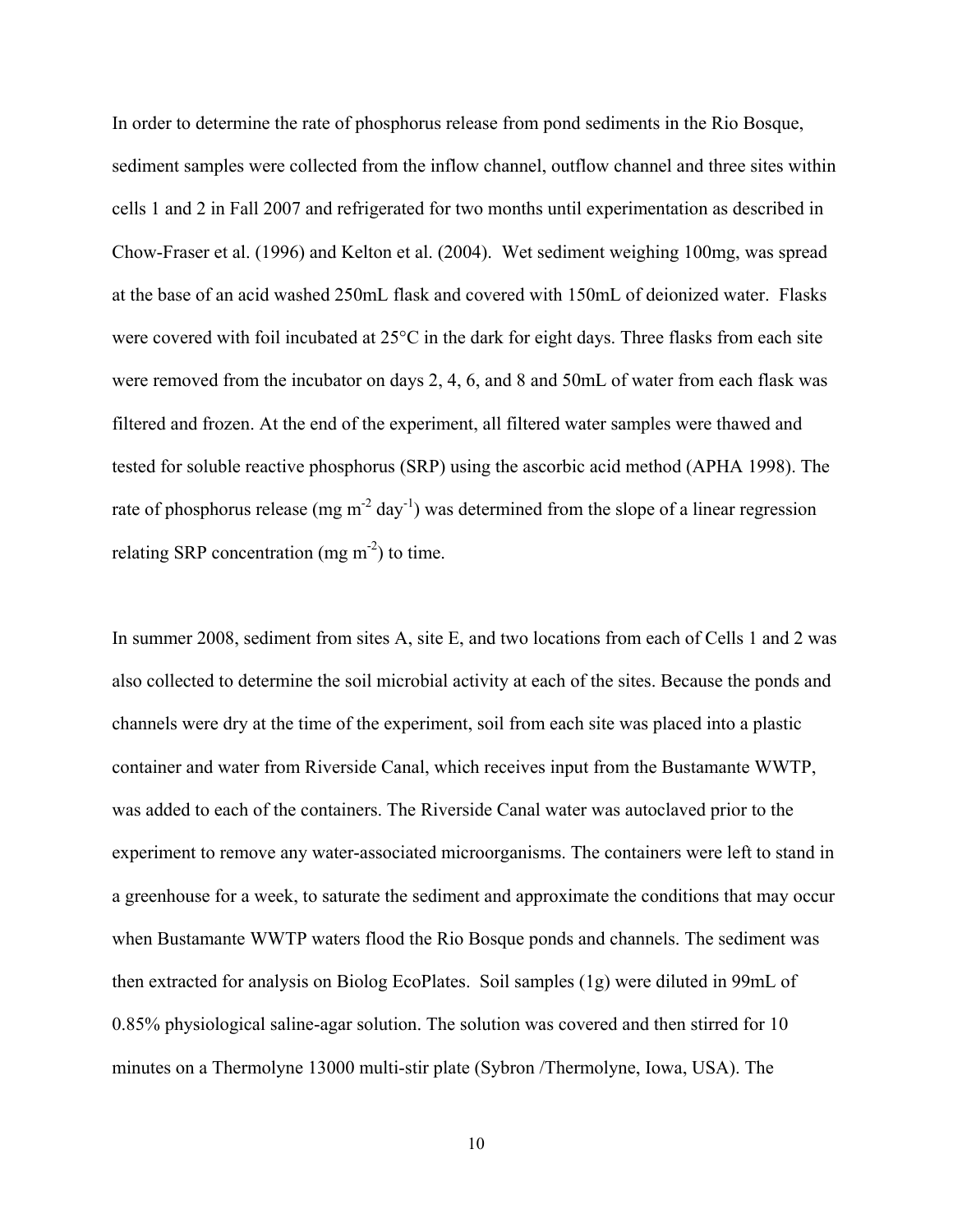saturated soil was diluted a further 10-fold, with 1 mL of the solution added to 99 mL of 0.85% physiological saline agar solution, for a final dilution of  $10^{-2}$ . Biolog EcoPlates<sup>TM</sup> (Biolog, Inc. Hayward, CA) were injected with 150 μl of each dilution and incubated at 37°C. EcoPlates hold three replicates of 31 common carbon substrates used by the soil community**.** As soil microbes grow and metabolize the carbon source, a tetrazolium dye in the well is oxidized and develops a purple color. The EcoPlates were read initially at 12 hours, followed by 6 hours intervals using a SpectroMax190 spectrophotometer TM (Molecular Devices Corp, Sunnyvale, CA) until the average well color development (AWCD) of each plate was ~0.6. The diversity of carbon substrates used by the soil microbial community was expressed using Principal Components Analysis (see below). Substrate diversity was also expressed by counting the number of positive wells (absorbance > 0.10) at a similar time period (34 hours). Finally, soil microbial activity was measured by determining the AWCD after 34 hours.

During the winters of 2007-2008 and 2008-2009, nutrient diffusing substrates (NDS) were set out to determine which nutrient was limiting to algal growth at the Rio Bosque. Because of the unpredictability in water deliveries during these 2 years, the experiment was run only twice in 2007-2008 and twice in 2008-2009. Data from two of these dates were excluded because water deliveries were halted unexpectedly and the NDS were dry for 2-3 days before water deliveries re-started. NDS were placed at the inflow (site A) and outflow (site 6), and if water was present, in cells 1 and 2. Four NDS were constructed using Plexiglas, PVC pipe and 80 mL HDPE bottles. Plexiglas was cut into 50 x 40cm sheets and 12 holes (3.8 cm diameter) were drilled into the glass every 8 cm to allow for attachment of the bottles. A 1.9 cm hole was drilled into the lid of each bottle, which was then glued into the holes in the Plexiglas using non-toxic glue. The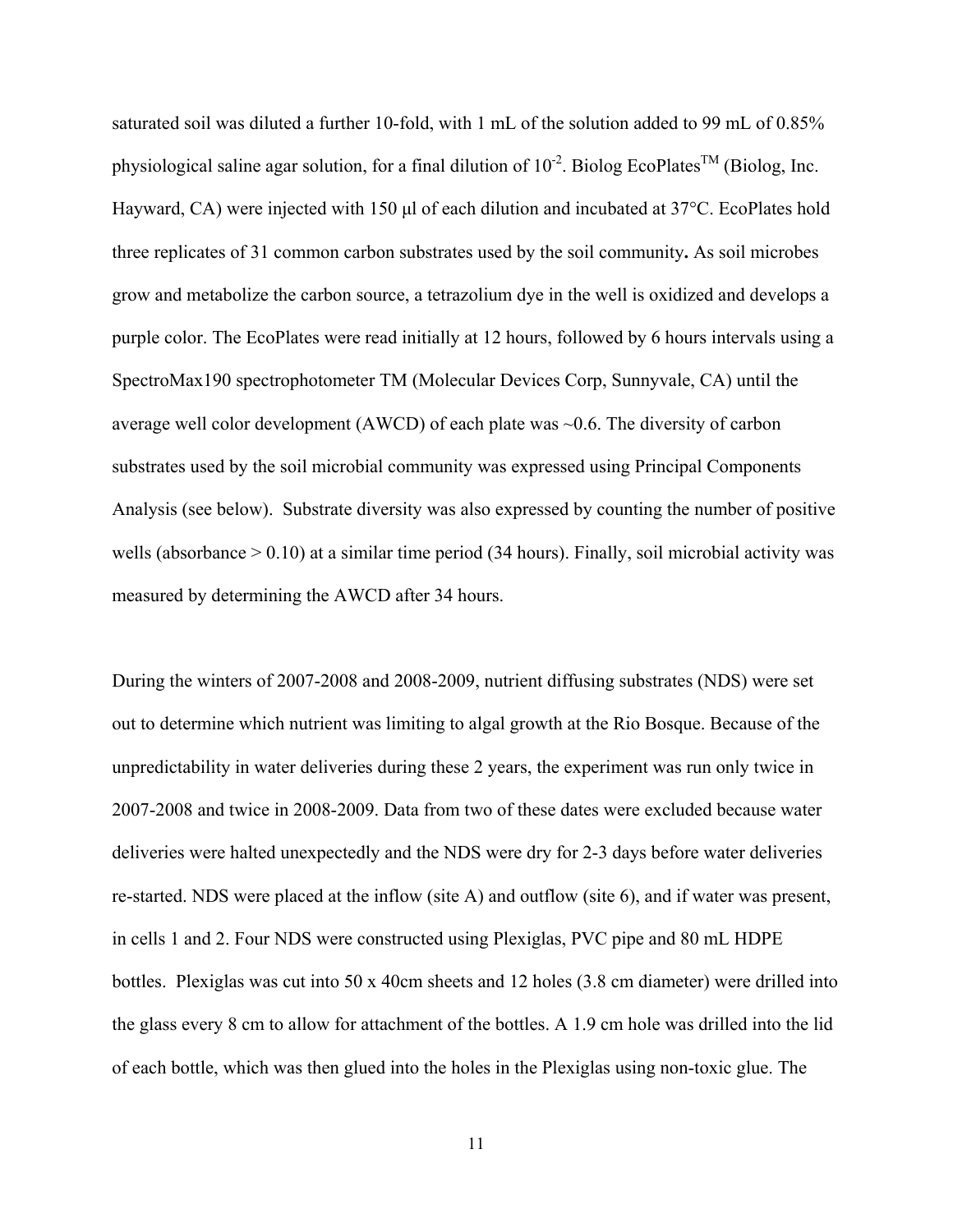Plexiglas was attached to a flotation frame made from PVC pipe using galvanized steel and plastic fasteners; the frame was constructed so as not to shade the nutrient treatments. A 0.2  $\mu$ m membrane filter (Pall Corporation) was placed into the holes in the bottle lids as the substrate upon which algae would grow. Each NDS consisted of 3 replicates of each of 4 treatments: a control (ctrl), phosphorus enrichment (P), nitrogen enrichment (N), and a combination of phosphorus and nitrogen (N+P). All the treatments consisted of a 2% agar solution; phosphorus and nitrogen were added at a concentration of 0.5M using potassium phosphate  $(KH_2PO_4)$  and sodium nitrate (NaNO<sub>3</sub>), respectively (Fairchild et al. 1985). At the end of 2-4 weeks (depending on water availability), each filter was removed, sorted by treatment into test tubes, covered with foil, and frozen. Chlorophyll-a was extracted and analyzed as described previously; concentration was expressed as  $\mu$ g cm<sup>-2</sup> day<sup>-1</sup>.

Because of the temporally repeated sampling design of this study, we used paired t-tests to compare whether there were differences among Rio Bosque sites sampled on the same dates. Levels of significance were Bonferonni corrected. Simple linear regressions were used to relate algal biomass to the measured environmental variables. Nutrient limitation experimental results were compared using t-tests. Data were log-transformed as required to normalize the data. Principal components analysis (PCA) was used to create linear combinations of the environmental data to describe the underlying environmental gradients in the data, and to identify EcoPlate C-sources explaining the greatest variation among sites. Prior to PCA environmental data were log-transformed to approximate normal distributions and standardized to zero mean and unit variance. Differences in water quality among drains, canals and the Rio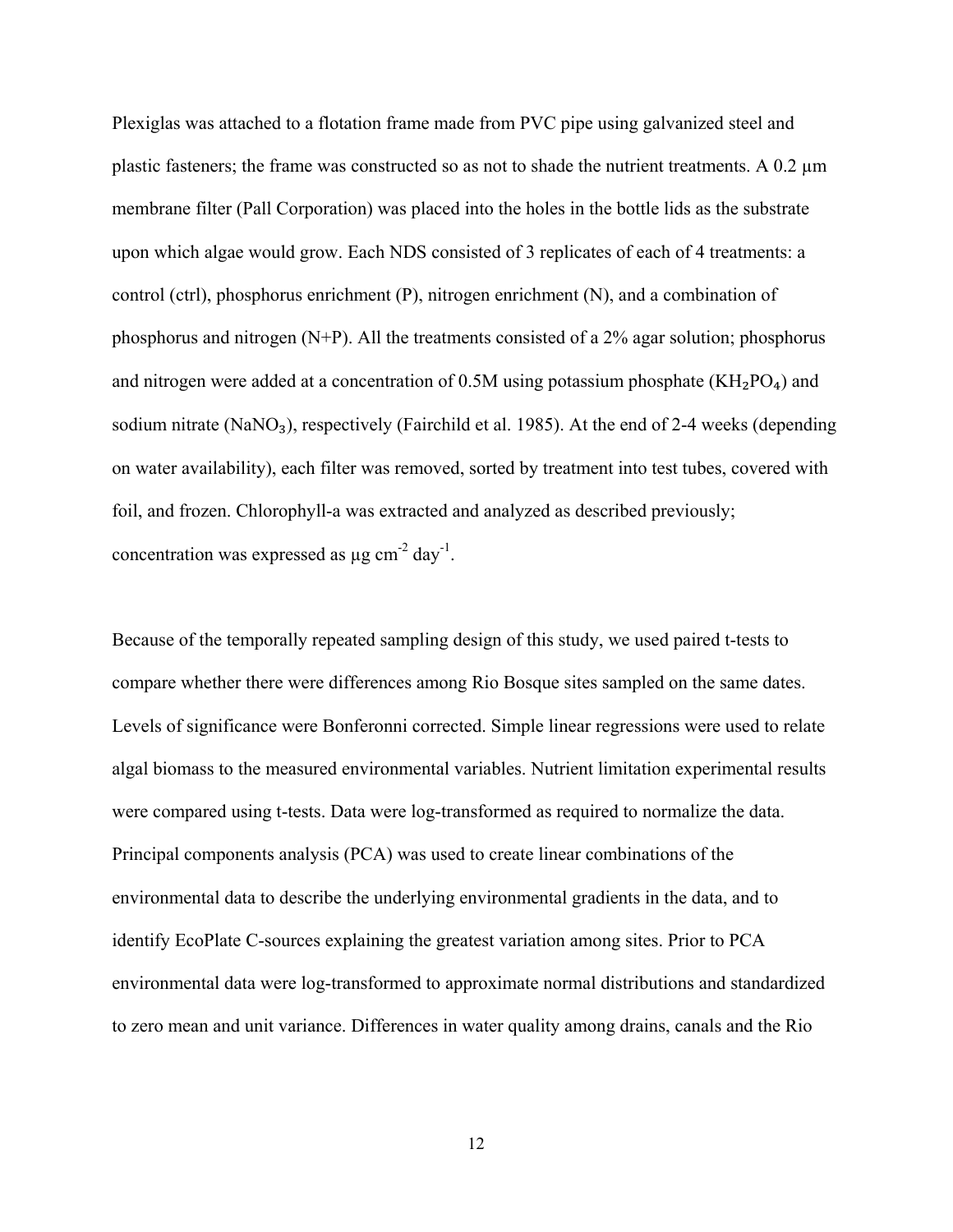Grande were calculated using an ANOVA, followed by Tukey HSD test. All statistical analyses were performed using JMP software (Version 4.0, SAS Institute Inc., Cary, N.C.).

## **Results**

Table 2 shows the mean nutrient and physical parameters at the four primary sampling sites in Rio Bosque Wetlands Park. Water quality varied throughout park; however, very few significant differences were observed in water quality after the water flowed through the wetland cells. Nitrates were significantly higher (paired t-test;  $p=0.03$ ) in the inflow compared to Cell 2. The inflow also tended to have higher nitrates than the outflow, although this was not significant  $(p=0.06)$ . Conversely, sodium chloride concentrations increased from the inflow (639.06 mg/L) to the outflow (743.06 mg/L); however, this was not significant. The water at the inflow was significantly warmer than all others sites  $(p<0.001)$ .



**Figure 3.** Regression of log transformed total phosphorus and phytoplankton chlorophyll a, (y=- $3.172716+1.096$ ,  $r^2=0.09$ ,  $p=0.026$ ).

A weak positive relationship was observed between total phosphorus and phytoplankton chlorophyll a (Figure 3). As TP increased, so did the amount of algae growth. No other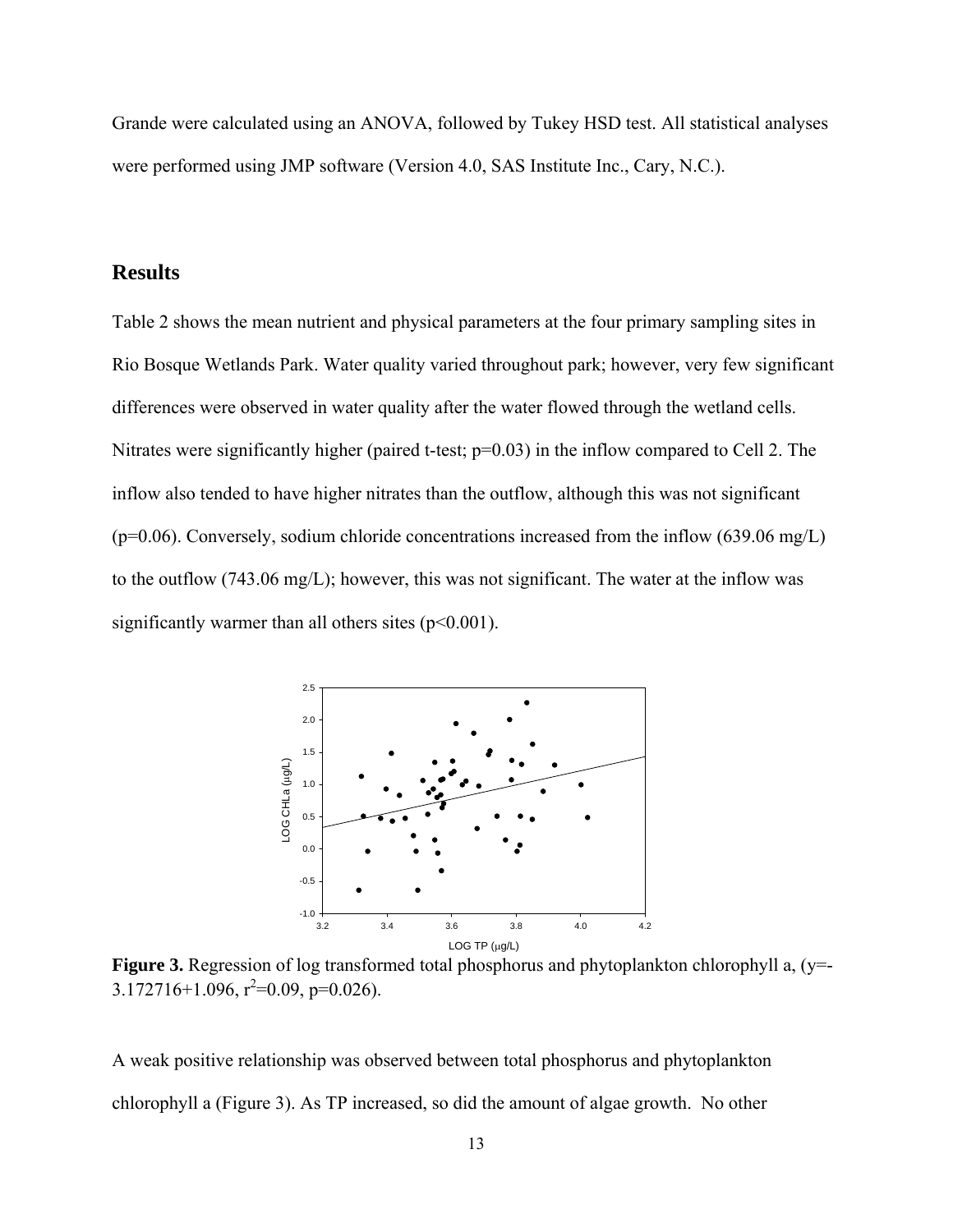significant relationships were found between the individual water quality variables and chlorophyll biomass.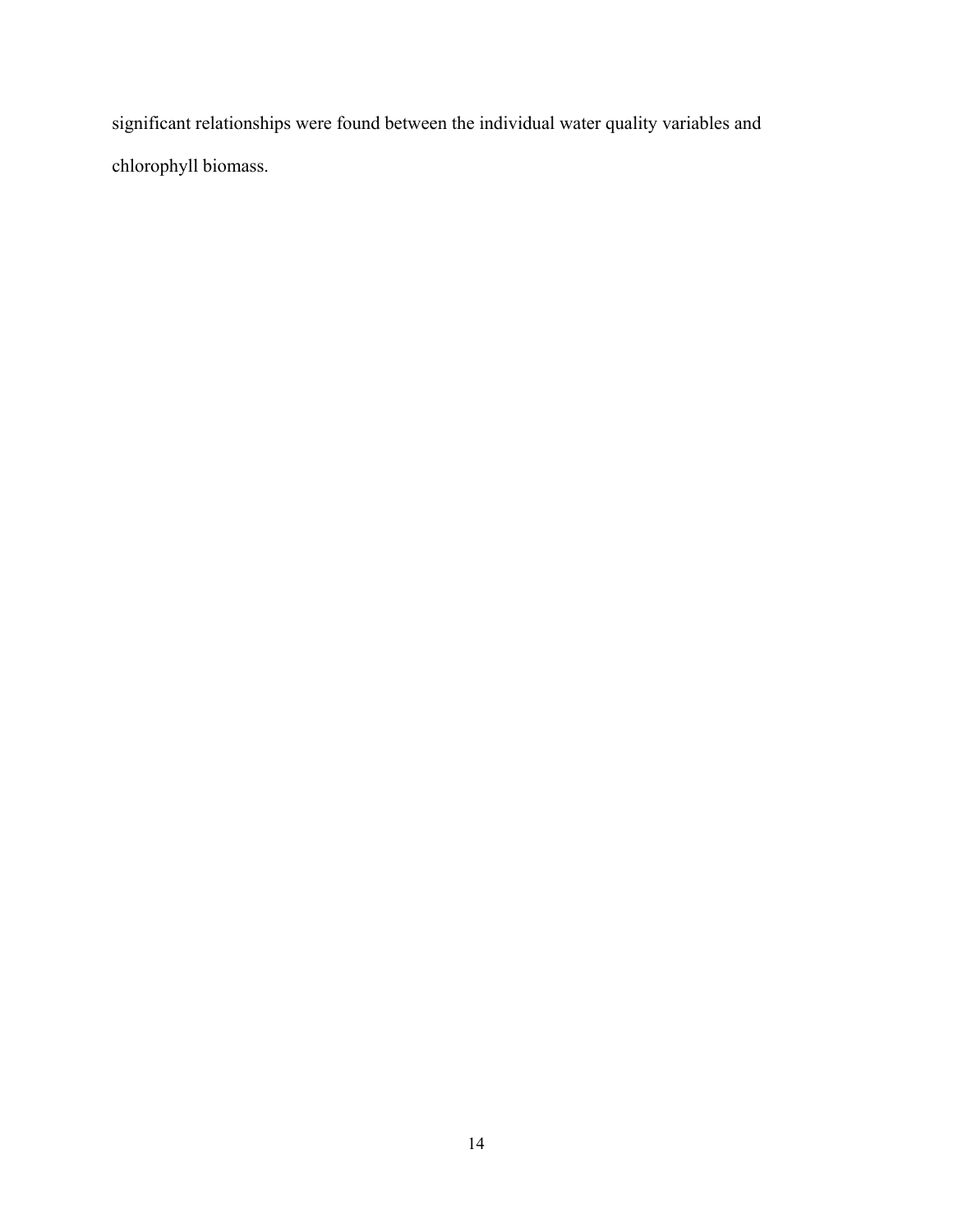| <b>Site</b> | $\boldsymbol{n}$ | TP(mg/L)     | $NO3$ -N     | $NH3-N$      | <b>NaCl</b>   | Phyto         | Peri           | Conductivity         | DO(mg/L) | <b>Temperature</b> |
|-------------|------------------|--------------|--------------|--------------|---------------|---------------|----------------|----------------------|----------|--------------------|
|             |                  |              | (mg/L)       | (mg/L)       | (mg/L)        | <b>CHLa</b>   | <b>CHLa</b>    | $(mS \cdot cm^{-1})$ |          | $({}^{\circ}C)$    |
|             |                  |              |              |              |               | $(\mu g/L)$   | $(\mu g/cm^2)$ |                      |          |                    |
| Inflow      | 18               | 4.37         | 10.29        | 6.40         | 639.06        | 2.237         | 3.08           | 1.80                 | 6.196    | 23.55              |
|             |                  | $(+/- 0.49)$ | $(+/- 1.12)$ | $(+/- 1.31)$ | $(+/- 45.84)$ | $(+/- 0.98)$  | $(+/- 0.92)$   |                      |          |                    |
| Outflow     | 16               | 4.44         | 7.52         | 6.30         | 743.06        | 12.91         | 7.37           | 1.83                 | 8.732    | 15.11              |
|             |                  | $(+/- 0.46)$ | $(+/- 1.17)$ | $(+/- 1.76)$ | $(+/- 50.82)$ | $(+/- 2.06)$  | $(+/- 2.70)$   |                      |          |                    |
| Cell 1      | 15               | 4.58         | 9.82         | 8.12         | 658.2         | 24.04         | 6.35           | 1.83                 | 9.523    | 17.45              |
|             |                  | $(+/- 0.64)$ | $(+/- 2.16)$ | $(+/- 1.71)$ | $(+/- 58.46)$ | $(+/- 14.62)$ | $(+/- 1.98)$   |                      |          |                    |
| Cell 2      | 18               | 4.46         | 7.84         | 4.70         | 651.15        | 24.28         | 7.55           | 1.86                 | 9.907    | 15.78              |
|             |                  | $(+/- 0.58)$ | $(+/- 1.26)$ | $(+/- 0.93)$ | $(+/- 48.19)$ | $(+/- 8.78)$  | $(+/- 2.70)$   |                      |          |                    |

**Table 2.** Mean water quality and physical variables at 4 sampling sites in Rio Bosque Wetlands Park over four winters (2005-2009).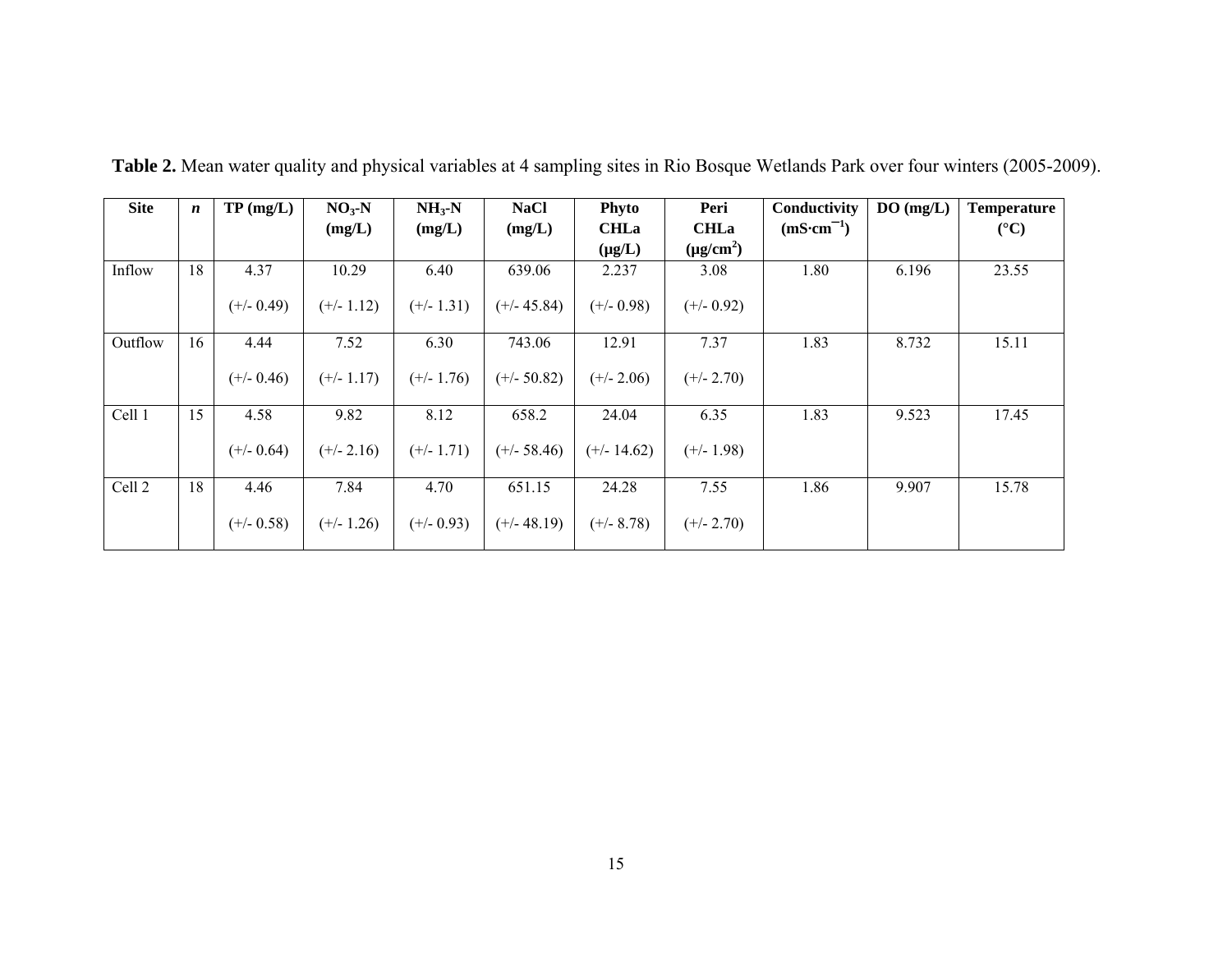Principal Components Analysis (PCA) was used to determine which environmental variables explained the greatest amount of variation in the environmental dataset and to ascertain whether algal biomass can be explained by a multivariate environmental axis (Table 3, Figure 4). The environmental variables used in the Principal Components Analysis were nutrients (total phosphorus (TP), ammonia (NH<sub>3</sub>-N), nitrate (NO<sub>3</sub>-N), and sodium chloride (NaCl)), pH, conductivity, and temperature. The first three PC axes together explained 69% of the variation in the environmental data (Table 3) where the first PC axis explained 34% of the variance, 21% of the variation is explained by the second PC axis and 14% of the variance by the third axis. The first PC axis was positively correlated with  $NH<sub>3</sub>-N$ , pH, and conductivity, and negatively correlated with  $TP$ ,  $NO<sub>3</sub>-N$ , and NaCl. The second PC axis was positively correlated with the temperature, conductivity, and  $NO<sub>3</sub>-N$ , and negatively correlated with pH. The third PC axis was positively correlated with NaCl, pH, and conductivity.

PCA scores of Cell 1, Cell 2, inflow (site A) and outflow (gate 6) are depicted in Figure 4. Most of the inflow sites were found at higher levels of PC axis 2, and were thus associated with high conductivity, temperature, and nitrate. Conversely, the outflow sites tended to be found towards the negative end of PC axis 2 and were mostly associated with higher pH. The PCA scores of Cell 1 and 2 vary throughout; this could be due to seasonal variation. For example, along PCA1, sites sampled in November and December tend to be found on the positive end of the axis, while sites sampled in January and February cluster on the left hand side of the axis (Tukey HSD, p<0.0001).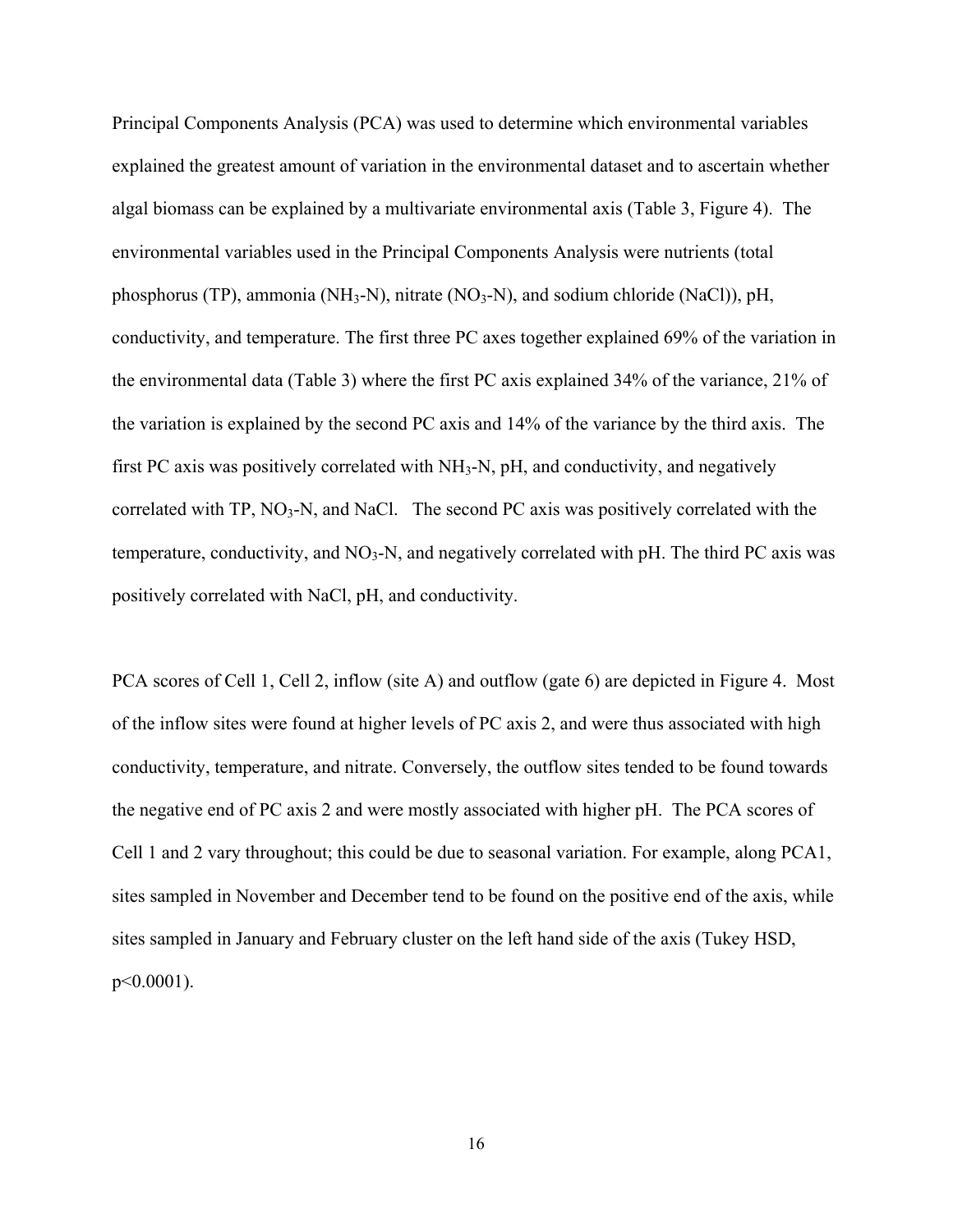|                        | <b>Variance</b> | <b>Environmental</b> |         |
|------------------------|-----------------|----------------------|---------|
|                        | explained       | variable             | r       |
|                        | $(\%)$          |                      |         |
| PC axis 1              | 34%             | $NH3-N$              | 0.76    |
|                        |                 | pH                   | 0.53    |
|                        |                 | Conductivity         | 0.46    |
|                        |                 | TР                   | $-0.71$ |
|                        |                 | $NO3-N$              | $-0.61$ |
|                        |                 | <b>NaCl</b>          | $-0.53$ |
| PC axis 2              | 21%             | Temperature          | 0.77    |
|                        |                 | Conductivity         | 0.57    |
|                        |                 | $NO3-N$              | 0.46    |
|                        |                 | pH                   | $-0.49$ |
| PC axis $3 \quad 14\%$ |                 | <b>NaCl</b>          | 0.69    |
|                        |                 | pH                   | 0.47    |
|                        |                 | Conductivity         | 0.43    |
|                        |                 |                      |         |

Table 3. Correlation coefficients (p<0.05) between PC axes 1, 2, and 3 scores and environmental variables.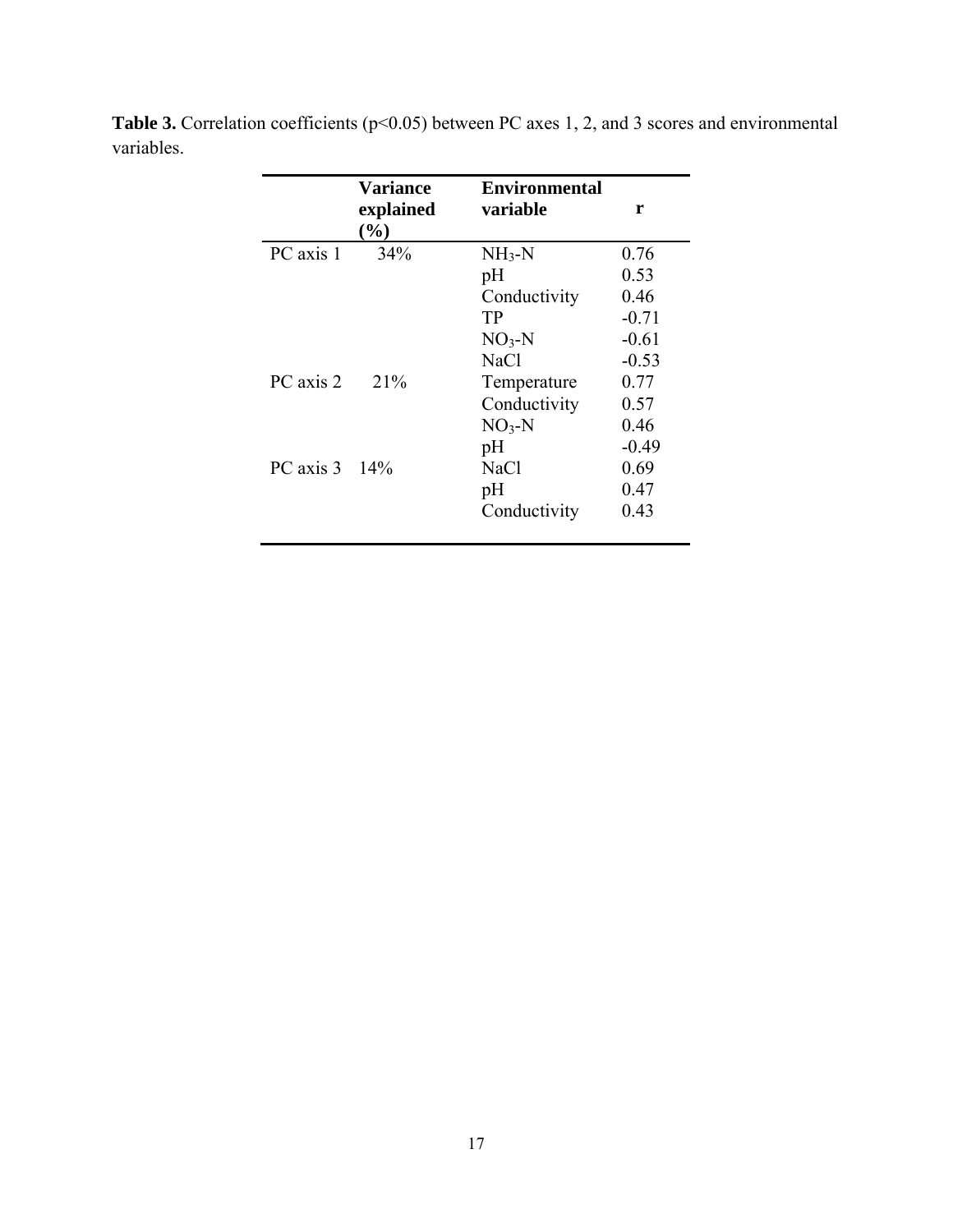

**Figure 4.** Plot of PC axis 1 and PC axis 2 scores. Sites are indicated by different symbols in the plots. Environmental vectors are correlation co-efficients (r) multiplied by 2.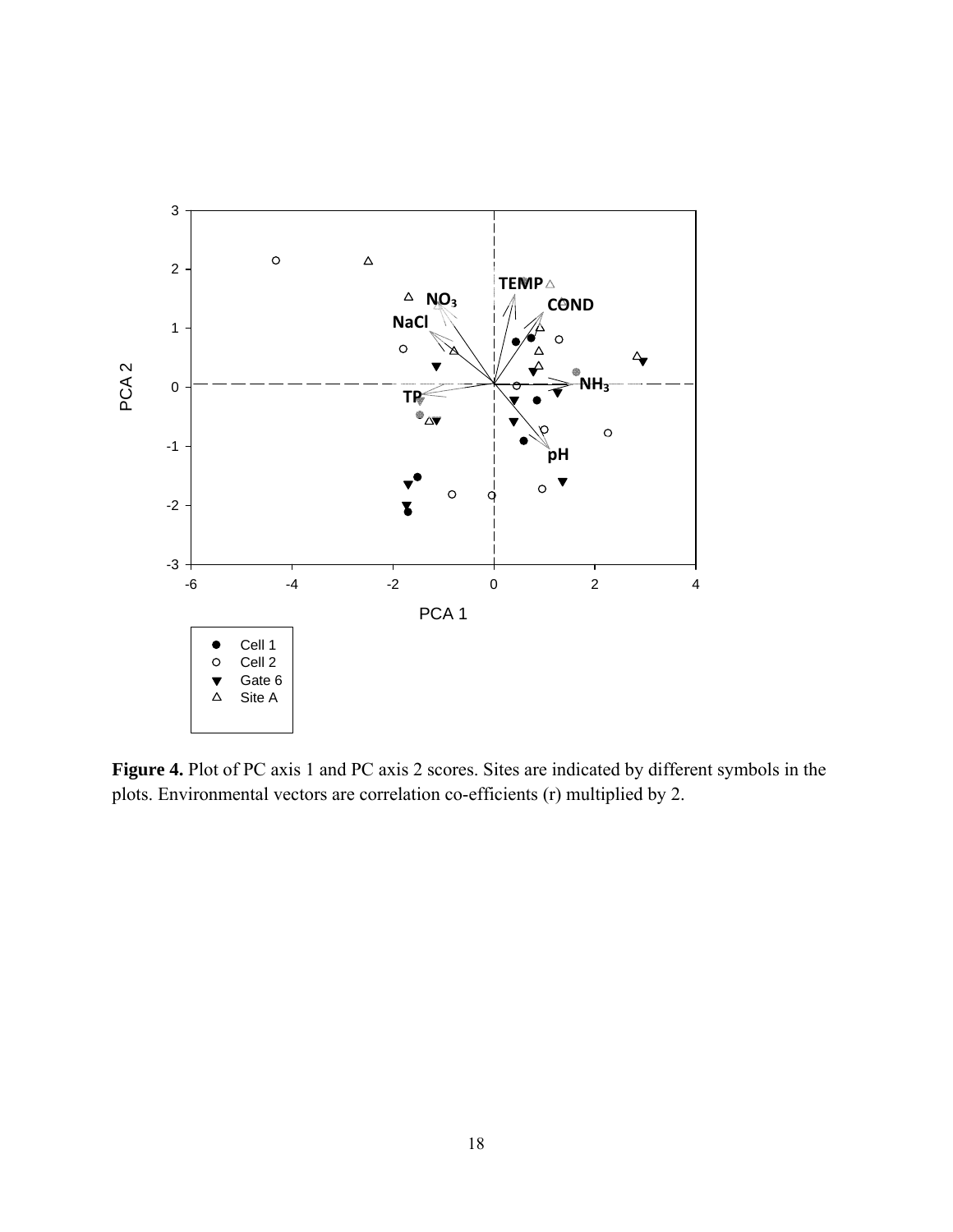

**Figure 5.** Regressions between PCA scores and log-transformed algal concentrations: TOP: periphyton chlorophyll-a versus PCA1 (y=0.559-0.135x,  $r^2$ =0.1452, p=0.0262); MIDDLE: phytoplankton chlorophyll-a versus PCA1 (y=0.7685-0.143x,  $r^2$ =0.083, p=0.0837); BOTTOM: phytoplankton chlorophyll-a versus PCA2 (y=0.7039-0.27349x,  $r^2$ =0.202, p=0.0053).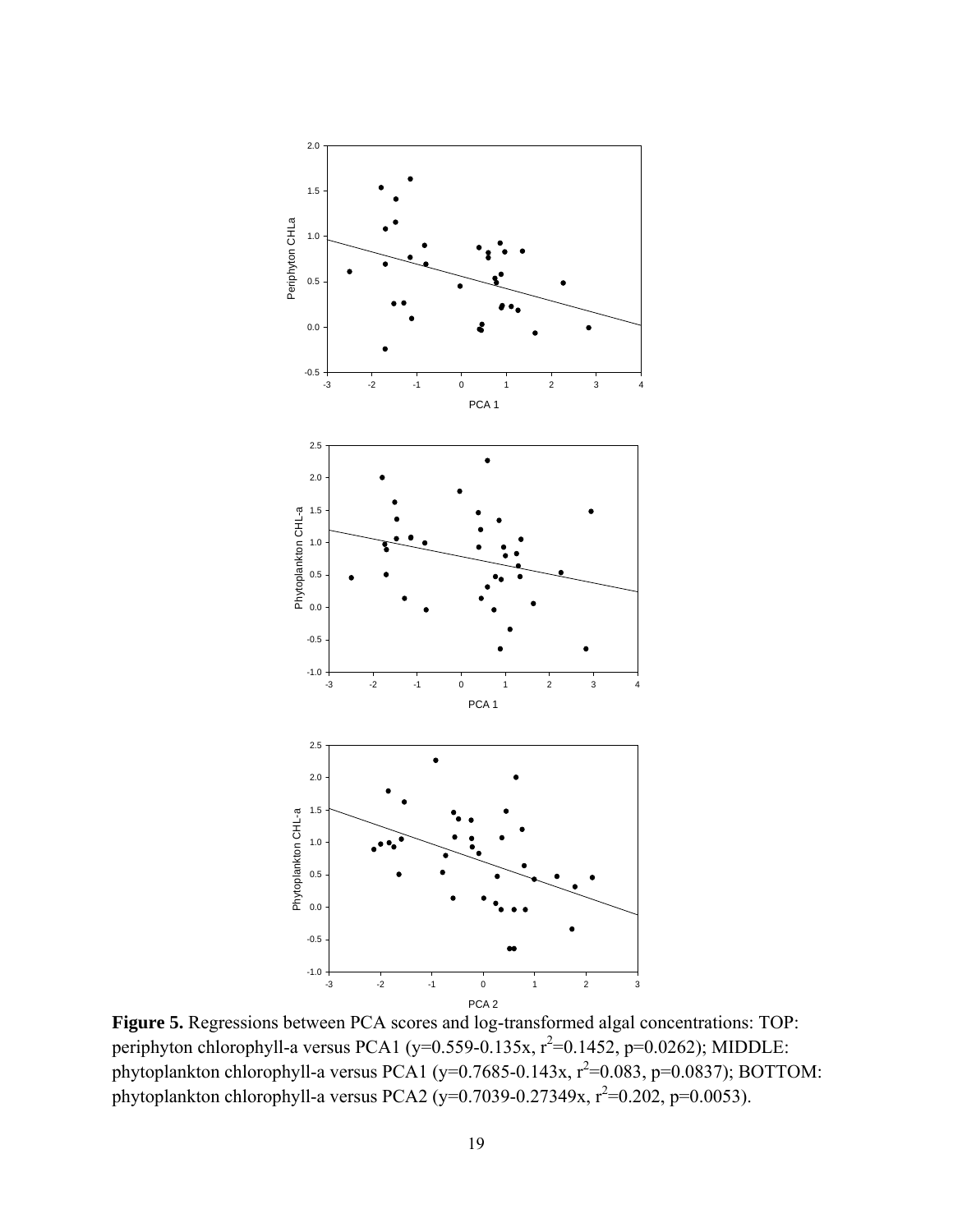Both periphyton (y=0.559-0.135x,  $r^2$ =0.1452, p=0.0262) and phytoplankton (y=0.7685-0.143x,  $r^2$ =0.083, p=0.0837) biomass declined along PC Axis 1 (Figure 5), which indicates higher algal biomass at higher levels of TP, nitrate and chloride A stronger relationship was seen between phytoplankton versus PCA 2 scores ( $y=0.7039 - 0.27349x$ ,  $r^2=0.202$ ,  $p=0.0053$ ), indicating that phytoplankton biomass was lowest at higher levels of temperature, conductivity, and nitrate. This last relationship is likely driven by data from the inflow (site A) where warmer temperatures and higher nitrates coincided with low phytoplankton biomass.



Figure 6. Graph showing the mean amount of periphyton (CHLa) growth collected from nutrient diffusion substrates from inflow and outflow, during January 2008 and February 2008. Standard error bars are included.

Nutrient limiting experiments completed in the last 2 years of the study indicated that algae tended towards limitation by nitrogen at the outflow, with no nutrient limitation at the inflow. However, these results were not significant whether the dates were kept separate (not shown), or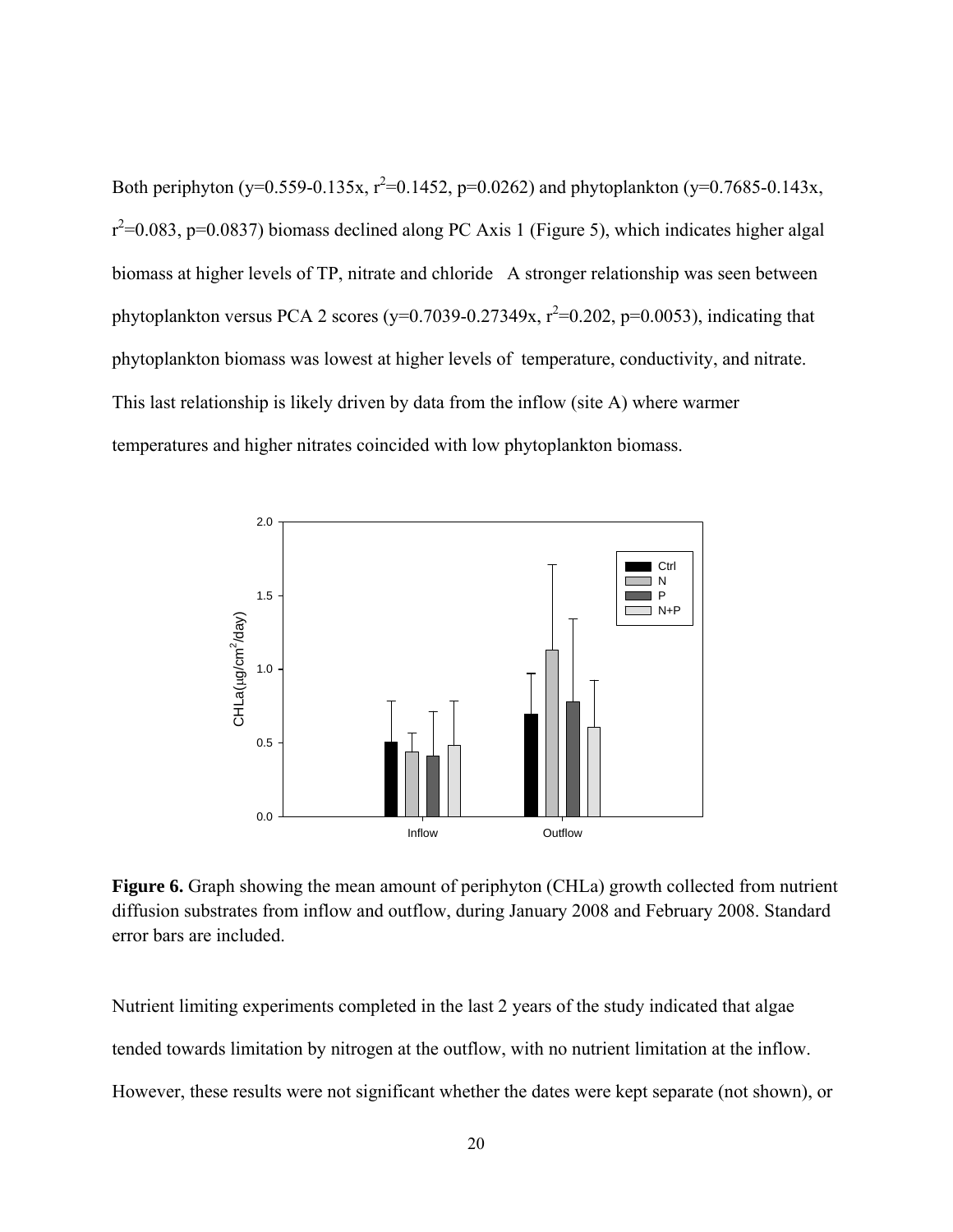if both dates were combined (Figure 6; t-test; p=0.153), and the completion of additional experiments was hampered by the intermittent and unpredictable nature of water inflows at the Park. Future experiments will be performed with more than three replicates per treatment.

|                  | <b>Variance</b><br>explained<br>$(\%)$ | <b>Carbon Source</b>                                                                      | Carbon<br>Code              | PCA <sub>1</sub>   |
|------------------|----------------------------------------|-------------------------------------------------------------------------------------------|-----------------------------|--------------------|
| PCA <sub>1</sub> | 41%                                    | <b>Carbohydrates</b><br>D-Cellobiose<br>B-Methyl-D-Glucoside                              | <b>DCELL</b><br><b>BMDG</b> | $-0.88$<br>$-0.82$ |
|                  |                                        | <b>Polymers</b><br>Tween 80                                                               | <b>TWEE</b>                 | $-0.87$            |
|                  |                                        | <b>Phosphorylated chemicals</b><br>D, L, $-\alpha$ -Glycerol<br>phosphate                 | <b>DGLP</b>                 | 0.81               |
|                  |                                        | <b>Amino Acids</b><br>L-Threonine                                                         | <b>LTHRE</b>                | $-0.95$            |
|                  |                                        | <b>Carboxylic Acids</b><br>D-Galactonic acid $\gamma$ -<br>Lactone<br>D-Glucosaminic acid | <b>DAGYL</b><br><b>DGLA</b> | 0.92<br>0.89       |

**Table 4.** Correlation coefficients between PC axis 1 scores and carbon sources from BIOLOG plates.

 Principal components analysis (PCA) was used to identify EcoPlate C-sources explaining the greatest variation among sites. PC axis one explained 41% of the variance in the carbon sources utilization; the additional axes explained less than 10% variation in the dataset (not shown). Carbon sources associated with PCA 1 scores were carbohydrates (DCELL and BMDG), polymers (TWEEN 80), carboxylic acids (DAGYL, DGLA, and FHBA), phosphorated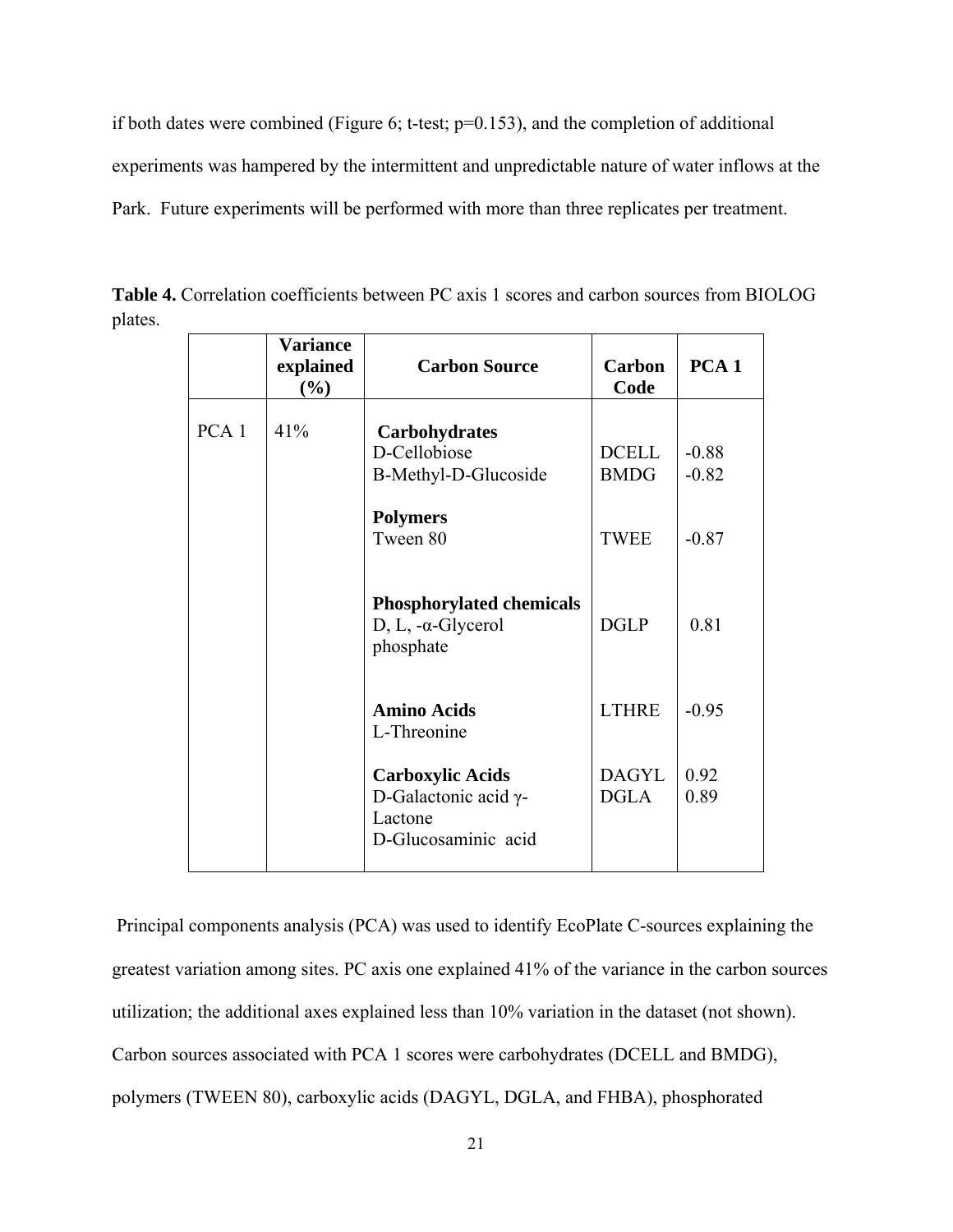chemicals (DGLP), and amino acids (LTHRE) (Table 4). The Biolog EcoPlate data indicated that inflow sites had unique, relatively diverse and active soil microbial communities as compared to the wetland cells. Because only the first axis was important, the PCA scores are listed in Table 4, instead of a figure. The channels sites tended to have higher PCA 1 values, than the sites located in the wetland cells, especially those locations in the cells that were more regularly flooded (Cell 1 north, Cell 2 south) (Table 5). PCA 1 values were positively correlated with AWCD ( $r=0.97$ ,  $p=0.0061$ ) and the number of positive wells ( $r=0.96$ ,  $p=0.0098$ ) (Table 5).

| - - <del>- - - - - -</del> |                                             |             |                                        |                  |  |
|----------------------------|---------------------------------------------|-------------|----------------------------------------|------------------|--|
| <b>Site</b>                | <b>SRP</b> release rate<br>$(mg m-2 day-1)$ | <b>AWCD</b> | <b>Mean # Positive</b><br><b>Tests</b> | PCA <sub>1</sub> |  |
| Cell 1 north               | 0.32                                        | 0.073976    | 24                                     | $-3.604217$      |  |
| Cell 1 south               | 0.285                                       | 0.344       | 60                                     | 1.83             |  |
| Cell 2 south               | 0.30                                        | 0.077588    | 17                                     | -2.989003        |  |
| Outflow                    | 3.26                                        |             |                                        |                  |  |
| Inflow                     | 0.99                                        | 0.627372    | 58                                     | 3.52657451       |  |
| Site E                     | 1.44                                        | 0.713233    | 62                                     | 4.18315293       |  |

**Table 5.** Soluble reactive phosphorus (SRP) release rates and soil microbial community indices. Average Well Color Development (AWCD) at 34 hours.

Phosphorus release from the sediment from related to the Biolog data to determine if the microbial community can affect internal loading of phosphorus. SRP release rates from sediment were calculated based on the regression of SRP concentrations through time (Figure 7). The slope of the line indicated the rate of release (Table 5) and was lowest in the pond sites (mean of 0.3 mg m<sup>-2</sup> day<sup>-1</sup>), and highest in the channels, most notably at the pond outflow (3.26 mg m<sup>-2</sup>  $day^{-1}$ ) (Table 5). SRP release rates were positively correlated with average well color development (r=0.90, p=0.0347), indicating greater phosphorus release at sites with higher levels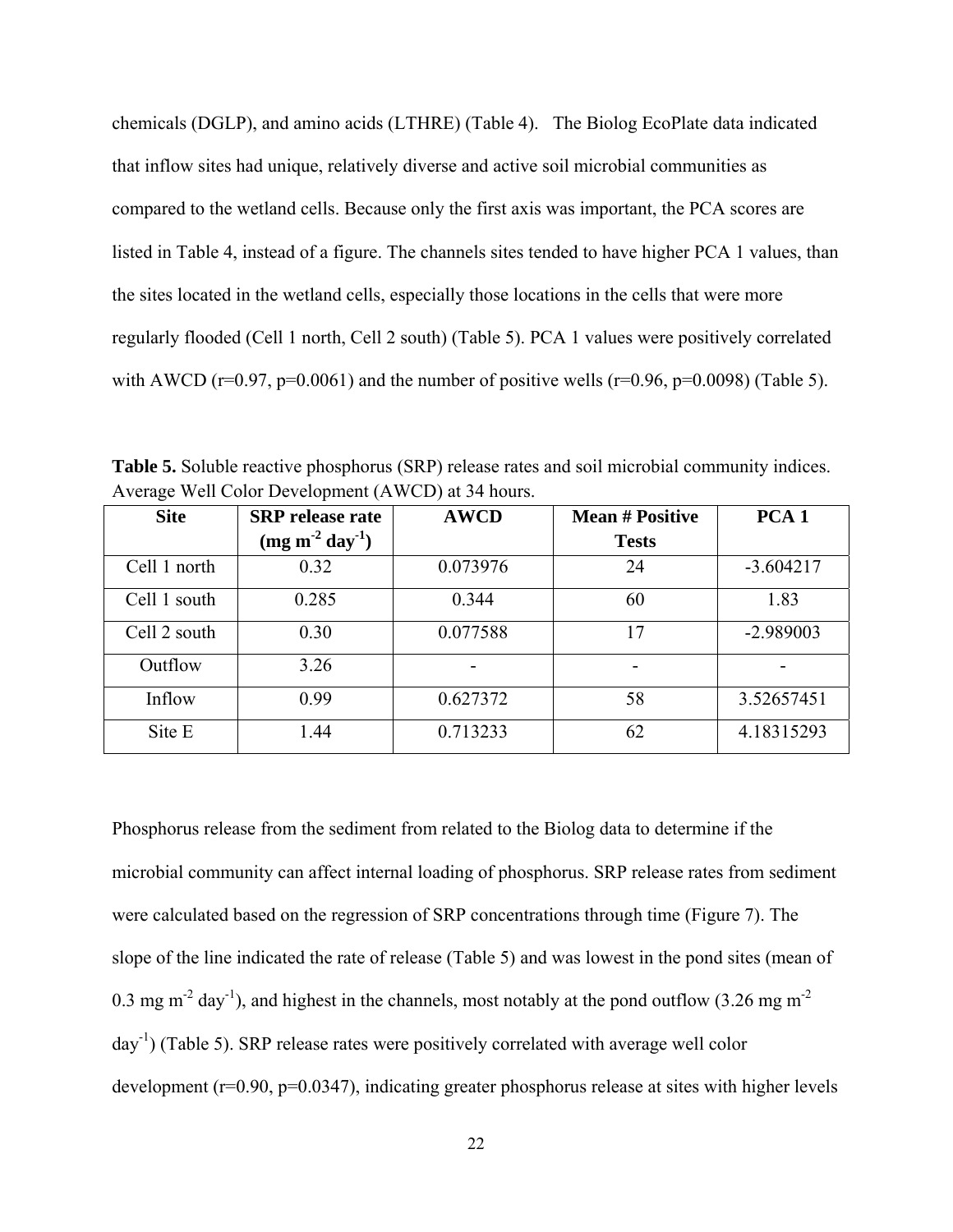of bacterial activity. No other correlations were significant. There was no relationship between SRP release rate and water column TP.



**Figure 7.** Soluble reactive phosphorus (SRP) release rates regressions relating SRP (mg m<sup>-2</sup>) through time at all sites. See Table 6 for regression equations.

| Site               | <b>Regression Equations</b>                                    |
|--------------------|----------------------------------------------------------------|
| Cell 1 north       | $\overline{y} = 1.45 + 0.32x$ ; r <sup>2</sup> =0.37, p=0.0352 |
| Cell 1 south       | $y = 21.62 + 0.203$ x; $r^2 = 0.57$ , $p = 0.0311$             |
| Cell 2 south       | y = $5.27 + 0.302$ x; $r^2 = 0.29$ , p= $0.0315$               |
| Outflow (Gate 6)   | y = 21.3 + 3.26 x; $r^2$ = 0.75, p=0.0003                      |
| Inflow (Site $A$ ) | $y = 14.88 + 0.987x$ ; $r^2 = 0.39$ , $p = 0.0312$             |
| Site E             | y = 7.35 +1.44x; $r^2$ =0.78, p=0.0016                         |

**Table 6.** Regression equations relating SRP (mg m<sup>-2</sup>) to time (see Figure 6).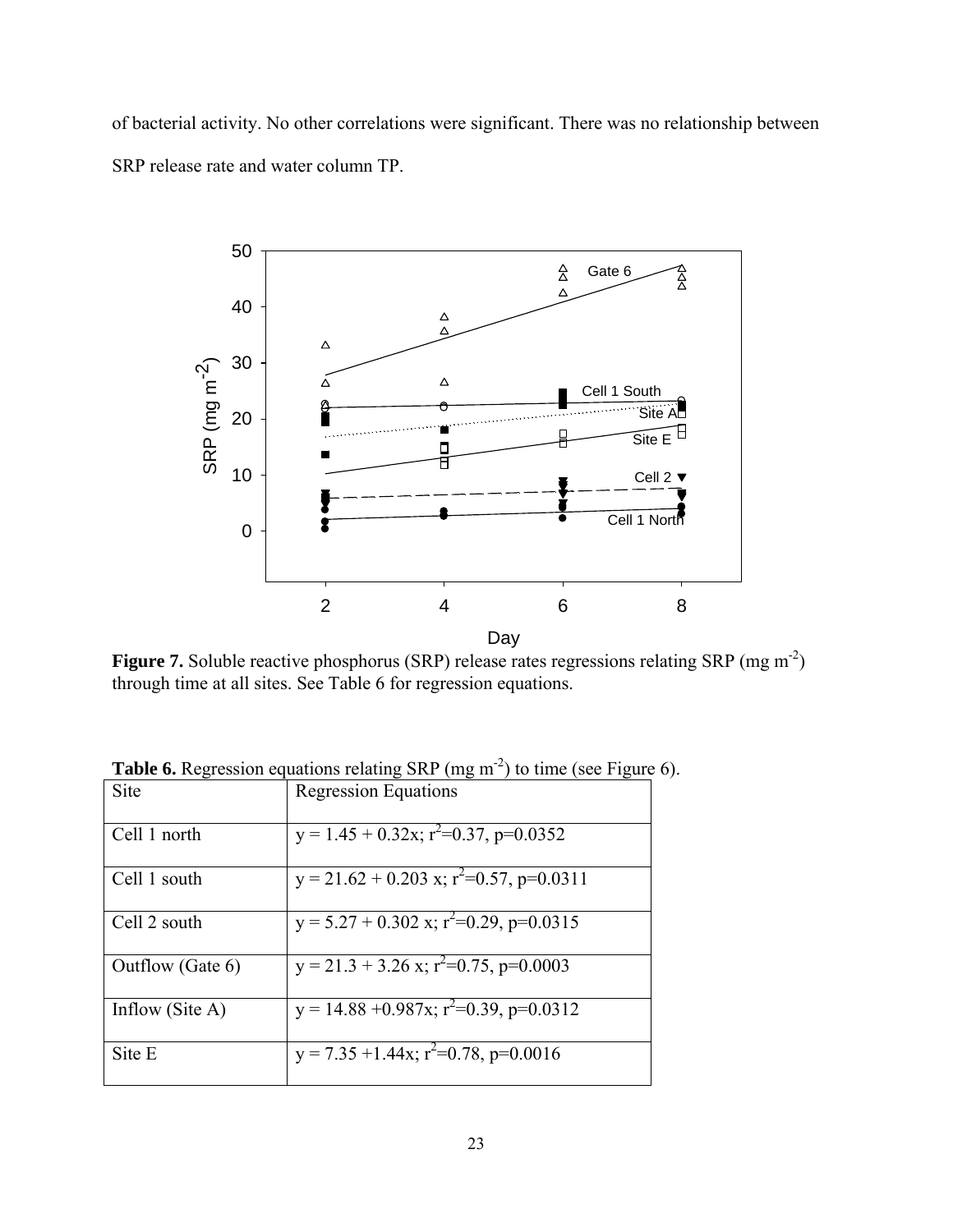In many cases, nutrient levels in the Rio Bosque were an order of magnitude higher than those observed in other regional water bodies (Table 2; Figure 8). The eight water delivery canals visited in this study tended to have the highest concentration of nutrients, including TP ( $p=0.0069$ ) and NO<sub>3</sub>-N ( $p=0.0225$ ). The agricultural return flow drains had the highest concentrations of Cl ( $p=0.004$ ). On average, state nutrient criteria for NH<sub>3</sub>-N and Cl were exceeded at several site types. In addition, total phosphorus criteria levels were exceeded on 6 occasions (site-date combinations), and nitrate criteria were exceeded on 3 occasions (not shown). Half of these occasional exceedances occurred in the Riverside Canal, downstream of the Bustamante WWTP discharge.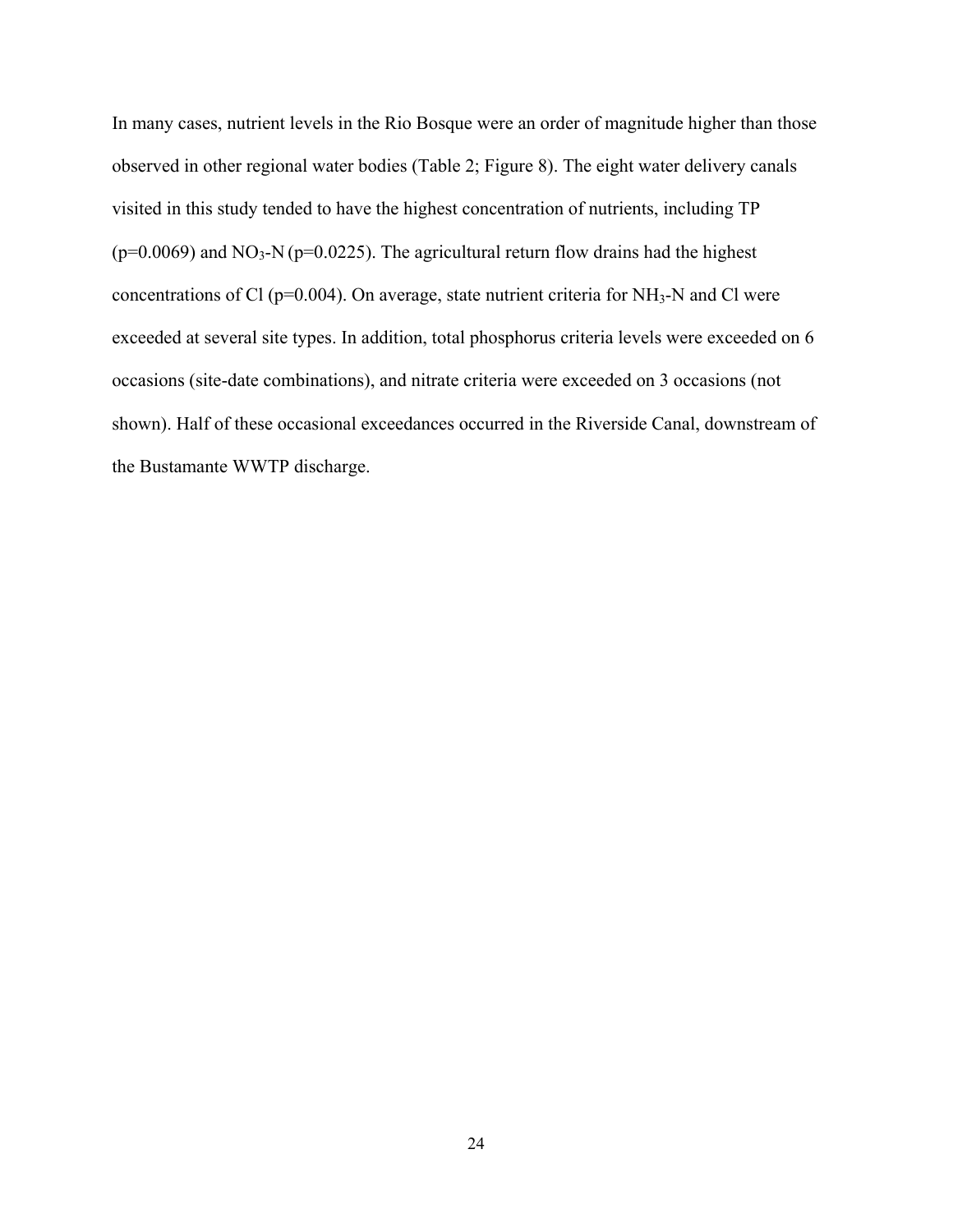

**Figure 8.** Comparison of mean nutrient concentrations in drains, canals and the Rio Grande in summer 2007. Dashed lines indicate state water quality criteria levels. Standard error bars are indicated.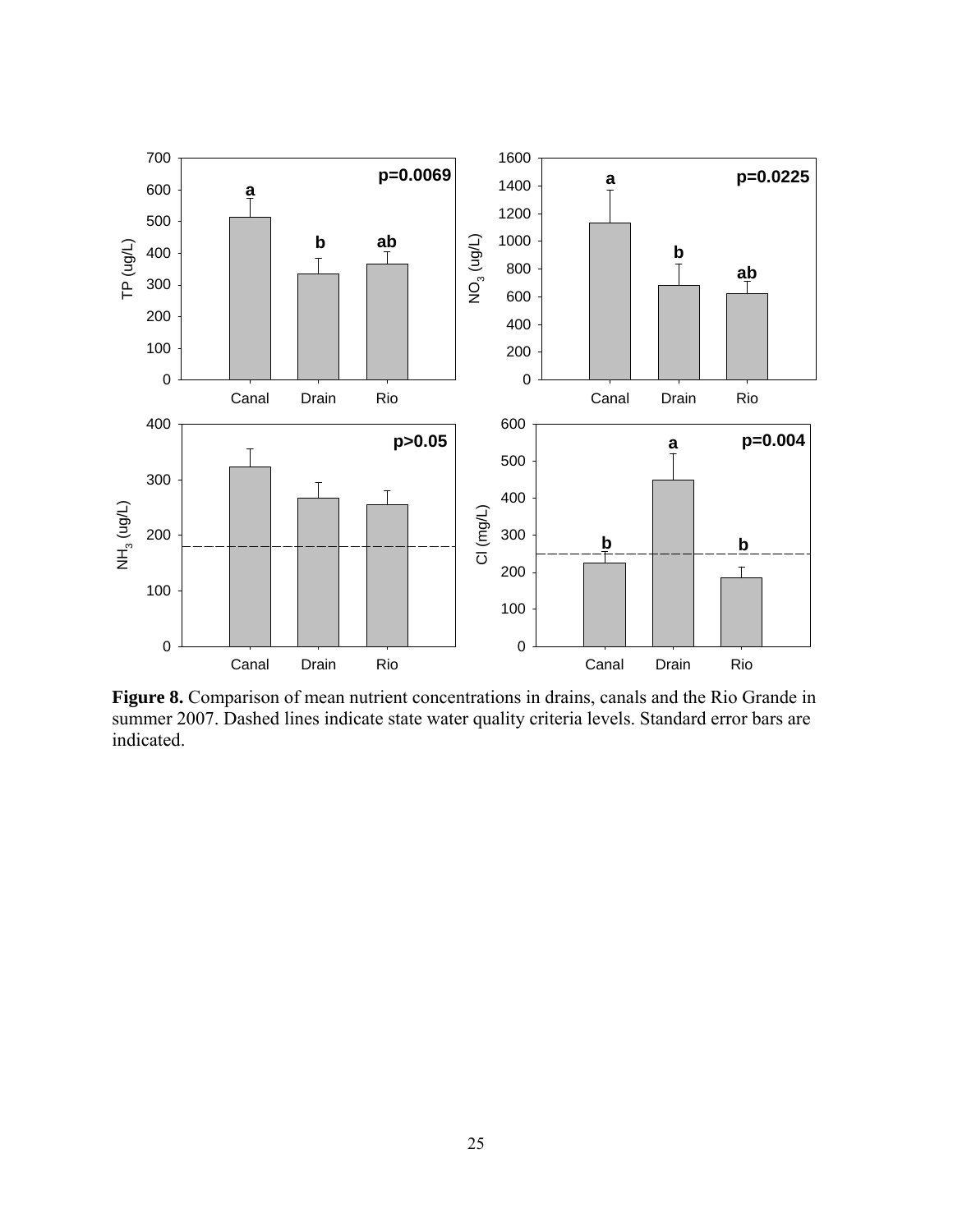#### **Discussion**

Rio Bosque Wetlands water comes directly from the Bustamante Wastewater Treatment Plant (WWTP). Water quality throughout the Rio Bosque Wetlands varies with flow and location within wetland. Total phosphorus (TP) levels do not vary throughout the wetland, where they are lowest at the inflow (4.37 mg/L) and outflow (4.44 mg/L) and not significantly higher in cell 1 (4.58 mg/L) and cell 2 (4.46 mg/L). Overall, the inflowing amount of TP is comparable to other constructed wetlands receiving effluent from sewage and WWTP's,  $(0.79 \text{ mg L}^{-1}$ -4.41 mg  $L^{-1}$ ), (Vymazal 2002). However, other studies reported as much as 70% decline in orthophosphorus as water flows through a wetland (Mitsch 2005).

In functioning wetlands, the two primary mechanisms of phosphorus retention are via plant uptake and sedimentation (Fisher 2004, Gu and Dreshel 2008). Phosphorus is taken up by plants during the growing season; however, in the Rio Bosque, there were no plants growing during the study period, as water is only delivered to the park during the non-growing season. Phosphorus can also be easily adsorbed by soils. In particular, clay sediment has been shown to increase the amount of phosphorus being retained in a wetland (Vymazal 2007) and high organic matter soils also increase phosphorus retention capacity (Reddy 1999). While soils in the wetlands cells tend to be more organic than soils in more upland areas of the park, these levels are still relatively low (<6% organic matter; Sherrill 2007). Release rates of phosphorus from the sediment were relatively low compared to published values, which range from 0.250 to 51.50 mg m<sup>-2</sup> day<sup>-1</sup>; Nurnberg 1988).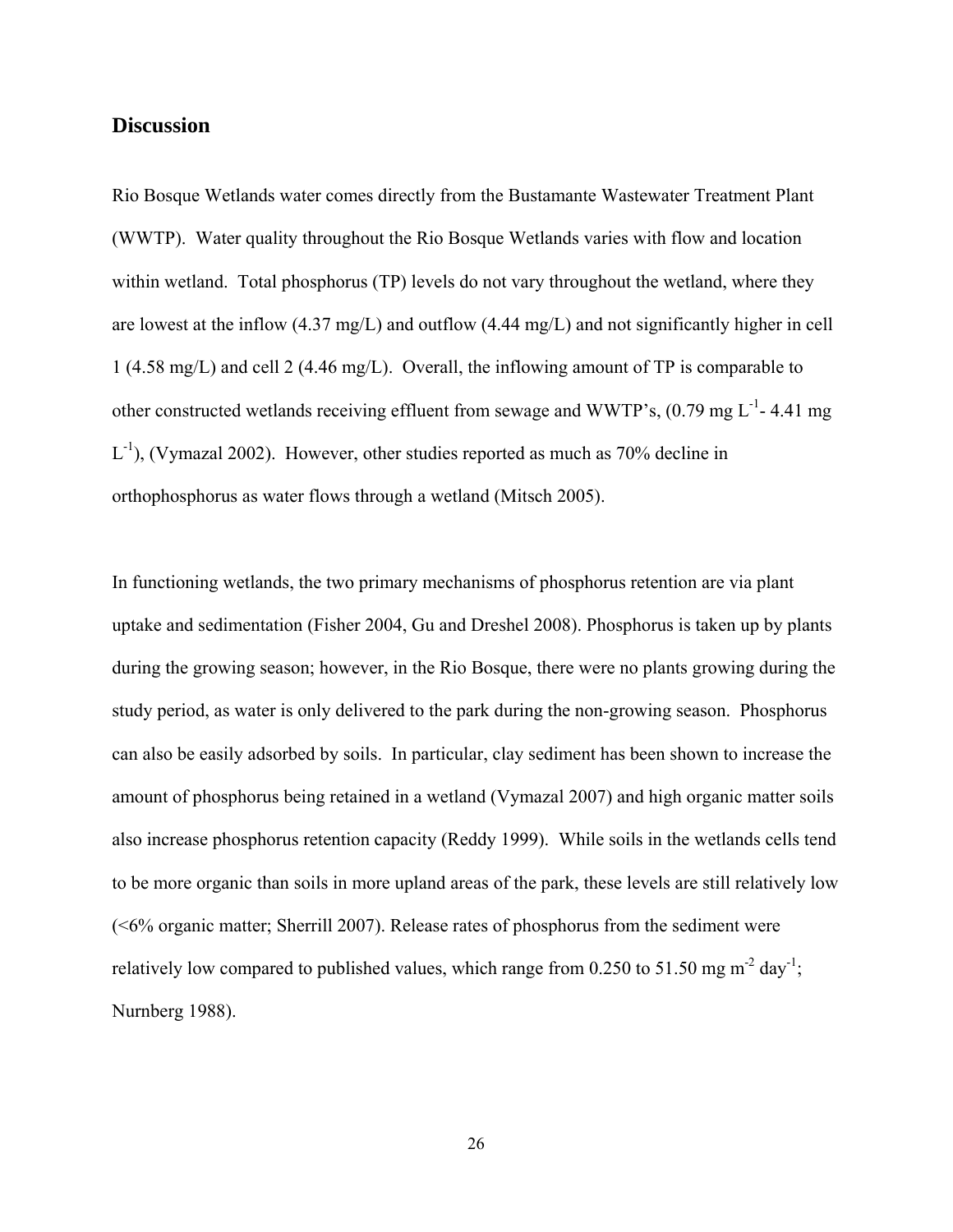The laboratory experiment to demonstrate internal loading of phosphorus from sediment in the Rio Bosque showed that the greatest rate of phosphorus release occurred from the channel sediments, most notably at the outflow  $(3.26 \text{ mg m}^2 \text{ day}^1)$ . High nutrient release from sediment in the region of the outflow may have masked any effect of the wetland cells in reducing phosphorus concentrations in the water. The lowest sediment nutrient release occurred in the wetland cells. The presence of vegetation throughout the wetland cells in the summer months, despite the absence of water, may have acted to uptake nutrients from the sediment and reduce the total quantity of phosphorus stored in wetland soils. Indeed, the two most wetland-like sites (Cell 1 north, Cell 2 south) tended to have lower total phosphorus release as compared to the other sites (Figure 8). Further experiments need to be conducted to confirm SRP release rates on sediment collected at different times of the year, and to ascertain the total concentration of phosphorus available for release from sediment at each site.

Phosphorus release and retention is also affected by the amount of oxygen in the sediment and water (Carlton and Wetzel 1988, Qualls 2001, Dodds 2003). Phosphorus tends to be released from soils under anoxic situations (Carlton and Wetzel 1988, Nurnberg 1988, Dodds 2003). Dissolved oxygen (DO) levels were relatively high during the daylight hours at the Rio Bosque; however, it is possible that lower nighttime DO may have encouraged phosphorus release. In particular, the greater amount of decomposing plant litter in the wetland cells could have influenced the redox potential in the soil, and in turn influence the microbial community and nutrient levels in the water and sediment (Qualls 2001).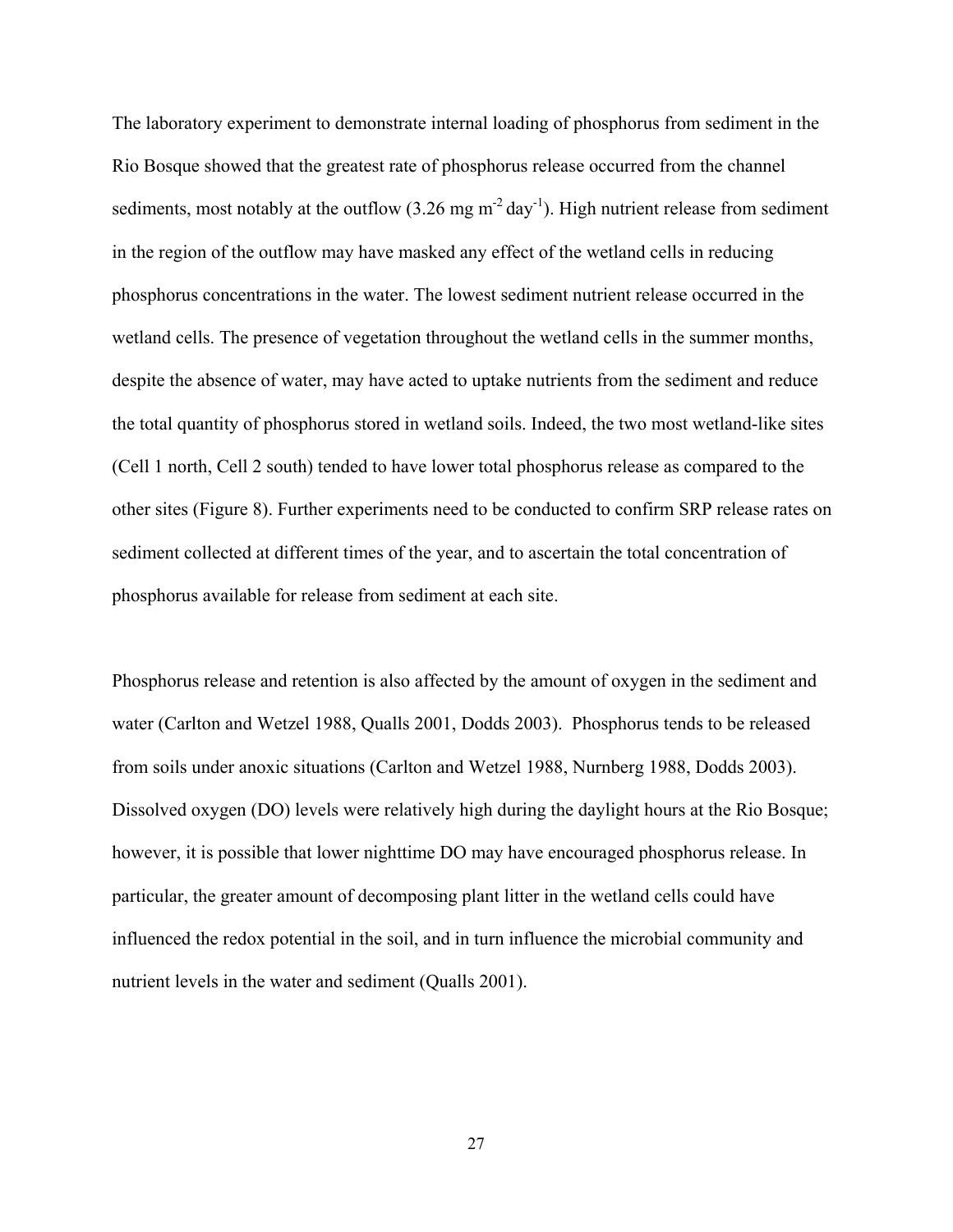Microbial activity also plays a role in phosphorus release rates from sediment (D'Angelo 2005, Aldous 2007, Gu and Dreshel 2008). Indeed, in our study, SRP release rates were highly correlated with average well color development, an estimate of microbial activity and microbial carbon substrate use in the soils. The Biolog Ecoplates with the highest average well color development (AWCD) were found in the inflow channel (Site E and the Inflow), while the lowest amount of AWCD was found in the wetland cells, primarily at the most regularly flooded sites, Cell 1 north and Cell 2 south. These levels in microbial activity were also correlated to a unique community of microbes, associated with different carbon sources, as indicated by the Principal Components Analysis.

Algae may also play an important role in the uptake of nutrients from a wetland (Dodds, 2003). In this study, univariate and multivariate analyses indicated that sites with increased  $TP$ ,  $NO<sub>3</sub>$  and Cl concentrations coincided with higher algal growth. While this did not appear to be sufficient to reduce the phosphorus levels exiting the wetland at the outflow, nitrate levels were reduced as water flowed through the wetland.

Ammonia is a byproduct of fecal matter, so high amounts of nitrate and ammonia  $(NO<sub>3</sub>-N: 10.29)$ mg/L and NH<sub>3</sub>-N: 6.40 mg/L) are not unexpected near WWTP outfalls, and these levels were comparable to those observed in other studies (NH3-N: 5.98 mg/L (Vymazal 2002)). Nitrate levels were significantly reduced at the outflow  $(NO<sub>3</sub>-N: 7.52 mg/L)$ , while ammonia remained unchanged (NH<sub>3</sub>-N: 6.30 mg/L). Wetlands have proven to be efficient in the removal of nitrogen from water (Hansson 2005). The main way that nitrogen is removed from water in wetlands is through denitrification (Mitsch and Gosselink, 2007, Landry et al 2009), but it can also be taken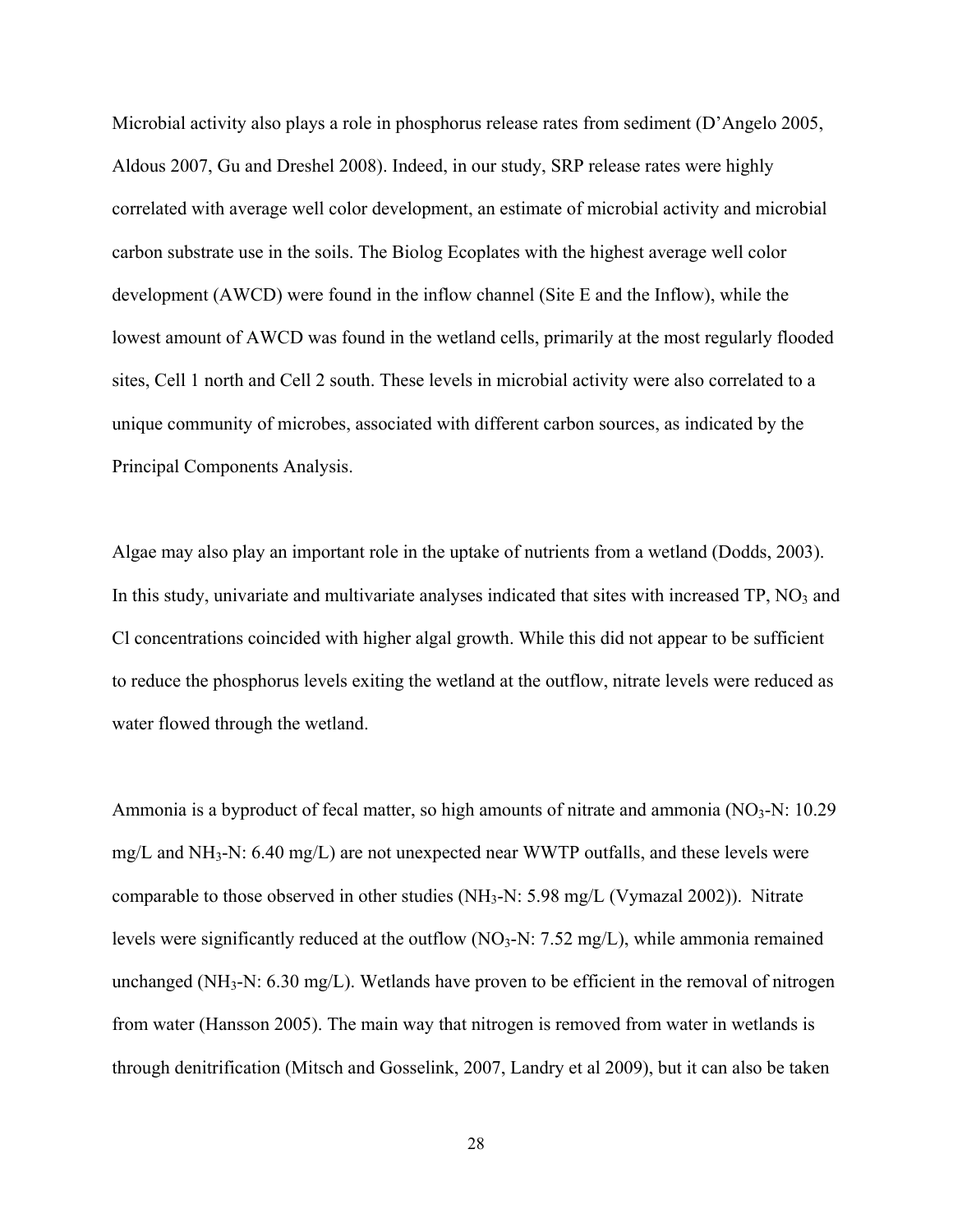up by plants (Kadlec 2005). Uptake of nitrogen by plants is a slow process (Grimm and Fisher 1998, Kadlec 2005), and most of the nitrogen uptake is done by microbial communities, which need the ammonia for growth (Vymazal 2007). Denitrification is the process in which bacteria convert nitrates into atmospheric nitrogen under anoxic wetland conditions; wetland denitrification is one of the primary ways in which nitrogen is returned to the atmosphere (Mitsch and Gosselink, 2007). Seasonal variations, especially lower temperatures, limit the amount of denitrification that takes place (Toet 2005). Nonetheless, even though the Rio Bosque receives effluent only in the colder winter months, nitrate levels were reduced as water passed through the wetland suggesting the occurrence of denitrification. Denitrification tends to occur between the oxidation-reduction potential (ORP) values of -50 to +50 mV. On average, ORP in the Rio Bosque was  $209 +115$  mV and rarely fell low enough (during daytime sampling) to promote denitrification. Lower dissolved oxygen levels during the night time may have promoted denitrification (Kuschk 2003); however, diurnal oxygen or ORP measurements were not taken.

In order to determine exactly which nutrient was limiting to algal growth in the wetland, a nutrient limitation experiment was conducted during the winter seasons of 2007-2009. This experiment was challenged by the unpredictability of water deliveries at the Rio Bosque, where two of four experiments were damaged when water delivery stopped unexpectedly. Although concentrations of nutrients at the inflow did not appear to limit algal growth, at the outflow, limitation tended towards nitrogen. This result was not significant, however, and future experiments in will attempt to refine these results. Limitation of algal growth by nitrogen at the outflow would support the observation that nitrate levels are significantly reduced towards the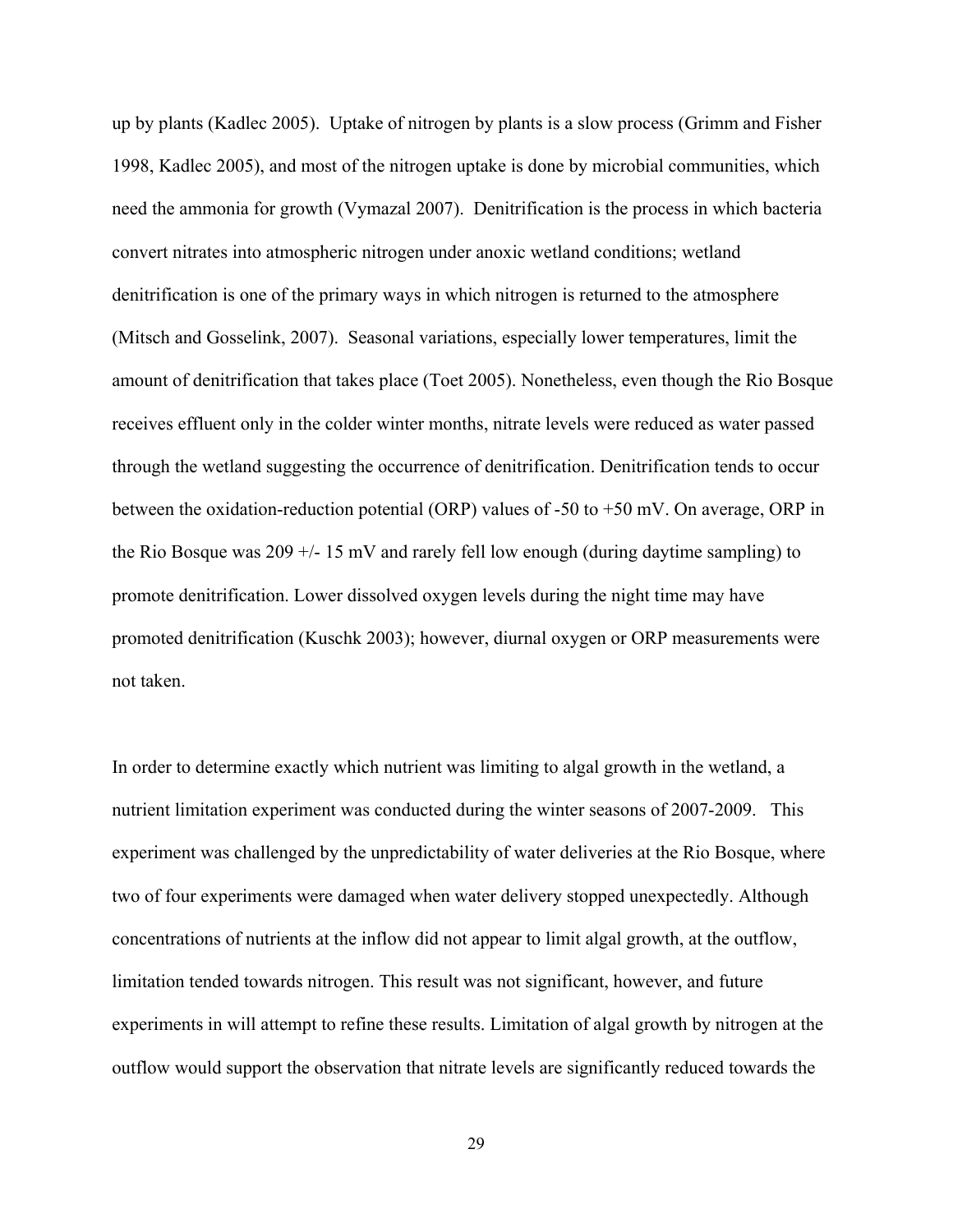outflow of the wetland. In desert streams in the US southwest, nitrogen has been found to be limiting, depending on the season (Grimm & Fisher 1998, Scott et al 2005).

Hydrophytic vegetation is key to providing the nutrient retaining capacities of wetlands, either through the uptake of nutrients directly (Kuusemets et al 2005, Thullen 2005, Gu and Dreshel 2009, Landry 2009), or by indirectly affecting nutrient concentrations through alteration of the redox potential, microbial community, and soil characteristics (Williams 1985, Brisson and Chazarenc 2009). Sherrill (2007) found that the ponds in the Rio Bosque have developed some characteristics of a wetland plant community since the park was established 10 years ago; however, the absence of water during the growing season has substantially slowed this process. Improved nutrient retention capacities in the Rio Bosque Wetlands, and resulting improvements to the out-flowing water, will only occur if water flows through the ponds in the summer months and hydrophytic vegetation is established.

Finally, salinity is a major concern of water bodies in the desert. Salinization is often associated with irrigation and occurs when salts are drawn to the soil surface as water evaporates. With a low amount of precipitation in the desert and the alternating periods of water delivery, Rio Bosque does not have sufficient water to flush salts from the system, especially in Pond 1 where water exits the pond through evaporation not a surface outflow. The arid conditions in the desert increase the rates of evaporation occurring at the park, so most of the salt is left in the soil. High salinity rates can increase the rates of decomposition (Bailey 2001), increase the amount of bacterial activity (Jackson and Vallarie 2009), decrease the abundance and diversity of aquatic microbial community (Bailey 2001), and reduce the emergence of zooplankton and aquatic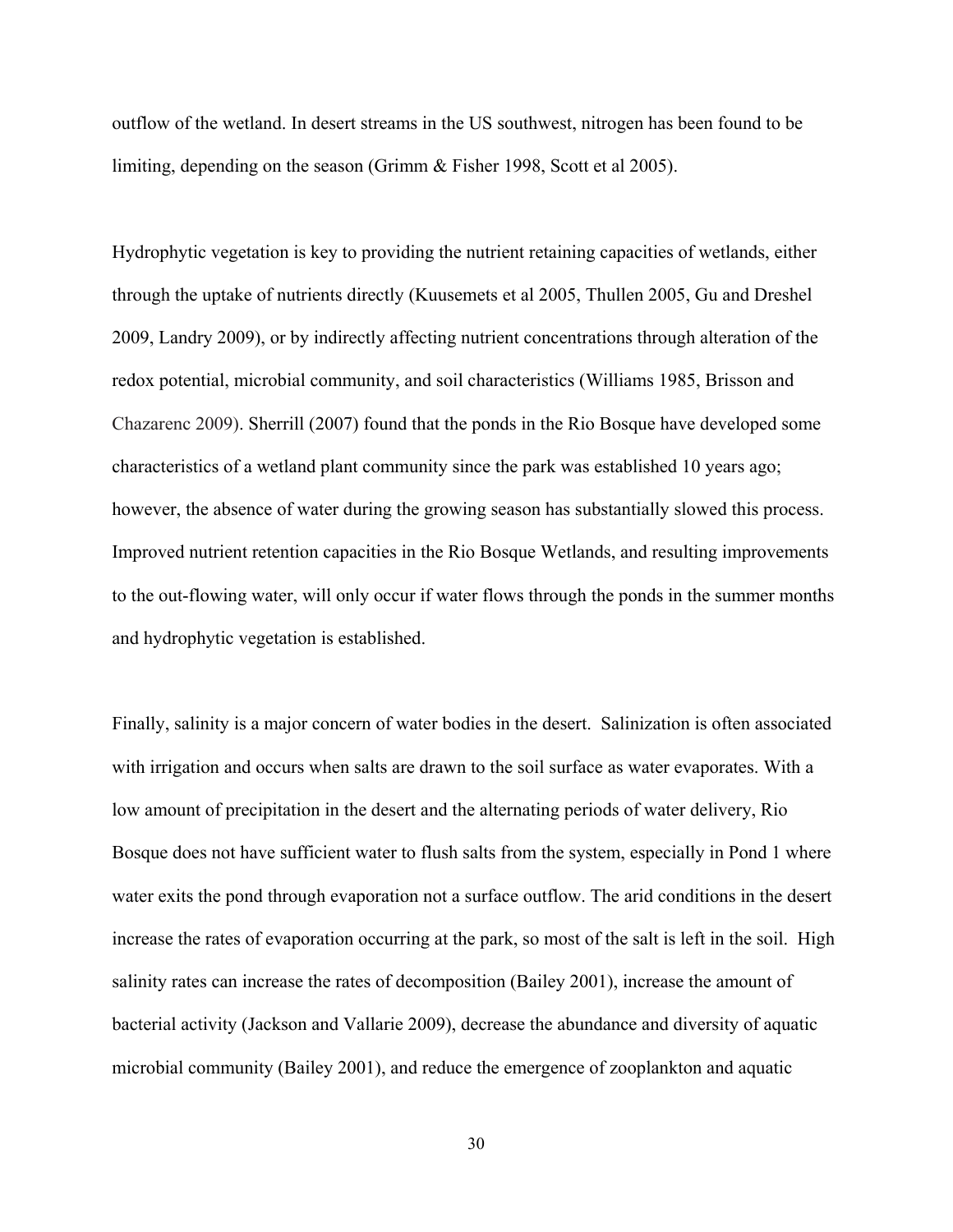plants (Nielsen et al. 2003). We found no significant relationship between chloride levels and bacterial activity of the water column; however, salt content of the soil was not determined in this study and this may have played a larger role in structuring the microbial community.

Water quality in the Rio Grande and agricultural drains and canals exceeded state water quality standards for ammonia and chloride levels, and can exceed total phosphorus and nitrate levels on occasion, most notably downstream of the Bustamante WWTP. Nutrient concentrations were likely higher in canals in part because canals receive input directly from WWTPs, whereas lower nutrient levels in the drains may indicate that nutrients have been captured by the plants and microorganisms inhabiting the agricultural fields through which the water has recently passed. A functioning wetland adjacent to these higher nutrient canals could act to clean the water that flows into the Rio Grande and ultimately aid in the attainment of nutrient criteria in the region. The Rio Bosque is conveniently situated beside the Riverside Canal, receiving effluent from the Bustamante WWTP during the non-growing season. If water were diverted into the park during the summer, thereby promoting hydrophytic plant growth and other wetland functions, this could be a first step in improving regional water quality.

#### *Conclusions and Management Implications*

Rio Bosque Wetlands Park receives water only seasonally, during the winter months. This wetland is only one of two urban wetlands located in El Paso, TX, but is the only wetland in the region receiving effluent from a waste water treatment plant and, thus, with the potential to improve water quality in the Rio Grande. Our study indicates thatthe wetland is only functioning to remove moderate amounts of nitrate from the water column, but has no impact on phosphorus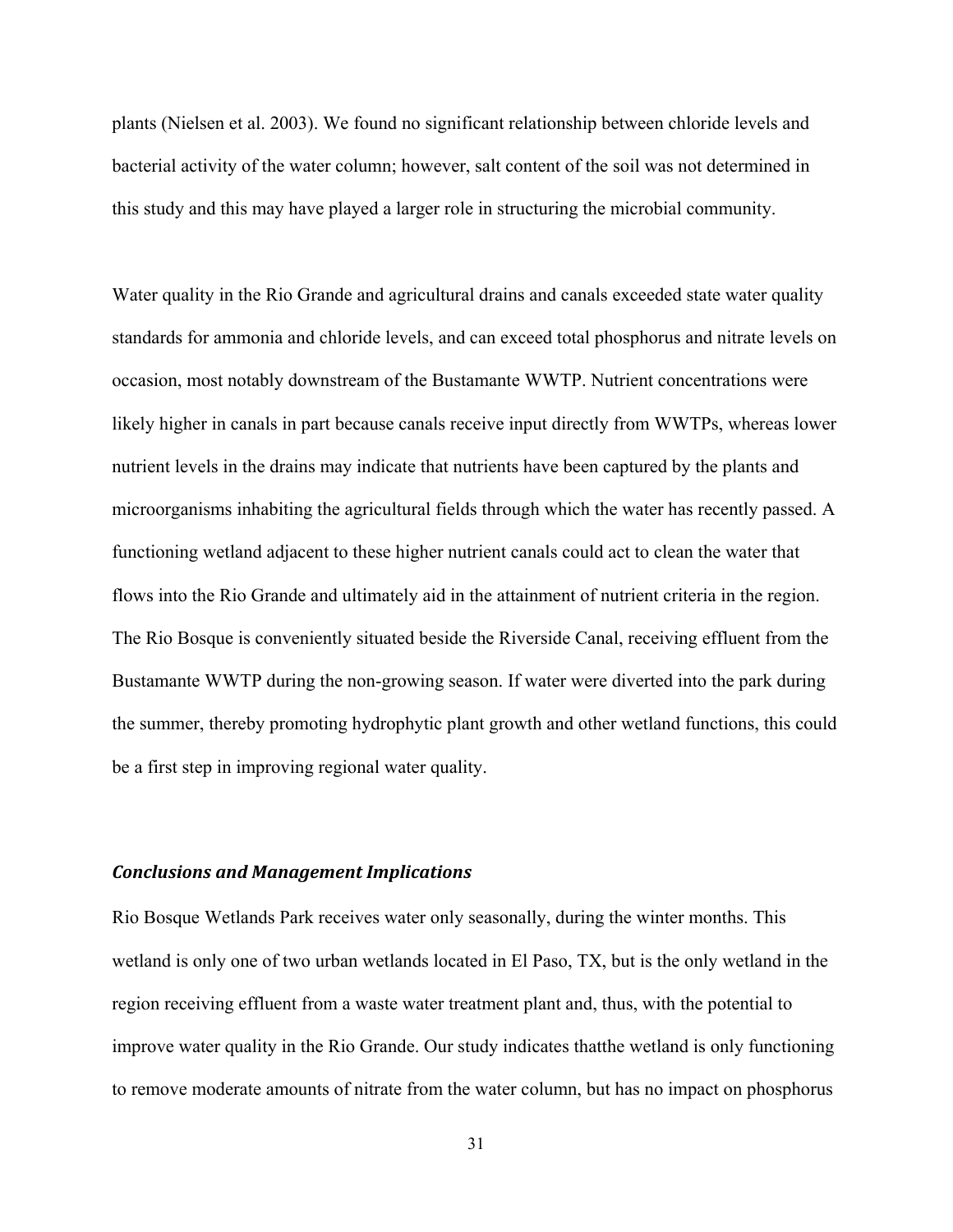or ammonia levels. Although, given the water delivery schedule, we were not able to study the wetland during the growing season, I predict that the presence of water year round, and the increased growth of wetland plants it would promote, may have a substantial effect on the removal rates of nutrients from the wetland through not only the direct uptake of nutrients by plants but also by alterations in redox potential, denitrification, microbial activity, and sediment phosphorus dynamics. Rio Bosque has the potential to be a highly functional wetland, but the lack of water during the growing season is a key factor missing from the Rio Bosque.

Further investigation is needed to understand the following questions regarding the dynamics of Rio Bosque Wetlands Park:

- Based on the experiments done using Biolog Ecoplates, it would be interesting to determine what carbon sources are available to the soil microbial community, what carbon sources are limiting microbial activity at Rio Bosque Wetlands Park, and what is the role of Rio Bosque in regional carbon dynamics?
- Does the distance from the inflow affect nutrient concentrations, and what implications does this have for channel or wetland cell restoration?
- Further study on phosphorus release from sediments in the Rio Bosque Wetlands is required. Experiments on the role of algal crusts on phosphorus release and retention could be performed (e.g. Thomas et al. 2006). In addition, the relative amount of available phosphorus and the availability of phosphorus seasonally could be determined? If phosphorus is being retained, why?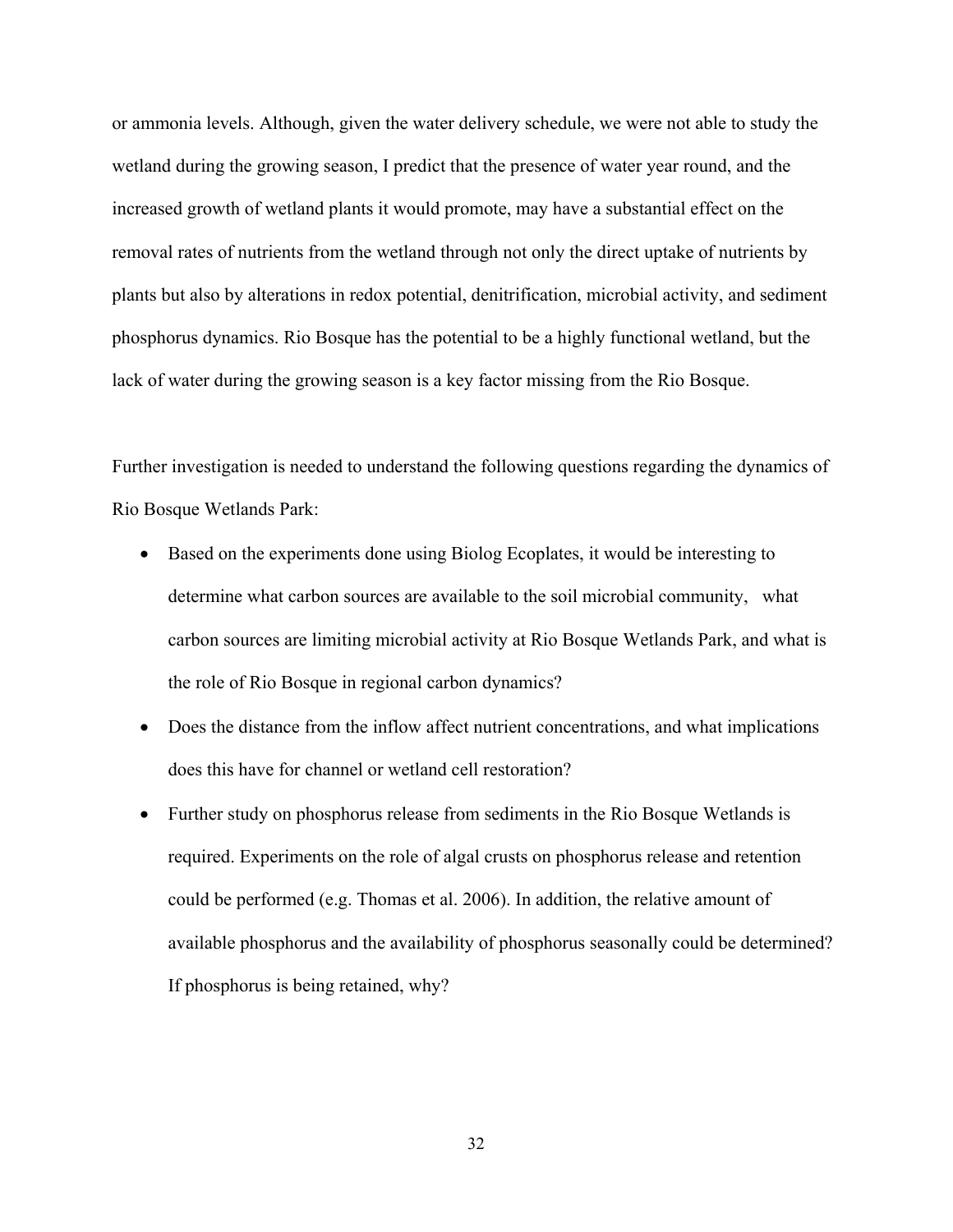- What are the sediment characteristics (e.g. organic content, particle size) in the cells and channels at Rio Bosque Wetlands Park? What effect is this having on nutrient release and total nutrient content in the sediment?
- What is the role of groundwater on nutrient dynamics at Rio Bosque Wetlands Park? Is groundwater contributing to the nutrient load at Rio Bosque Wetlands Park?
- A groundwater pump was recently installed near the inflow (Site A) and can be used sporadically during the summer months to deliver water to the channel. Studies on the ideal frequency, magnitude and seasonal schedule of water delivery would aid in management decisions at the park to insure inputs of groundwater are being utilized to their maximum potential?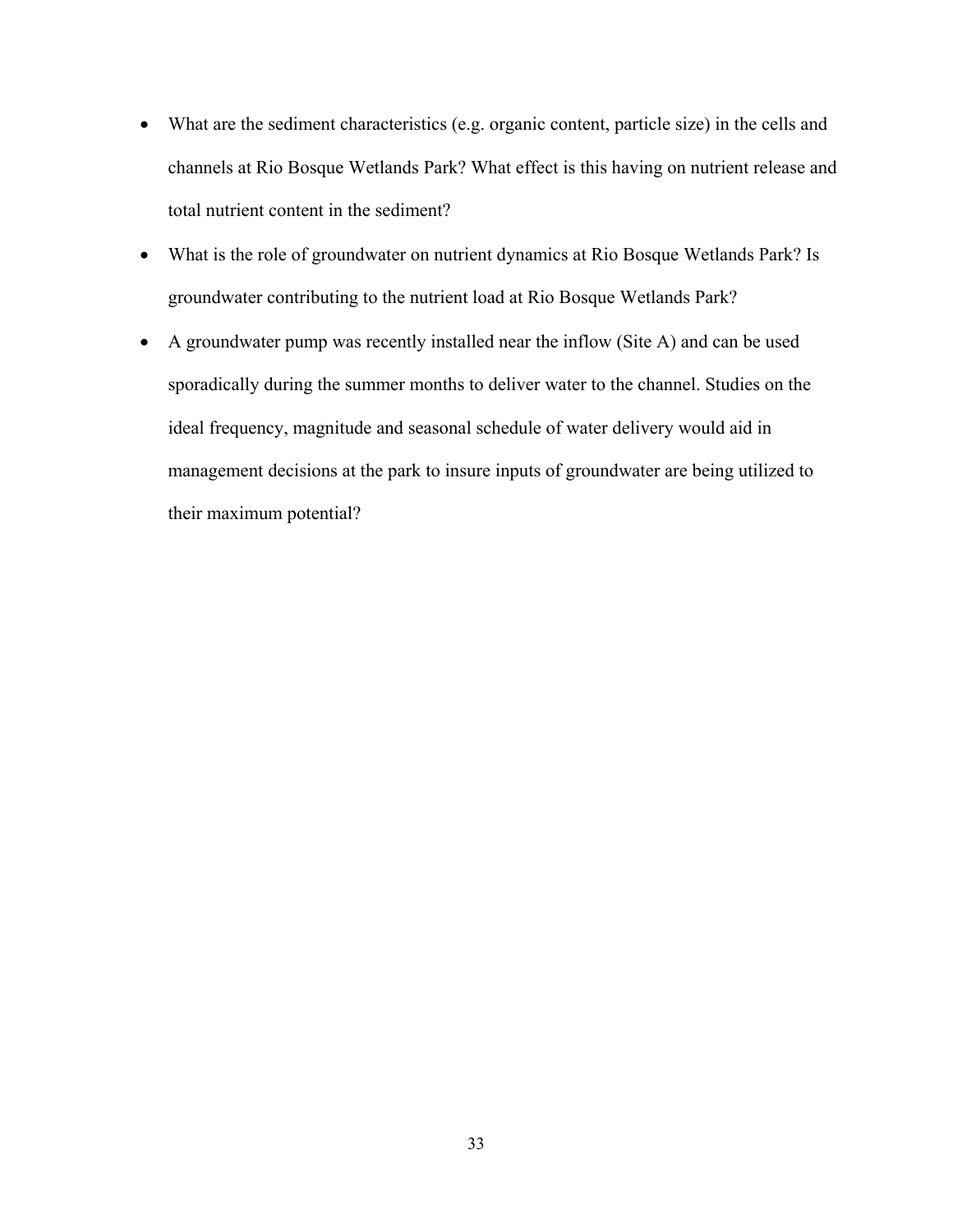#### **References**

- Aldous, A.R., Craft, C.B., Stevens, C.J., Barry, M.J., Bach, Leslie. 2007. Soil phosphorus release from a restoration wetland, upper Klamath Lake, Oregon. Wetlands. Vol. 27. No. 4, 1025-1035.
- Anh, C., Gillevert, P.M., Sikaroodi, M. 2007. Molecular characterization of microbial communities in treatment microcosm wetlands as influenced by macrophytes and phosphorus loading. Ecological Indicators 7, 852-863.
- American Public Health Association (APHA). 1998. Standard methods for the examination of water and wastewater. 20th edition. American Public Health Association. Washington, DC, USA.
- Bailey, J.K., Schweitzer, J.A., Whitman, T.G. 2001. Salt cedar negatively affects biodiversity of aquatic macroinvertebrates. Wetlands 21 (3), 442-447.
- Brisson J. and F. Chazarenc. 2009. Maximizing pollutant removal in constructed wetlands: Should we pay more attention to macrophyte species selection? Science of the Total Environment (407), 3923-3930.
- Carlton, R. G. and R. Wetzel. 1988. Phosphorus flux from lake sediments: Effect of epipelic algal oxygen production. Limnology, Oceanogr. 33(4, part 1): 562-570.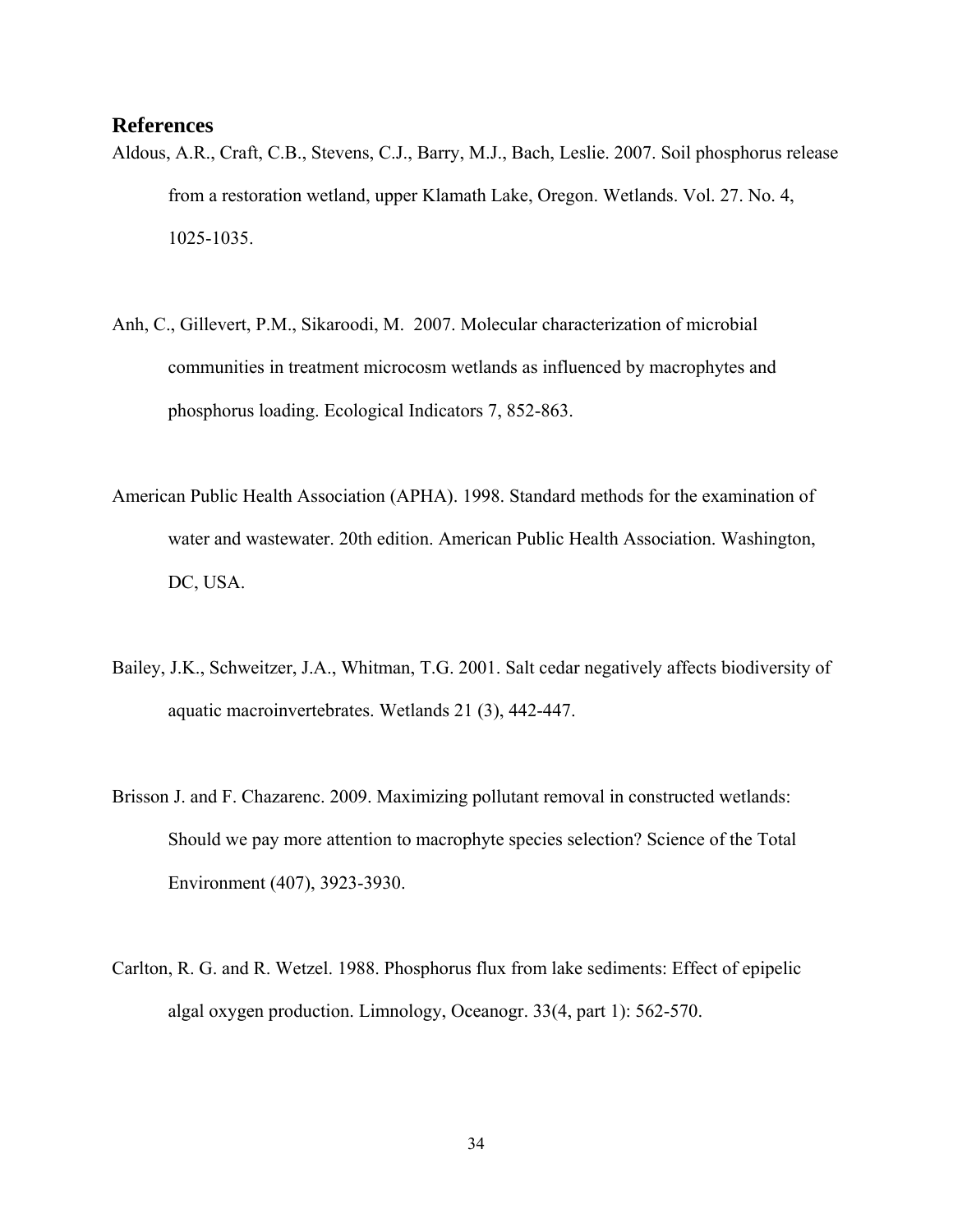- Chow-Fraser, P., Crosbie,B., Bryant,D., McCarry,B., 1996. Potential contribution of nutrients and polycyclic aromatic hydrocarbons from the creeks of Cootes Paradise Marsh. Water Qual. Res. J. Canada 31, 485–503.
- D'Angelo, E.M., Karathanasis, A.D., Sparks, E.J., Ritchey, S.A., Wehr-McChesney, S.A. 2005.Soil carbon and microbial communities at mitigated and late successional bottomland forest wetlands. Wetlands. Vol. 25. No. 1, 162-175.
- Dodds, Walter K. 2003. The role of periphyton inphosphorus retention in shallow freshwater aquatic systems. Journal of Phycol. 39, 840-849.
- Fairchild, G. W., Lowe, R.L. and Richardson, W. B. 1985. Nutrient-diffusing substrates as an in situ bioassay using periphyton: Algal growth responses to combinations of N and P. Ecology 66(2), 465-472.
- Fisher, J. and M.C. Acreman. 2004. Wetland nutrient removal: a review of the evidence. Hydrology and Earth System Sciences, 8(4), 673-685.
- Grimm, N. and S.Fisher. 1986. Nitrogen limitation in a Sonoran Desert Stream. Journal of the North American Benthological Society, Vol. 5, No. 1, 2-15.
- Gu, Binhe and Thomas Dreschel. 2008. Effects of plant community and phosphorus loading rate on constructed wetland performance in Florida, USA. Wetlands. Vol. 28. No. 1, 81-91.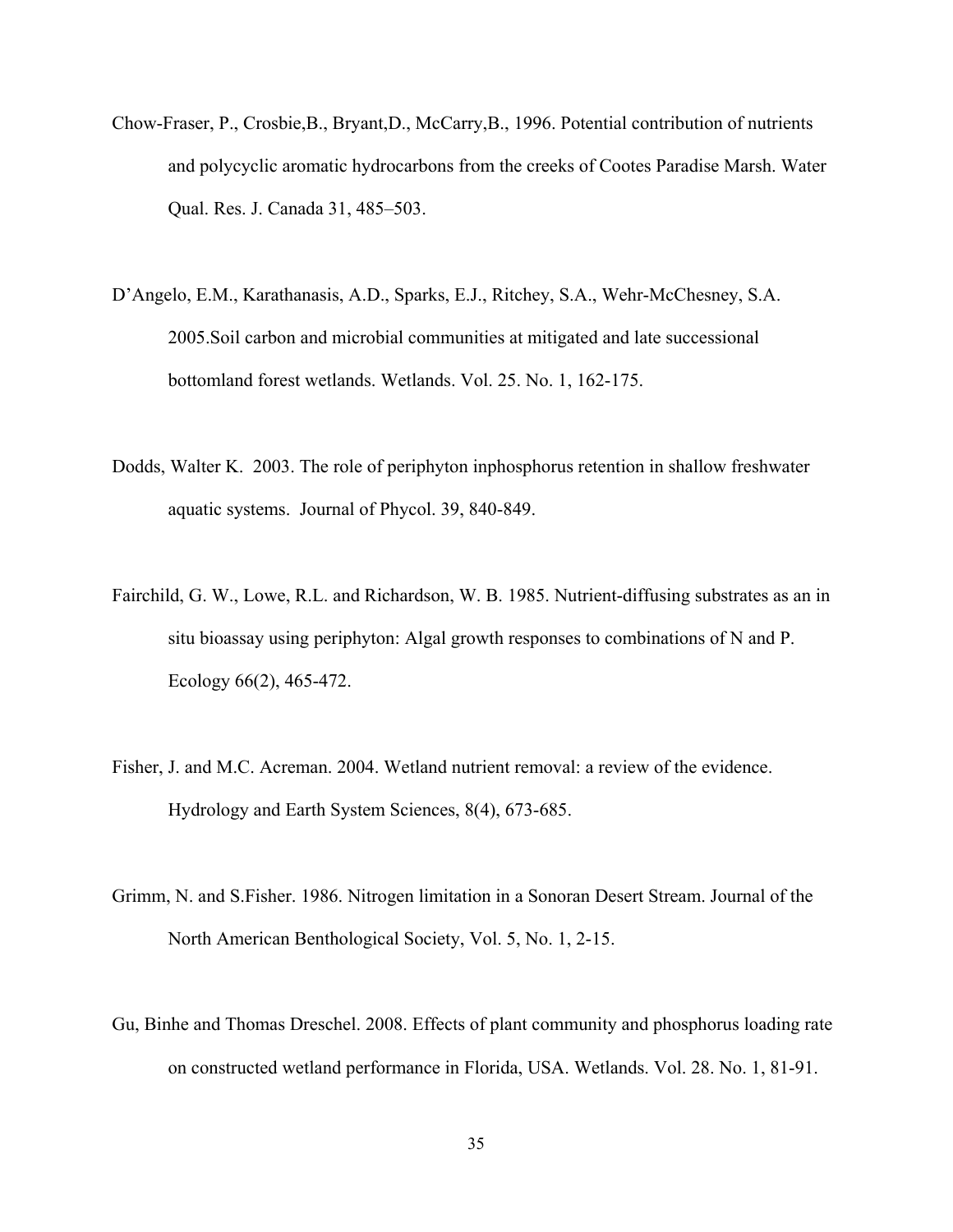- Hansson, L. A., Bronmark, C., Nilsson, P. A., Abjornsson, K. 2005. Conflicting demands on wetland ecosystem services: nutrient retention, biodiversity or both? Freshwater Biology, (50), 705-714.
- IBWC. 2008. Regional Assessment of Water Quality in the Rio Grande Basin. Texas Clean Rivers Program. International Boundary and Water Commission, United States Section.
- Jackson, C.R and Scarlett C. Vallarie. 2009. Effects of salinity and nutrients on microbial assemblages in Louisiana wetland sediments. Wetlands. Vol. 29, No. 1, 227-287.
- Kao, J.T., Titus J.E., and Zhu, W. 2003. Differential Nitrogen and Phosphorus Retention by five Wetland Plant Species. Wetlands Vol. 23, No. 4, 979-987.
- Kadlec, R.H., Tanner, C.C., Hally, V.M., Gibbs, M.M. 2005. Nitrogen spiraling in subsurfaceflow constructed wetlands: Implications for treatment response. Ecological Engineering 25, 365-381.
- Kelton, N., Chow-Fraser, P,. Jordan, I. 2004.Relationship between sediment phosphorus release rates and characteristics of the benthic microbial community in a hypereutrophic marsh. Aquatic Ecosystem Health & Management, 7(1), 31–41.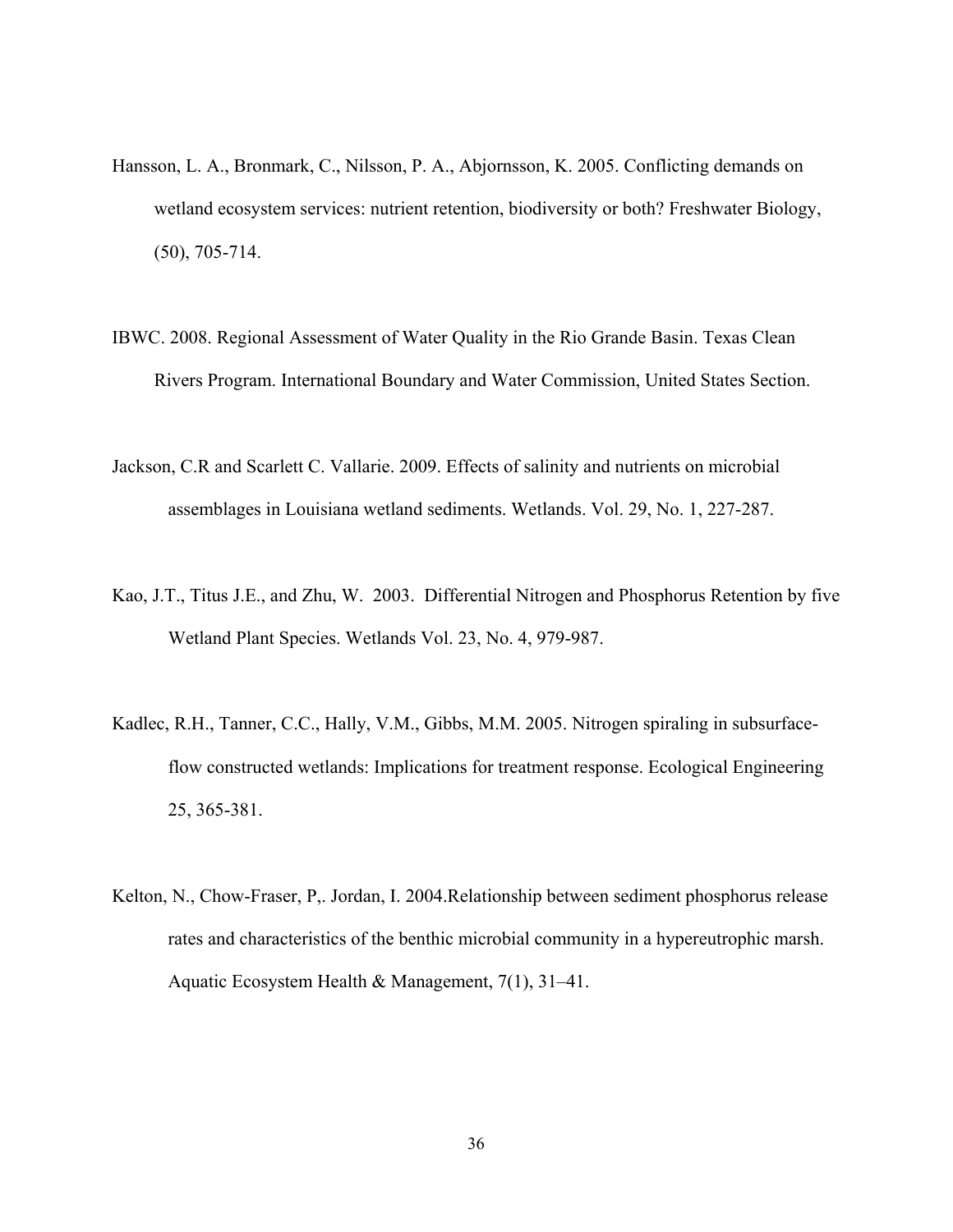- Kuschk, P., Wiebner, A., Kappelmeyer, U., Weibrodt, E., Kastner, M., Stottmeister, U. 2003. Annual cycle of nitrogen removal by a pilot-scale subsurface horizontal flow in a constructed wetland under moderate climate. Water Research 37, 4236-4242.
- Kuusemets, V. and Krista Lohmus. 2005. Nitrogen and phosphorus accumulation and biomass production by *Scirpus sylvaticus* and *Phragmites australis* in a horizontal subsurface flow constructed wetland. Journal of Environmental Science and Health , 40, 1167-1175.
- Landry, G.M., Maranger, R., Brisson, J., Chazarenc, F. 2009. Nitrogen transformations and retention in planted and artificially aerated cpnstructed wetlands. Water Research 43, 535-545.
- Merkley, M. Radar, R.B., McArthur, J.V., Eggett, D. 2004. Bacteria as bioindicators in wetlands: bioassessment in the Bonneville Basin of Utah, USA. Wetlands. Vol. 24. No. 3, 600-607.
- Mitsch, W.J. and J.G. Gosselink. 2000. The value of wetlands: importance of scale and landscape setting. Ecological Economics (35), 25–33.
- Mitsch, W.J., Zhang, L., Anderson, C.J., Altor, A.E., and Hernandez, M.E. 2005. Creating riverine wetlands: Ecological succession, nutrient retention, and pulsing effects. Ecological Engineering (25), 510–527.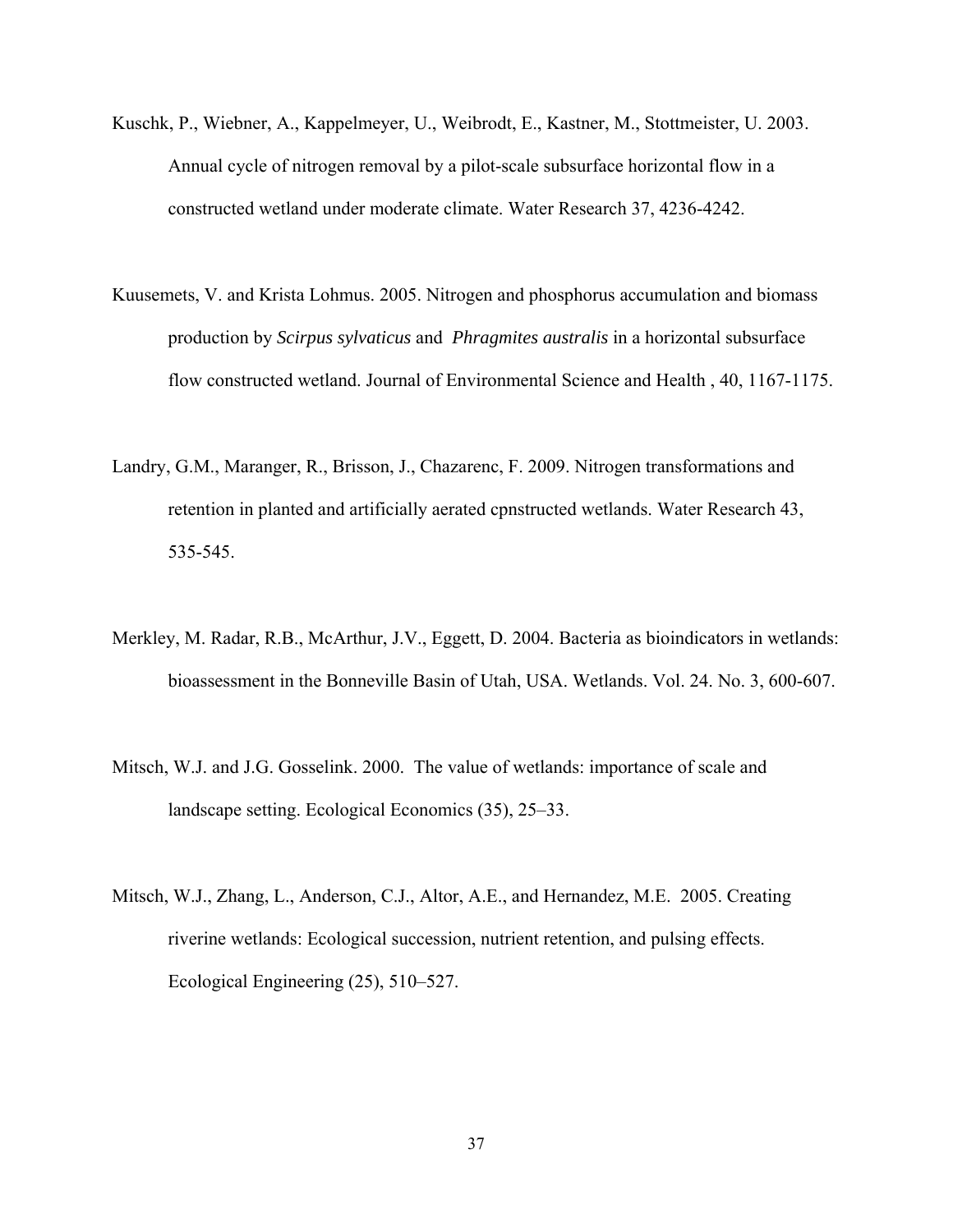Mitsch, W.J. and J.G. Gosselink. 2007. Wetlands, 4th edition, New Jersey: John Wiley & Sons.

- Nielsen, D.L., Brock, M.A., Crossle, K., Harris, K., Healey, M., and Jarosinski, I. 2003. The effects of salinity on aquatic plant germination and zooplankton hatching from two wetland sediments. Freshwater Biology (48), 2214–2223.
- Nurk, K., Truu, J., Truu M., and Mander U. 2005 Microbial characteristics and nitrogen transformation in planted soil filter for domestic wastewater treatment. Journal of Environmental Science and Health, (40), 1201-1214.
- Nurnberg, G. K. 1988. Prediction of phosphorus release rates from total and reductant soluble phosphorus in anoxic lake sediments. Can. J. Fish. Aqaut. Sci. Vol. 45, 453-461.
- Owens, J.E., and Emily D. Niemeyer. 2006. Analysis of chemical contamination within a canal in a Mexican border colonia. Environmental Pollution 140, 506-515.
- Qualls, R. G., Richardson, C.J., Sherwood, L.J. 2001. Soil reduction-oxidation potential along a nutrient-enrichment gradient in the Everglades. Wetlands. Vol. 21 No. 3, 403-411.
- Quinonez-Diaz, M., Martin M. Karpiscak, Eric D. Ellman, Charles P. Gerba. 2001. Removal of Pathogenic and Indicator Microorganisms by a Constructed Wetland Receiving Untreated Domestic Wastewater. Journal of Environmental Science and Health A36(7), 1311-3120.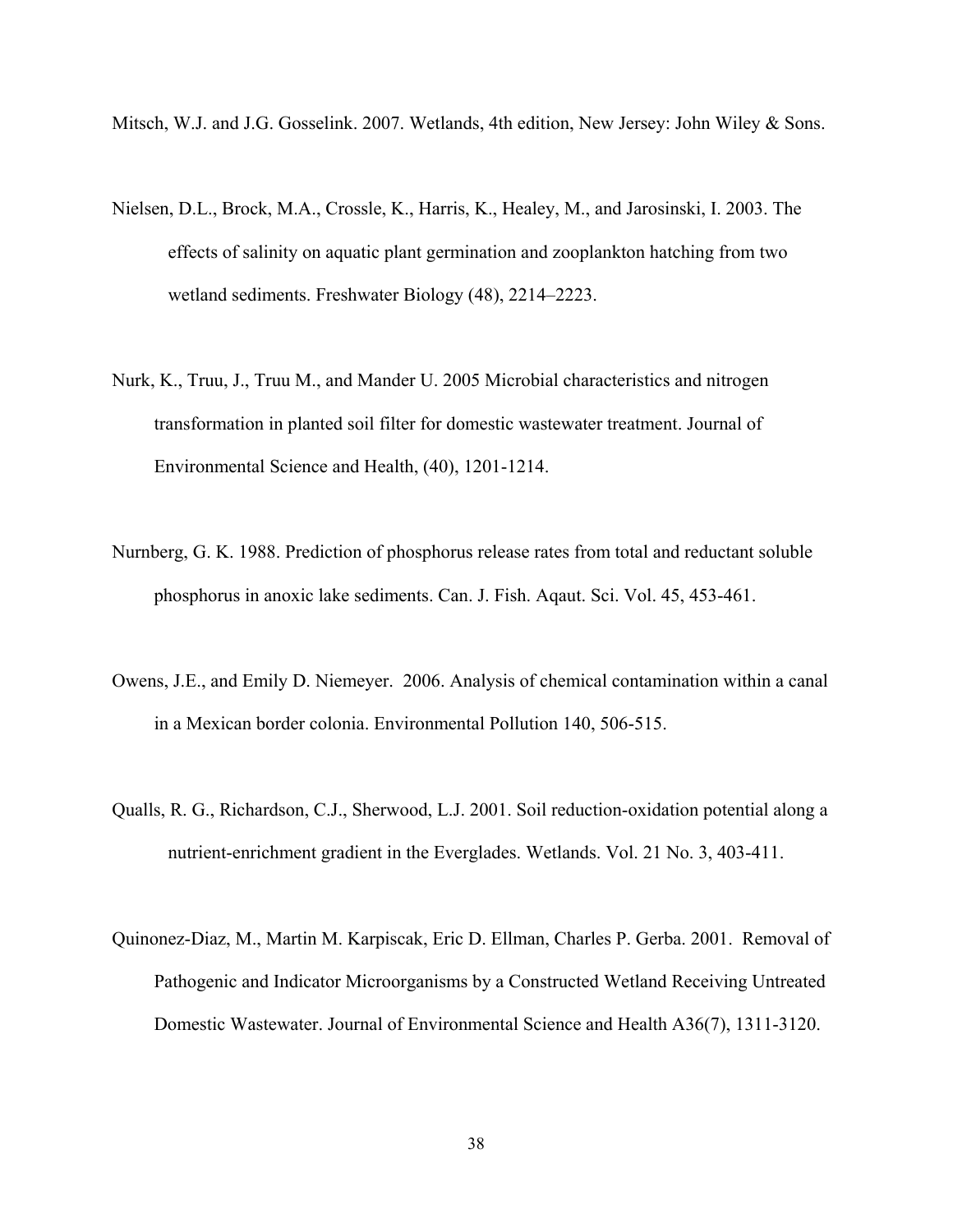- Reddy, K.R., Kadlec, R.H., Flaig, E., and Gale, P.M. 1999. Phosphorus retention in streams and wetlands: A review. Critical reviews in Environmental Science and Technology, 29 (1), 83- 146.
- Rios-Arana, J.V., Walsh, E.J., and Gardea-Torresdey, J.L. 2003. Assessment of arsenic and heavy metal concentrations in water and sediments of the Rio Grande at El Paso–Juarez metroplex region. Environment International 29 , 957– 971.
- Scott, J.T., Doyle, R.D., Filstrup, C.T. 2005. Periphyton nutrient limitation and nitrogen fixation potential along a wetland nutrient-depletion gradient. Wetlands. Vol.25, No. 2, 439-448.
- Sherrill, U.R. 2007. The restoration of wetland functions at the Rio Bosque Wetland Park in El Paso, TX, USA. M.S. Thesis. Department of Biological Science. The University of Texas at El Paso.
- Thomas, S., E.E. Gaiser, M. Gantar and L.J. Scinto. 2006. Quantifying the responses of calcareous periphyton crusts to rehydration: A microcosm study (Florida Everglades). Aquatic Botany 84: 317-323.
- Thullen, J.S., Sartoris, J.J., Nelson, S.M. 2005. Managing vegetation in surface-flow wastewater treatment wetlands for optimal treatment performance. Ecological Engineering 25, 583- 593.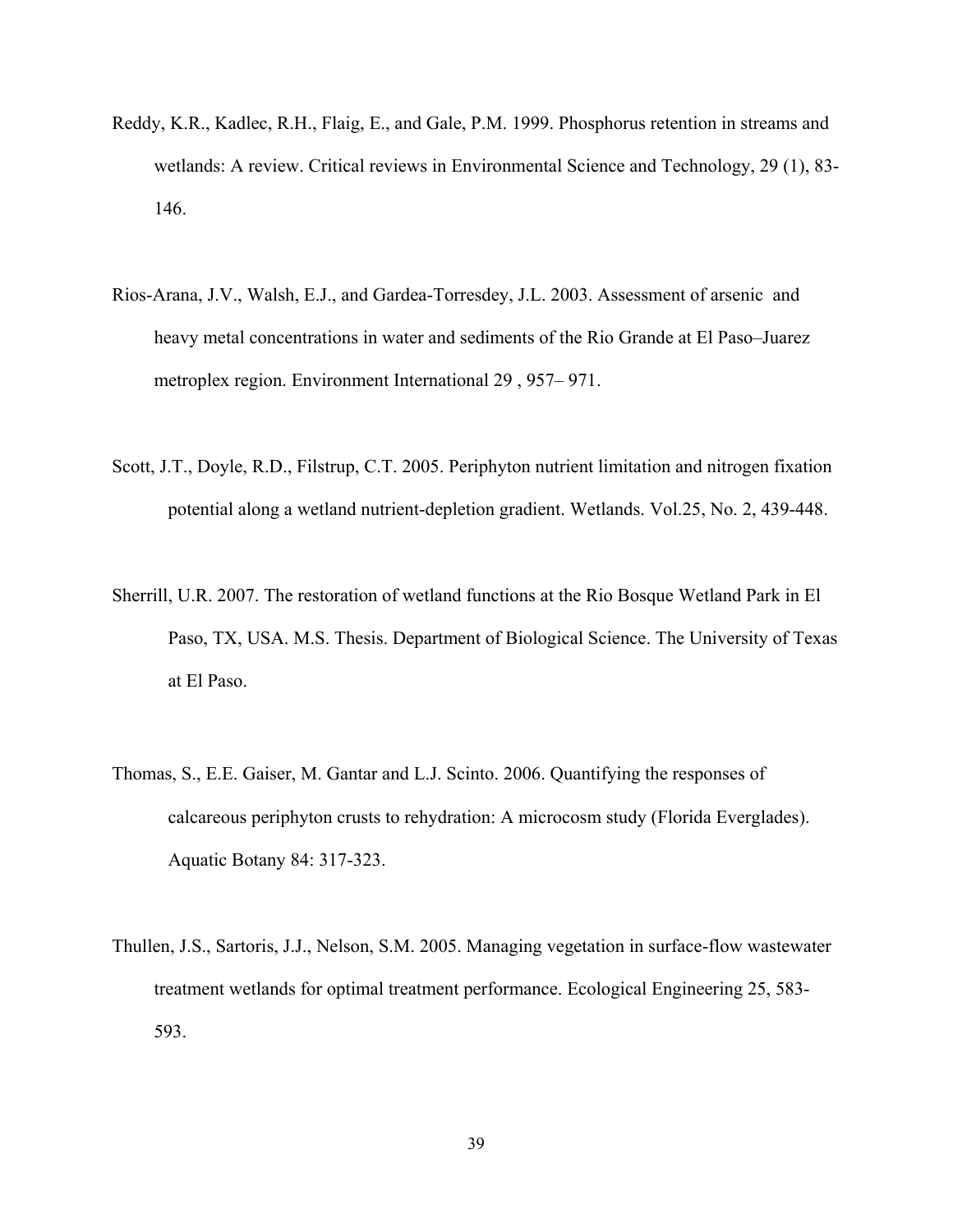- Toet, S., Huibers, L.H.F.A., Van Logtestijn, R.S.P., Verhoeven, J.T.A. 2003. Denitrification in the periphyton associated with plant shoots and in the sediment kof a wetland system supplied with sewage treatment plant effluent. Hydrobiologia. 501, 29-44.
- Vaithiyanathan, P., and C. J. Richardson. 1997. Nutrient profiles in the Everglades: examination along the eutrophication gradient. Science of the Total Environment 205, 81–95.
- Verhoeven, J. et al. 2006. Regional and Global concerns over wetlands and water quality. Trends in Ecology and Evolution. Institute of Environmental Biology. Volume 21, Issue 2, 96- 103.
- Vymazal, J. 2002. The use of sub-surface constructed wetlands for wastewater treatment in the Czech Republic: 10 years experience. Ecological Engineering (18), 633-646.
- Vymazal, J. 2007. Removal of nutrients in various types of constructed wetlands. Science of the Total Environment (380), 48-65.
- Watts, S. H., J. Sproul and E. Hamlyn. 2002. A Biological Management Plan for the Rio Bosque Wetland Park. Center for Environment Resource Management. University of Texas at El Paso, 500 West University Avenue El Paso, Texas 79968.
- Wetzel, Robert G., Likens Gene E. 2000. Limnological Analyses. Third Edition, Springer-Verlag Publisher, New York.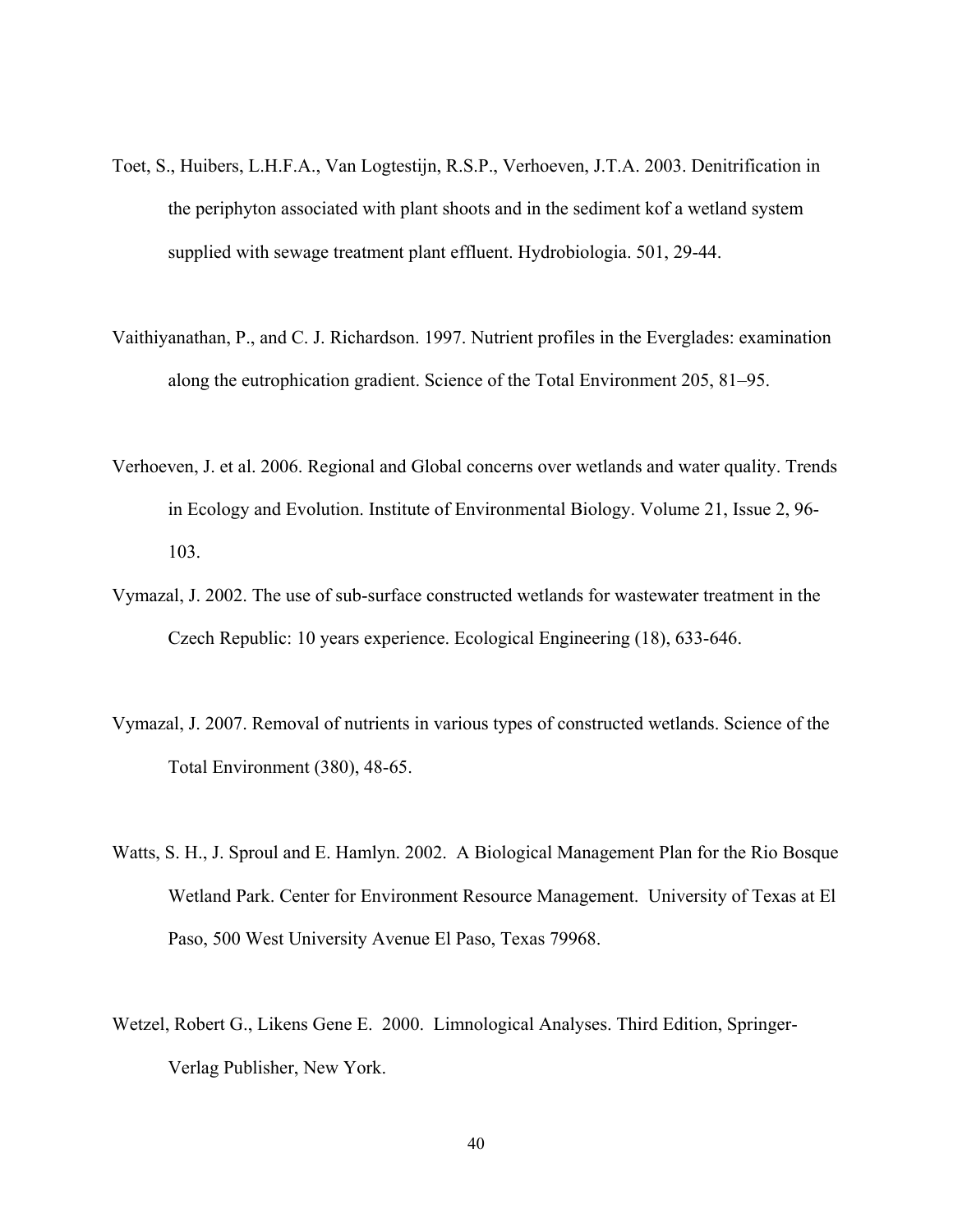- Williams, C. H. 1985. Cycling and retention of nitrogen and phosphorus in wetlands: a theoretical and applied perspective. Freshwater Biology (15), 391-431.
- Yang, B. et al. 2006. Long-term Efficiency and Stability of Wetlands for Treating Wastewater of a lead/zinc Mine and the Concurrent Ecosystem Development. Environmental Pollution. Volume 143, pg. 499-512.
- Zedler, Joy B. 2003. Wetlands at your service: reducing impacts of agriculture at the watershed scale. Frontiers in Ecology and the Environment, 1(2), 65–72.